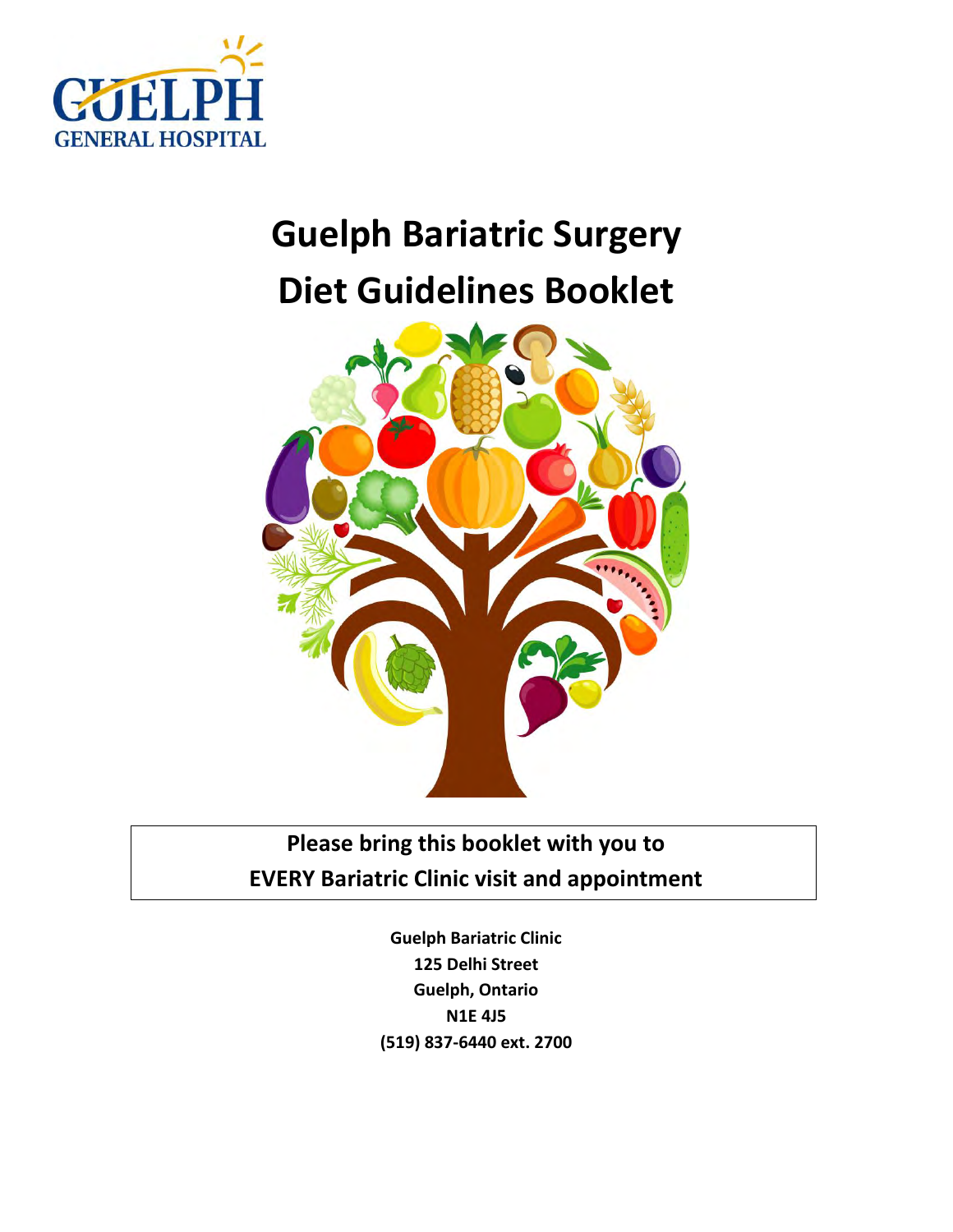## **Guelph Bariatric Surgery Diet Guidelines Booklet**

|    | <b>Table of Contents</b>                                             |  |  |  |
|----|----------------------------------------------------------------------|--|--|--|
|    |                                                                      |  |  |  |
| 2. |                                                                      |  |  |  |
| 3. | Diet Phases                                                          |  |  |  |
|    |                                                                      |  |  |  |
|    | b)                                                                   |  |  |  |
|    | c)                                                                   |  |  |  |
|    | d)                                                                   |  |  |  |
|    | e)                                                                   |  |  |  |
| 4. |                                                                      |  |  |  |
| 5. |                                                                      |  |  |  |
| 6. |                                                                      |  |  |  |
| 7. |                                                                      |  |  |  |
|    | 8. Appendices - Additional Resources                                 |  |  |  |
|    | 8.1 Ideas for Cooking and Flavouring Foods after Surgery35           |  |  |  |
|    |                                                                      |  |  |  |
|    | 8.3 Tips for Preventing and Managing Common Problems after Surgery37 |  |  |  |
|    |                                                                      |  |  |  |
|    |                                                                      |  |  |  |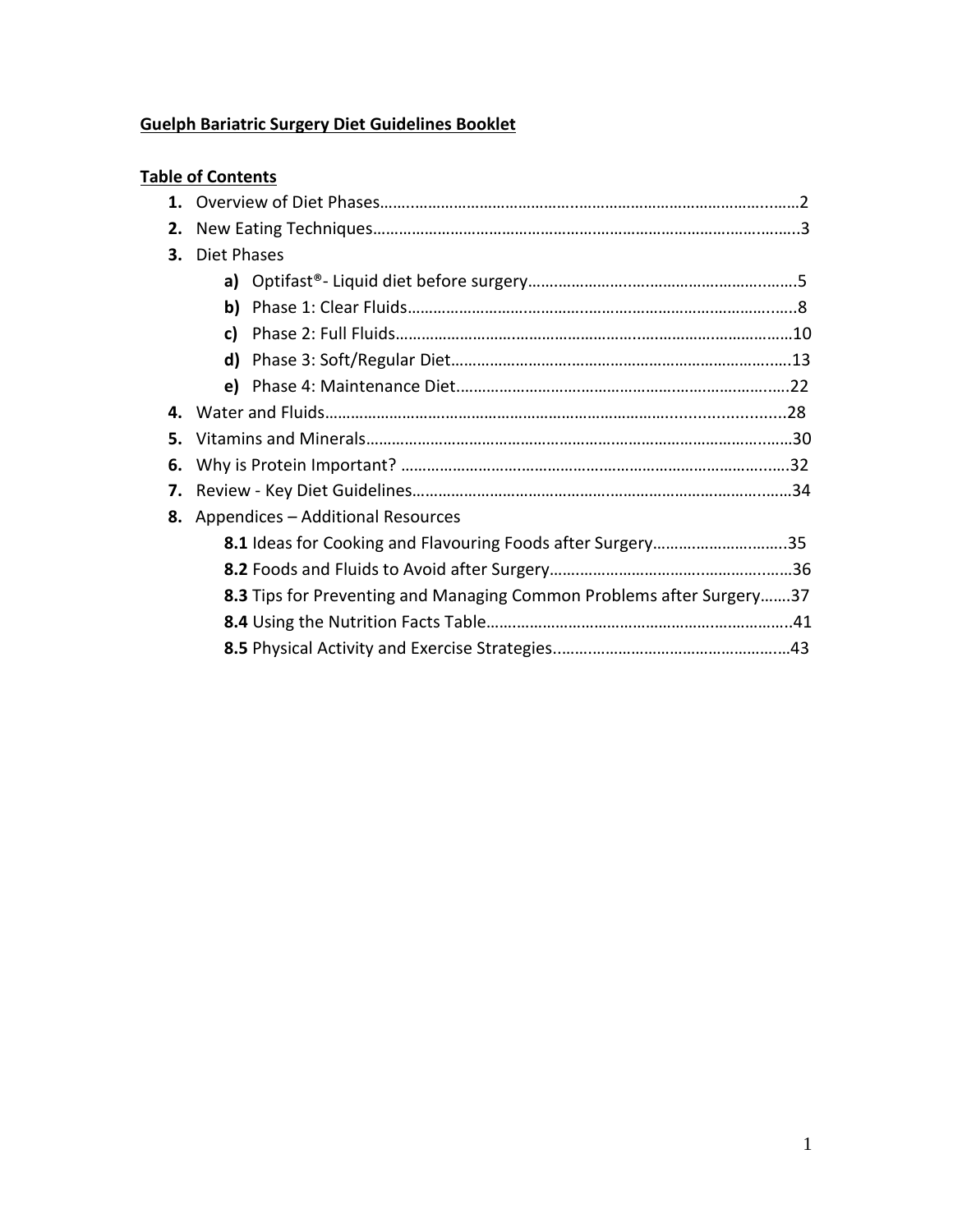## **1. OVERVIEW OF DIET PHASES - BEFORE AND AFTER SURGERY**

| <b>Diet Phase</b>     | <b>Duration</b>            | <b>Start Date</b> | <b>End Date</b> | <b>Details</b> |
|-----------------------|----------------------------|-------------------|-----------------|----------------|
| Pre-Op:               | <b>Follow instructions</b> |                   |                 | Pg. 5          |
| Optifast <sup>®</sup> | from your surgeon          |                   |                 |                |
| Phase 1:              | Day $1 - 7$ post-op        |                   |                 | Pg.8           |
| <b>Clear Fluids</b>   | (for 1 week)               |                   |                 |                |
| Phase 2:              | Day $8 - 27$ post-op       |                   |                 | Pg. 10         |
| <b>Full Fluids</b>    | (for 20 days)              |                   |                 |                |
| Phase 3:              | Day 28 post-op until       |                   |                 | Pg. 13         |
| Soft/Regular          | your goal weight is        |                   |                 |                |
| <b>Diet</b>           | achieved                   |                   |                 |                |
| Phase 4:              | Long-term diet             |                   |                 | Pg. 22         |
| <b>Maintenance</b>    |                            |                   |                 |                |
| <b>Diet</b>           |                            |                   |                 |                |

Note: Your surgery date is considered "**Day 0**". Use a calendar to find out your start date and end date for each diet phase*.* 

#### **Overview**

After bariatric surgery what you eat is a key factor during the healing process. Good food will also help you maintain good health as you continue to lose weight. The diet phases to follow after surgery are outlined in this booklet. Be patient, your transition to solid food will be slow. It will take time and effort to bring back regular solid foods into your diet.

The purpose of the diet guidelines is to help:

- Maintain a healthy diet while promoting weight loss
- Prevent any of the following problems:
	- o surgical problems, dehydration, vomiting and pain, obstruction of the new opening in the pouch, stretching of the pouch.

A lifelong commitment to healthy food and lifestyle choices, as well as regular physical activity, will lead you to weight loss success and improved health.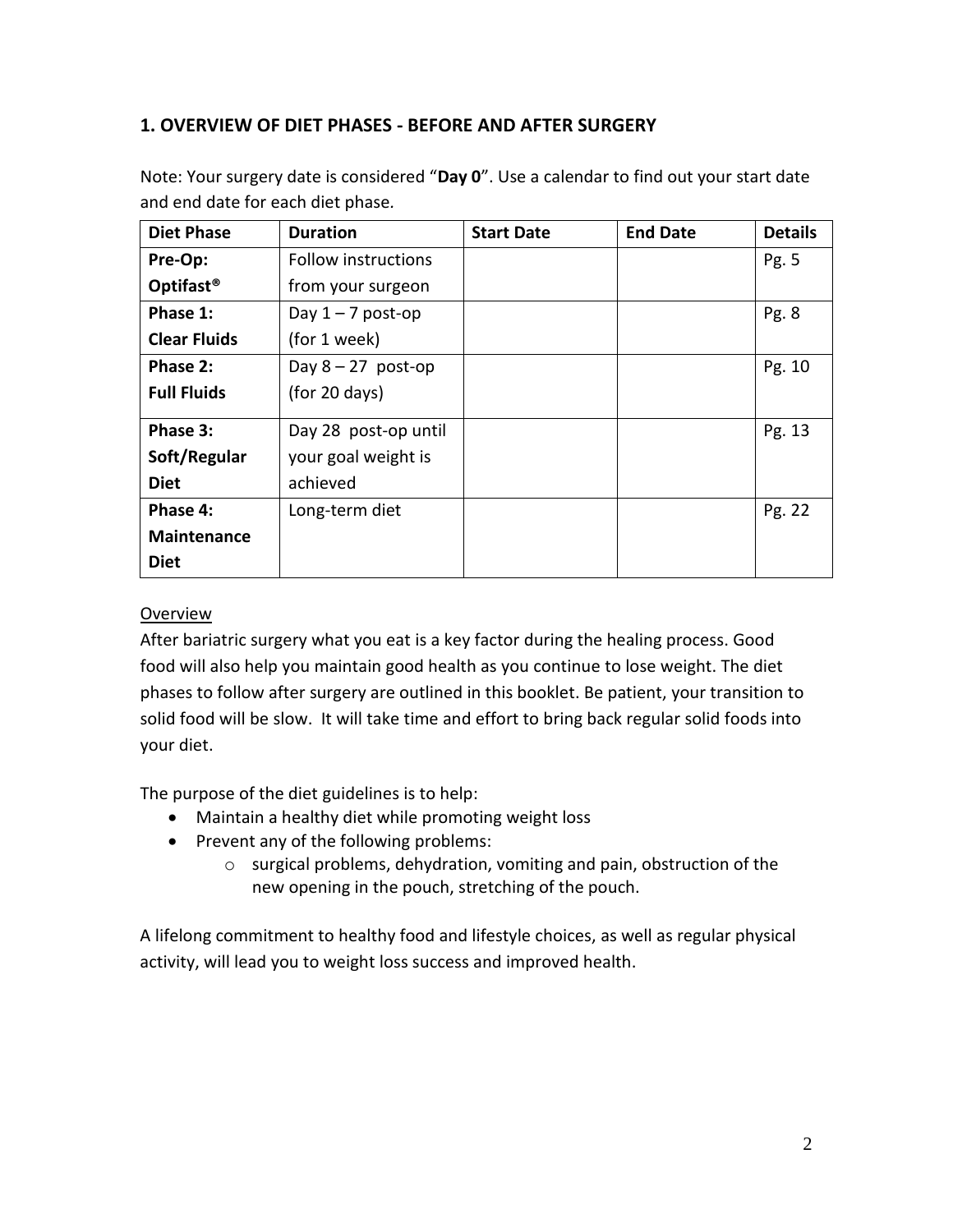#### **2. NEW EATING TECHNIQUES**

#### **What you will need:**

-Measuring cups and spoons

-Food scale for weighing food portions

-Smaller plates, cups, bowls and utensils

-Water bottle that you can keep with you throughout the day

#### **3 small meals, 3 small snacks:**

-Your new stomach or "pouch" is very small and can handle only small amounts of food and fluid at a time.

-You will need to eat 3 small meals and 3 small snacks every day to prevent overfilling your pouch.

-Spacing out your food into small meals and snacks is also important so that you can be sure to get in all of the fluids and nutritious foods that your body needs each day.

#### **Sip fluids throughout the day:**

-Your goal is to drink 1.5 to 2 litres (6-8 cups) of fluid each day.

-To reach this goal, it is important to sip your water constantly in between meals and snacks.

-Sip fluids slowly, do not gulp. The use of a straw is not recommended.

#### **Keep fluids and solids separate:**

**-**You should not drink water or fluids at the same time as you eat your food. **-**Wait 30 minutes after eating to start sipping your water and fluids again. -Combining fluids and solids can cause nausea or discomfort. It can also push foods through the pouch faster, causing dumping syndrome.

#### **Eat slowly; chew thoroughly**:

-Aim to take 25 seconds or 25 chews for each bite ("applesauce texture"). -Take very small bites of food.

-Try using a small sized fork or spoon or cutting your food into small pieces. -Try placing your utensil down in between bites.

#### **Allow yourself 30 to 45 minutes to eat each meal:**

-Focus on meals and limit distractions such as the television, computer or work.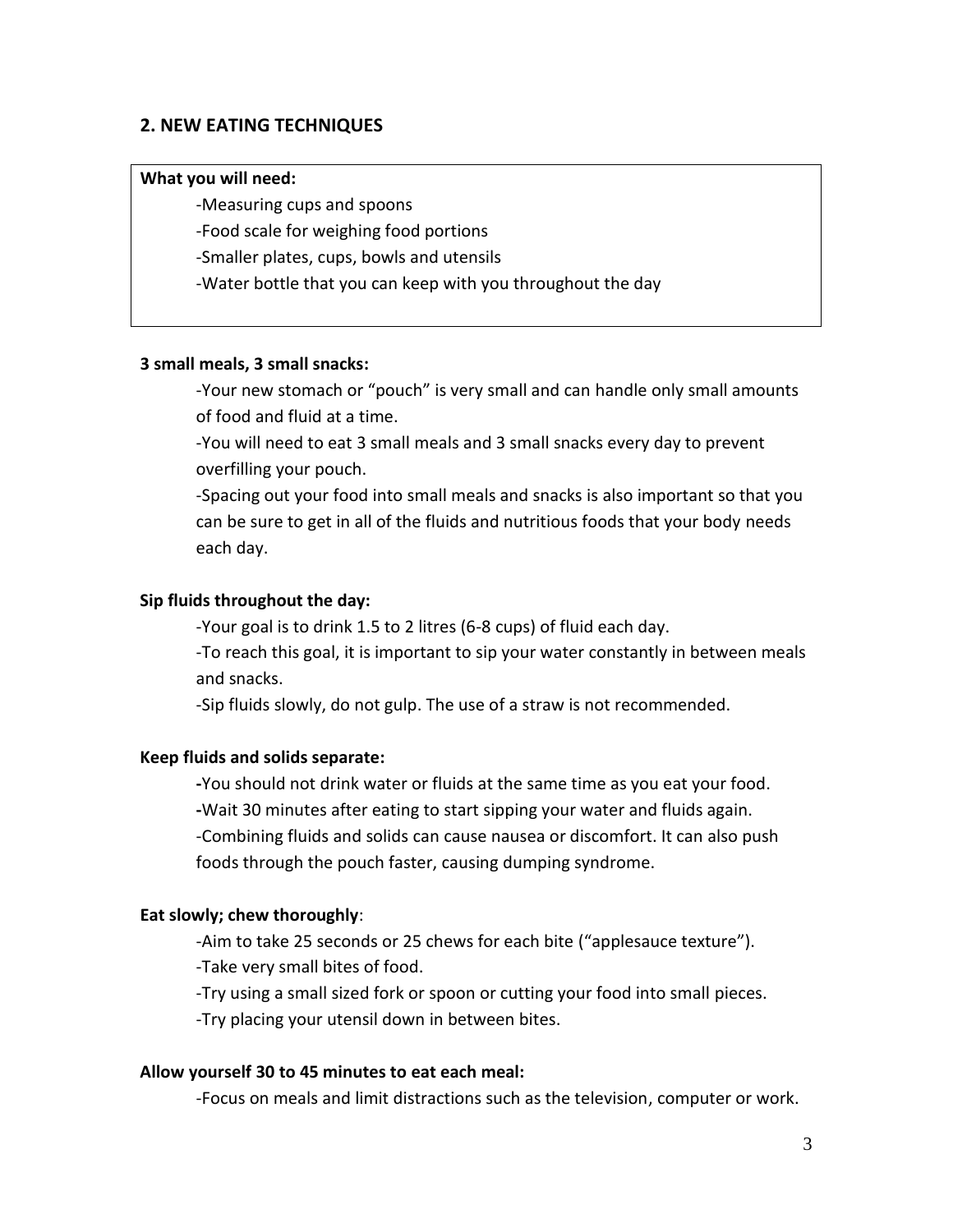-Explain to family and friends why it is important for you to eat slowly. -Pay attention to taste and savour every bite.

#### **Stop eating/drinking when you begin to feel full:**

**-**Listen to your body's signals, not to the food that is left on your plate. Overeating even just a bite or two can cause you to vomit. It can also potentially lead to stretching of your pouch over time.

#### **Choose lower-fat, lower-sugar foods and fluids:**

-Foods and fluids that are high in sugar and/or fat may cause Dumping Syndrome. (See pg. 38 for more information on Dumping Syndrome) -These foods and fluids should also be avoided because they are generally high in calories and can slow down your progress towards your weight loss goal. -See pg. 36 for examples of foods and fluids that are high in fat and/or sugar.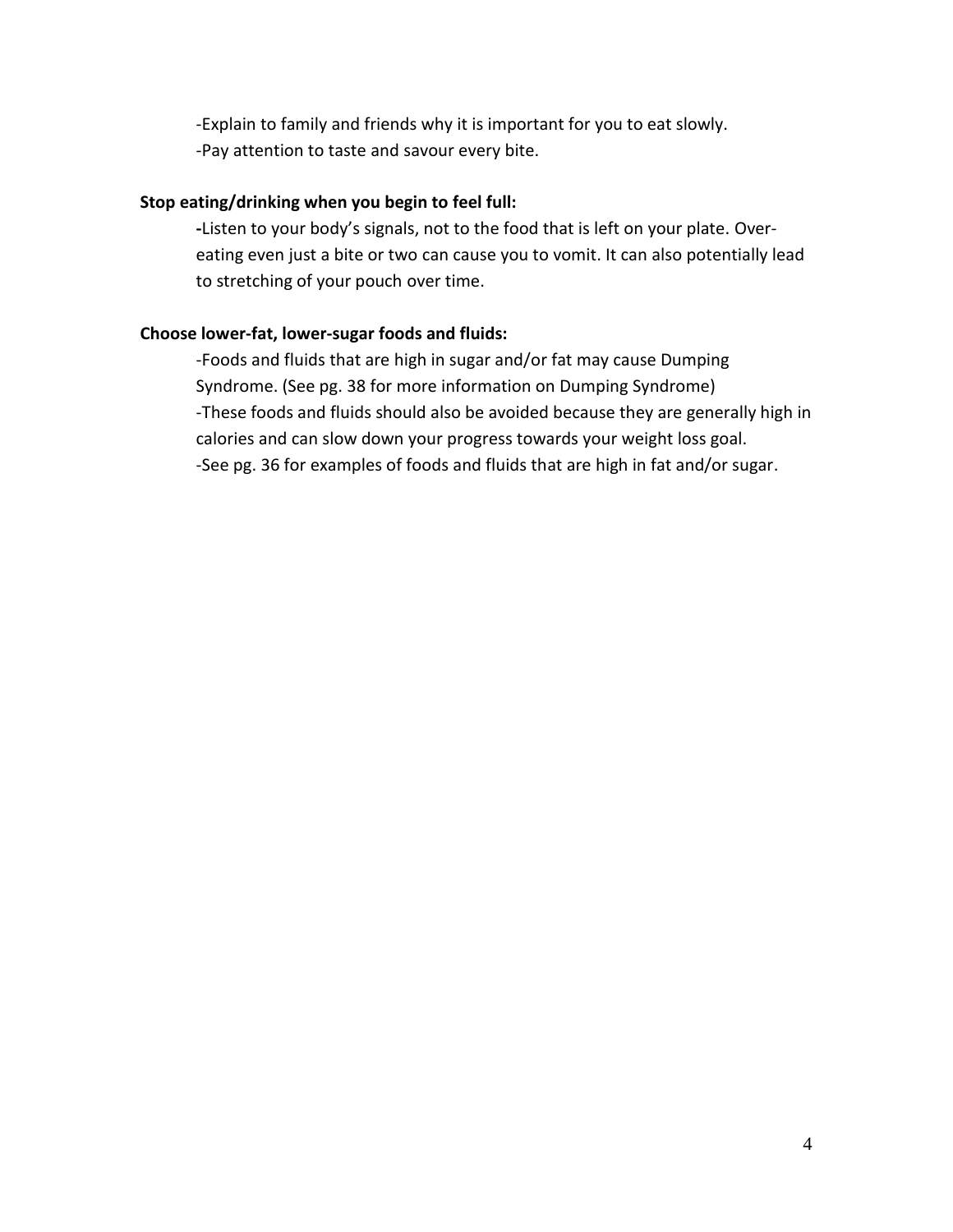## **3. a) OPTIFAST®: LIQUID DIET BEFORE SURGERY**

Goal: To shrink the size of your liver to help make your weight loss surgery easier and safer. Some weight loss is to be expected. Optifast ® is a complete meal replacement that is low-carbohydrate, low-fat and high-protein. It contains all of the vitamins and minerals needed to keep you well nourished before your surgery.

4 packets of Optifast ® per day prepared with water provides:

- 900 calories
- 90 grams of protein
- 100% of the recommended daily intake for 21 vitamins and minerals

#### How to take Optifast®:

- 1) Drink 4 packets of Optifast® per day. Note: Having less than 4 packets per day may cause muscle breakdown, which can delay healing and proper weight loss after surgery.
- 2) How to prepare: Mix one packet of Optifast® powder with approximately 300 mL (1 ¼ cups) of cold water. Blend or shake well. Add ice for a chilled effect.
- 3) Space the packets 3 to 4 hours apart throughout the day. Example: Have 1 packet of Optifast® at each meal time and then have the fourth packet as a snack.
- 4) Drink Optifast® immediately after mixing for best results, or refrigerate for up to 24 hours.
- 5) Do not consume other food or calorie-containing beverages while on Optifast®.

Stop taking Optifast® by midnight the day before your surgery.

#### **Management of Constipation:**

You may take RestoraLAX (Polyethaleneglycol) as directed on the bottle.

#### **Management of Diarrhea:**

You may take Metamucil as directed on the bottle. It may help with constipation as well, as it adds fiber to your diet while on Optifast®.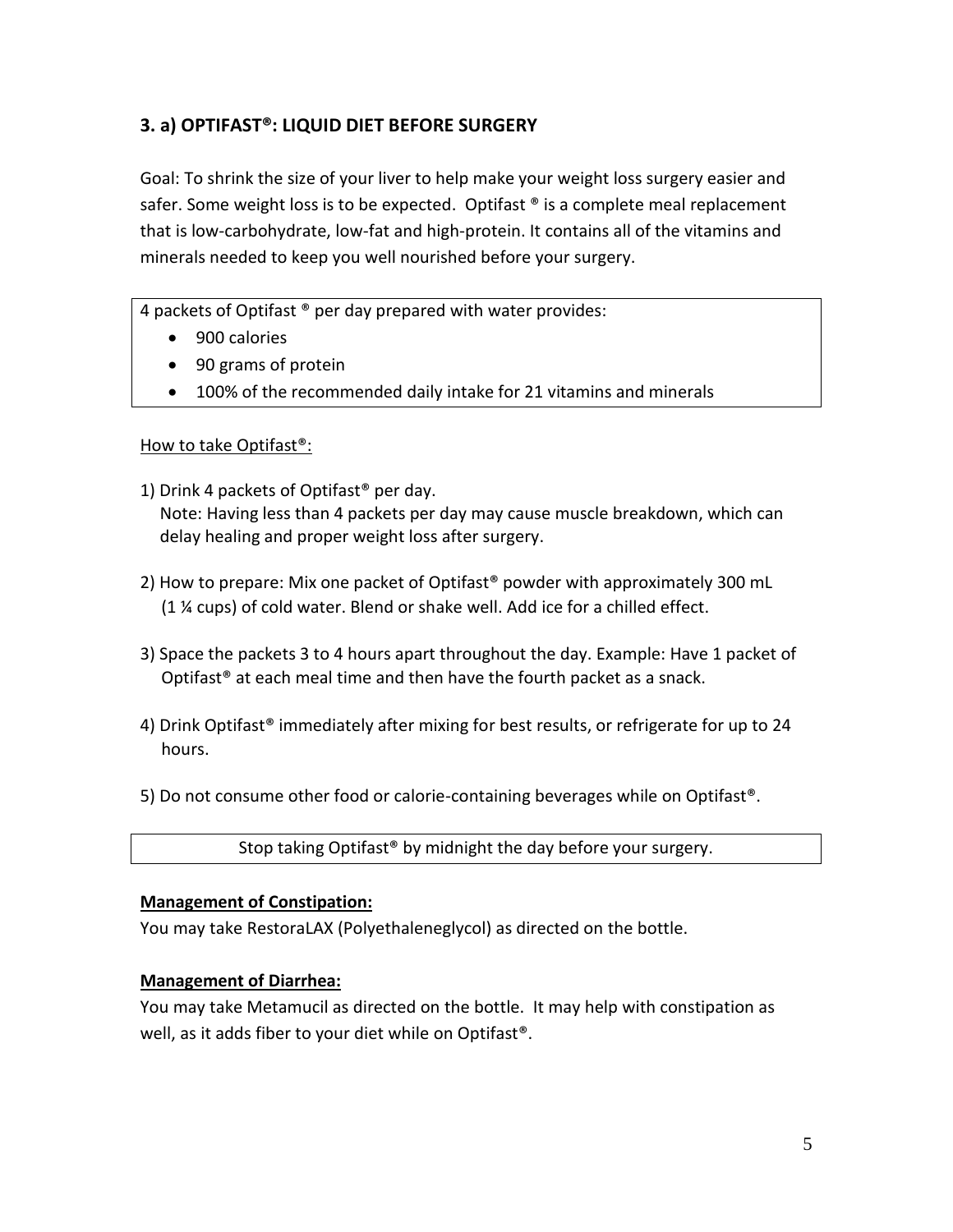## Daily Fluids:

Goal: 1.5 to 2 litres (6-8 cups) of fluid each day in addition to the Optifast<sup>®</sup> meal replacements.

It is important to drink plenty of calorie-free, caffeine-free fluids in addition to the Optifast®. Water is always best.

## Acceptable Fluids

- Clear broth; limit to no more than 250 mL (1 cup) total per day
- Decaffeinated coffee or tea, black or with alternative sweetener
- Water
- Water with naturally added flavouring (e.g. fresh lemon or lime) or alternative sweeteners and flavouring agents (e.g. Crystal Light® or Mio®) \*\*Use alternative sweeteners and other flavouring sparingly. A small amount goes a long way to add flavour. For example, try using 1/3 of a package of Crystal Light® Singles for 1 bottle of water.

#### Helpful Hints

- Sprinkle cinnamon or nutmeg into the vanilla Optifast<sup>®</sup> for a classic flavour
- Enhance the chocolate Optifast<sup>®</sup> with 1 to 2 drops of almond, orange, or peppermint extract
- Create a smoothie effect with a sprinkle of orange or raspberry Crystal Light<sup>®</sup> into the vanilla Optifast®
- Energize the chocolate Optifast<sup>®</sup> with a splash of cold decaffeinated coffee for a mocha taste
- Go for the pudding effect by adding less water and eating Optifast<sup>®</sup> with a spoon
- Example Blend the Optifast<sup>®</sup> in a blender with ice for a slushy type consistency

## Buying Optifast®

The length of time that you will need to take Optifast<sup>®</sup> for before surgery will be determined by your surgeon, and will depend on your body weight. Most people take Optifast<sup>®</sup> for about 2 to 4 weeks. Be ready to purchase your supply the day you meet the surgeon.

#### 2-week supply costs \$200.00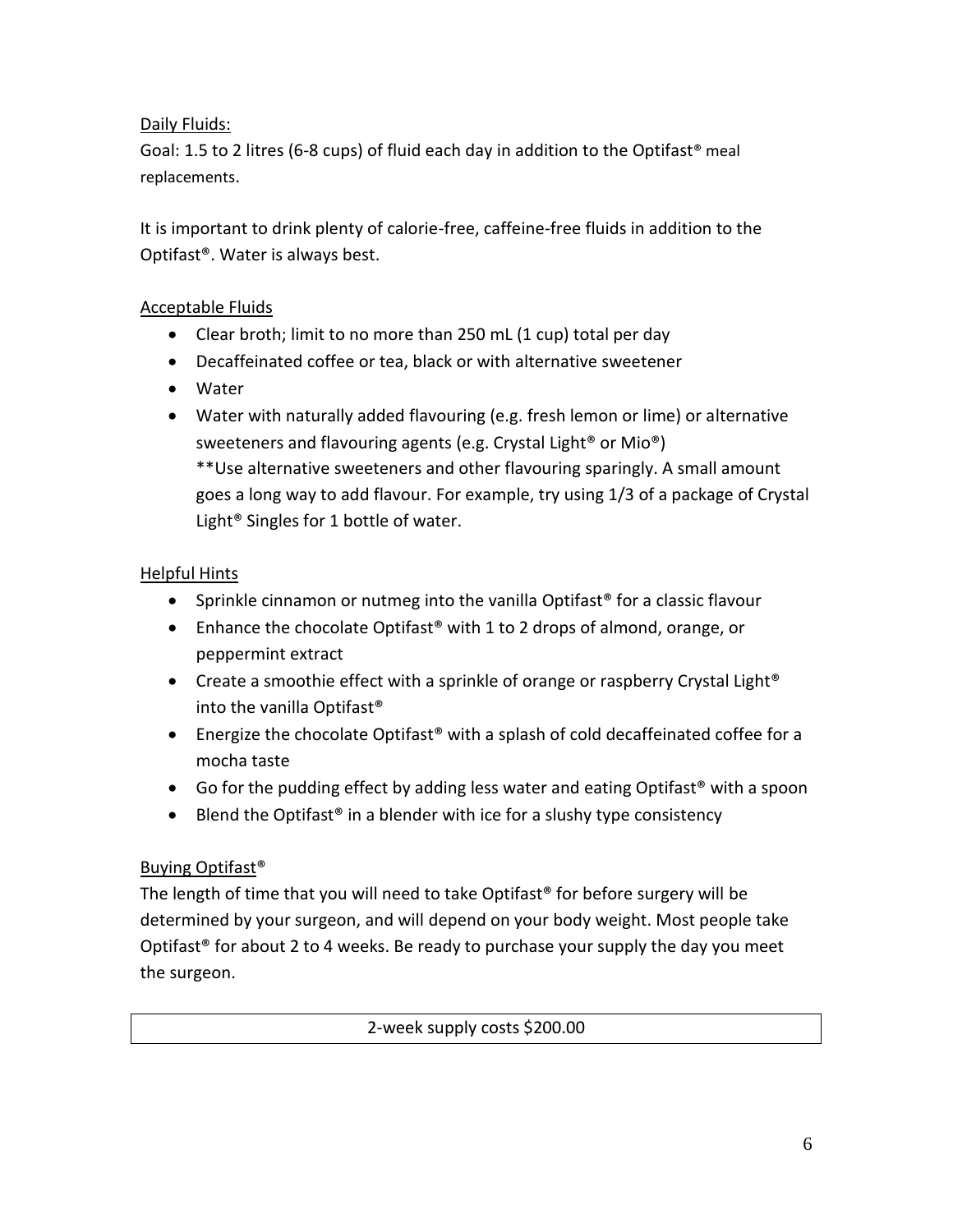## **Optifast® Sample Meal Plan**

The Optifast® Meal Plan is designed to replace your usual daily food intake. The meal plan consists of 4 servings of Optifast® each day.

## 1 serving Optifast<sup>®</sup> = 1 packet of Optifast<sup>®</sup> powder formula with 300 mL water

## Optifast® Sample Day Menu

*Items marked with '\*' indicates that it is optional* 

#### Breakfast

- 1 serving Optifast<sup>®</sup>
- 250 mL (1 cup) of decaffeinated tea or coffee (black)**\***

## Lunch

- 1 serving Optifast<sup>®</sup>
- 125 mL (1/2 cup) clear bouillon broth **\***

## **Supper**

- 1 serving Optifast<sup>®</sup>
- 125 mL (1/2 cup) clear bouillon broth\*
- 250 mL (1 cup) decaffeinated tea or coffee (black) \*

#### Evening Snack

• 1 serving Optifast<sup>®</sup>

Note: If you prefer you can divide the  $4<sup>th</sup>$  serving of Optifast<sup>®</sup> so that you have half of it as an afternoon snack and the other half as an evening snack.

**REMINDER:** Drink at least 1.5 to 2 Litres (6-8 cups) of water each day in addition to your Optifast®.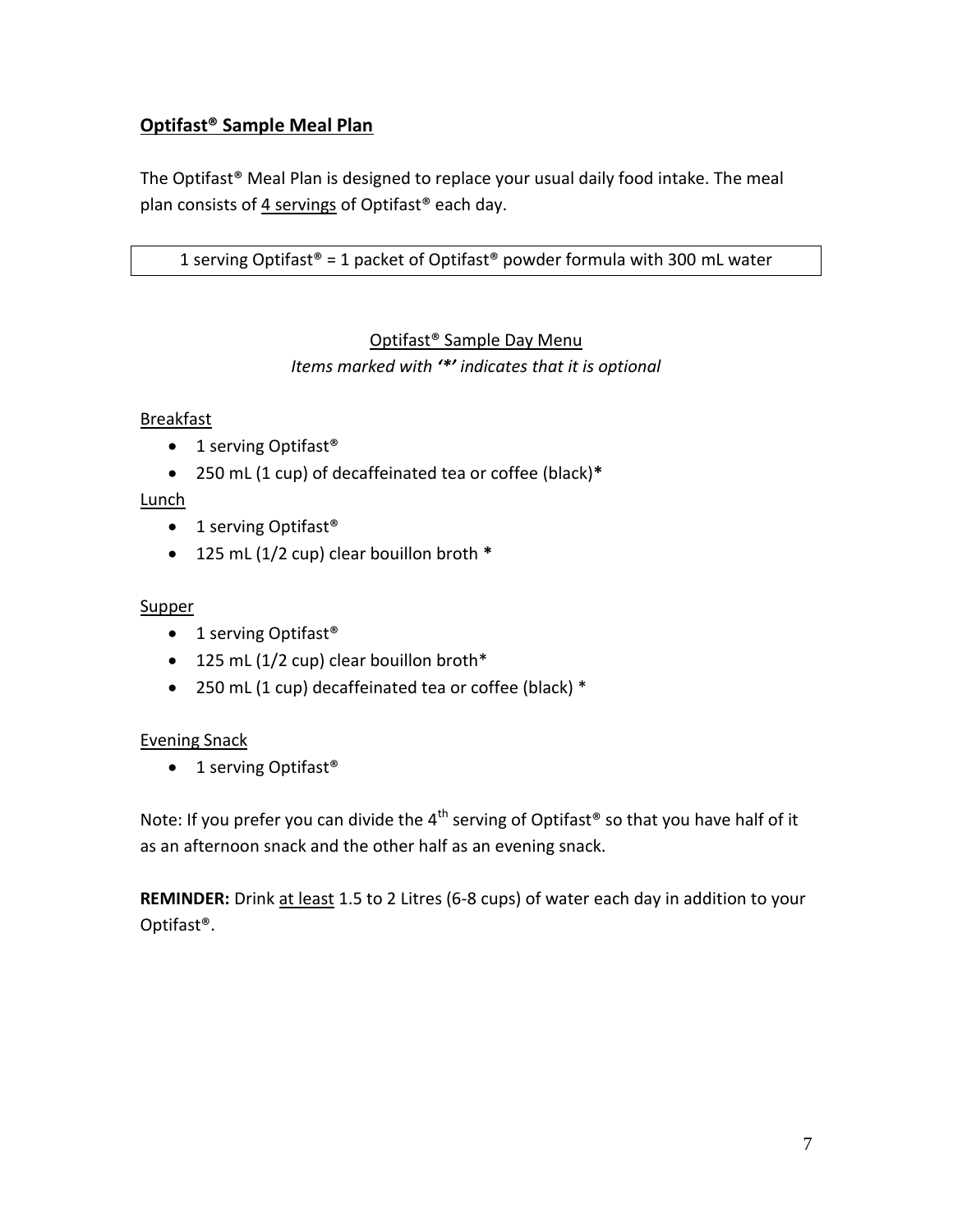## **3.b) PHASE 1: CLEAR FLUIDS**

Start Date: Day 1 post-op End Date: Day 7 post-op \_\_\_\_\_\_\_\_\_\_\_\_ (for a total of 1 week) Goal: 1.5 to 2 litres (6–8 cups) of fluid per day

Clear fluids are fluids that you can see through. Clear fluids are important after surgery in order to allow for healing of your pouch. On Day 1 after surgery you will start on your clear fluids diet in the hospital and will continue to follow this for the first week after surgery. While in hospital you will be asked to keep track of your fluid intake.

It is very important to drink enough liquids and fluids so you do not become dehydrated. Guidelines to help you meet your fluid needs:

- Aim for about 125 to 250 mL (1/2 1 cup) of clear fluid per meal
- Be prepared to spend 1 to 1 1/2 hours to have your meal
- Sip at least 30 mL (2 Tbsp) every 15 minutes
- Stop drinking if you feel pain or discomfort; try again later
- Focus on drinking water in between your meals and snacks

\*NOTE: If you are unable to drink at least 6 cups of fluid per day, call the Bariatric Clinic.

| <b>Clear Fluid Items</b>               | <b>Types</b>                                                              | <b>Details</b>                                                                                                      |
|----------------------------------------|---------------------------------------------------------------------------|---------------------------------------------------------------------------------------------------------------------|
| 100% Fruit Juice<br>Diluted with Water | -Choose clear juices such as:<br>apple, cranberry or white grape<br>juice | -When diluting juice, use equal<br>parts water and juice.<br>Example: 60 mL of juice diluted<br>with 60 mL of water |
| <b>Broths</b>                          | -Beef, chicken or vegetable                                               | -If using homemade broth be sure                                                                                    |
| (includes consommé                     |                                                                           | to strain and remove any chunks                                                                                     |
| and stock)                             | *Look for low sodium broths                                               | and any excess fat                                                                                                  |
| Coffee or tea -                        | -All decaffeinated coffee and tea                                         | -Drink tea or coffee black (without                                                                                 |
| decaffeinated                          | -All herbal teas                                                          | any milk added)                                                                                                     |
| Flavoured water                        | 1/3 package of Crystal Light <sup>®</sup>                                 | -Water can also be flavoured using                                                                                  |
| (non-carbonated,                       | added to 500 mL (2 cups) water                                            | lemon or lime, ginger etc.                                                                                          |
| zero-calorie options)                  |                                                                           |                                                                                                                     |
| Gelatin, sugar free                    | Jell-O ® No Added Sugar                                                   | -Any comparable no added sugar<br>gelatin products are acceptable                                                   |

#### **List of Acceptable Clear Fluids**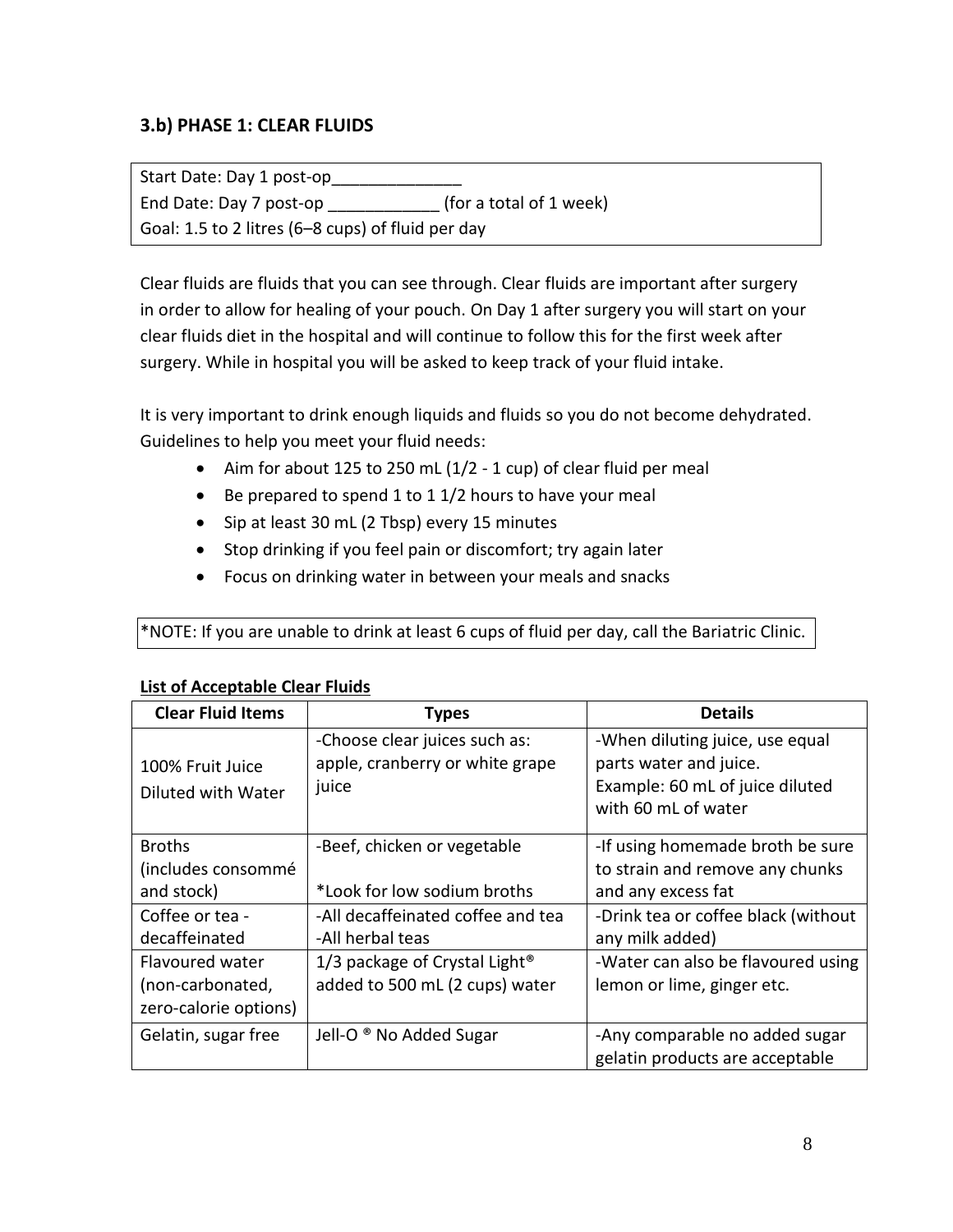## **Phase 1: Clear Fluids – Sample Menu**

| <b>Breakfast</b>                                                                  | 125 mL (1/2 cup) diluted apple juice (60 mL juice with 60 mL water) AND  |  |
|-----------------------------------------------------------------------------------|--------------------------------------------------------------------------|--|
|                                                                                   | 125 mL (1/2 cup) decaffeinated coffee or tea (black)                     |  |
| A.M. Snack                                                                        | 125 mL (1/2 cup) No Added Sugar Jell-O ®or other similar gelatin product |  |
| Lunch                                                                             | 125 mL (1/2 cup) chicken broth AND                                       |  |
|                                                                                   | 125 mL (1/2 cup) No Added Sugar Jell-O ®                                 |  |
| P.M. Snack                                                                        | 125 mL (1/2 cup) diluted cranberry juice                                 |  |
|                                                                                   | 125 mL $(1/2$ cup) beef broth AND                                        |  |
| <b>Supper</b>                                                                     | 125 mL (1/2 cup) diluted apple juice                                     |  |
| <b>Evening</b>                                                                    | 125 mL (1/2 cup) No Added Sugar Jell-O $^{\circ}$                        |  |
| <b>Snack</b>                                                                      |                                                                          |  |
|                                                                                   |                                                                          |  |
| **It is important to sip water throughout the day in addition to the sample menu. |                                                                          |  |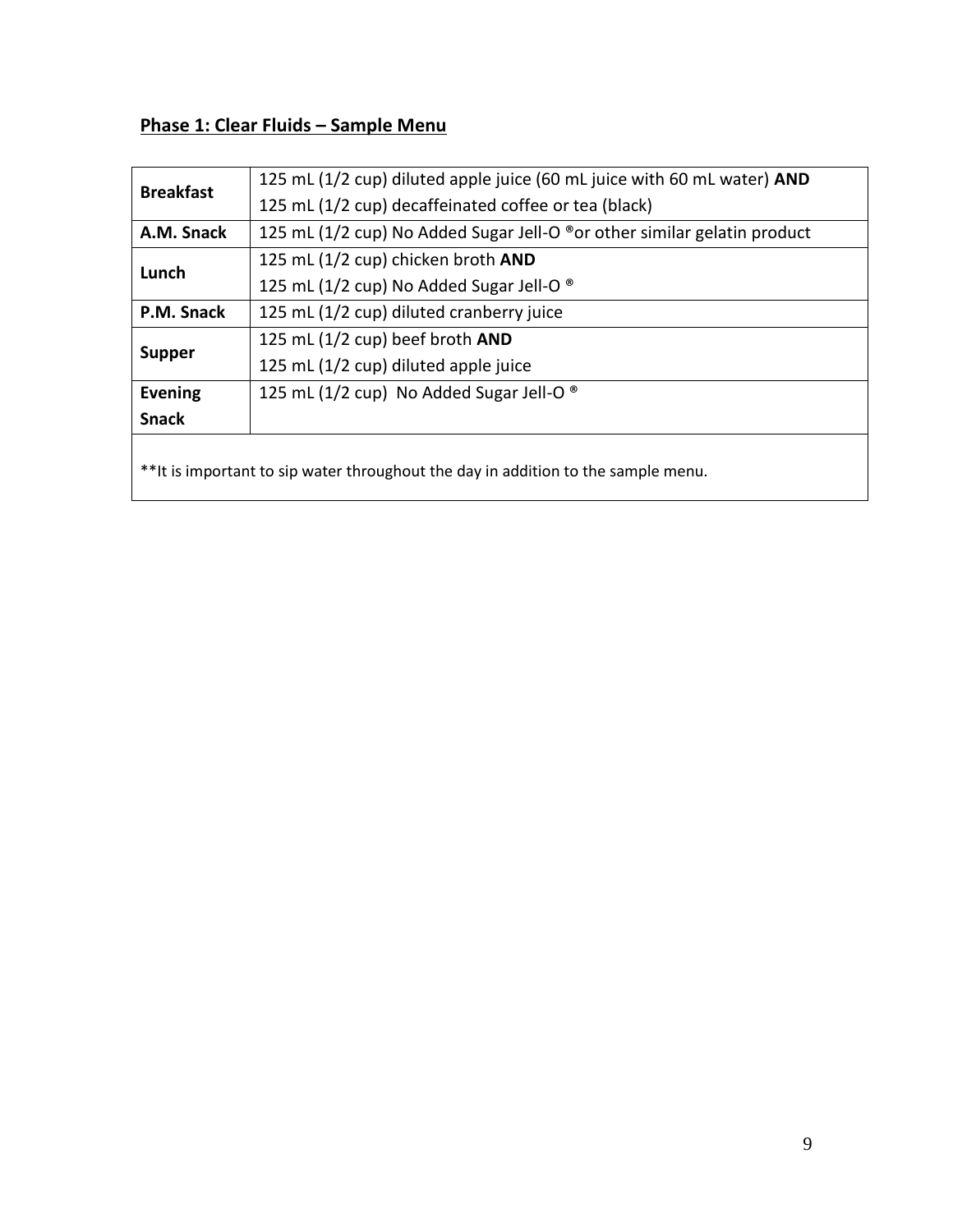## **3.c) PHASE 2: FULL FLUIDS**

Start Date: Day 8 post-op \_\_\_\_\_\_\_\_\_\_\_\_\_\_

End Date: Day 27 post-op **End Date:** Day 27 post-op Goals:

- 1.5 to 2 litres (6-8 cups) of fluid per day
- 3 small meals, 3 small snacks spaced throughout the day (every 2-3 hours)
- Approximately 125 to 250 mL  $(1/2 1 \text{ cup})$  of full fluids per meal
- It is important to listen to your body's fullness cues. Stop eating/drinking when you begin to feel full.
- Your protein intake will gradually progress to 40 grams per day during the full fluids diet phase.

When you first return home from the hospital you may only be able to take in about 30 to 45 mL (2-3 Tbsp) of fluid or food per meal. As time passes, your average meal size will increase to about 125 to 250 mL (1/2 - 1 cup). As you continue to heal, your portions will gradually increase.

| <b>Food Group</b>   | <b>Recommended Full Fluids</b>           | <b>Full Fluids to Avoid</b> |
|---------------------|------------------------------------------|-----------------------------|
| Milk and            | - Fortified soy beverage                 | -Chocolate milk             |
| <b>Alternatives</b> | - Greek-style yogurt (0% or 1% M.F)      | -Smoothies,                 |
| (protein-rich       | - Kefir yogurt (plain)                   | milkshakes, protein         |
| items)              | - Milk (1% M.F. or Skim)                 | shakes etc.                 |
|                     | *Tip: To add protein, stir in 30 mL      | -Fortified soy              |
|                     | (2 Tbsp) of Skim Milk Powder             | beverage with high          |
|                     | -Blenderized/pureed vegetable soup with  | sugar content               |
|                     | added milk or yogurt                     |                             |
|                     | - Cream soup (low-fat, strained)         |                             |
|                     | - Pudding (low-fat and no added sugar)   |                             |
|                     | - Cottage cheese (0% or 1% M.F, mashed)  |                             |
|                     | - Yogurt (without chunks, no added       |                             |
|                     | sugar, low-fat)                          |                             |
| $M.F. =$ Milk Fat   |                                          |                             |
| <b>Fruits and</b>   | -Applesauce (unsweetened) or other       | -All fruit juices           |
| <b>Vegetables</b>   | unsweetened fruit purees/sauce           | -Sugar sweetened fruit      |
|                     | -Tomato and vegetable juice (low sodium) | purees                      |
|                     |                                          |                             |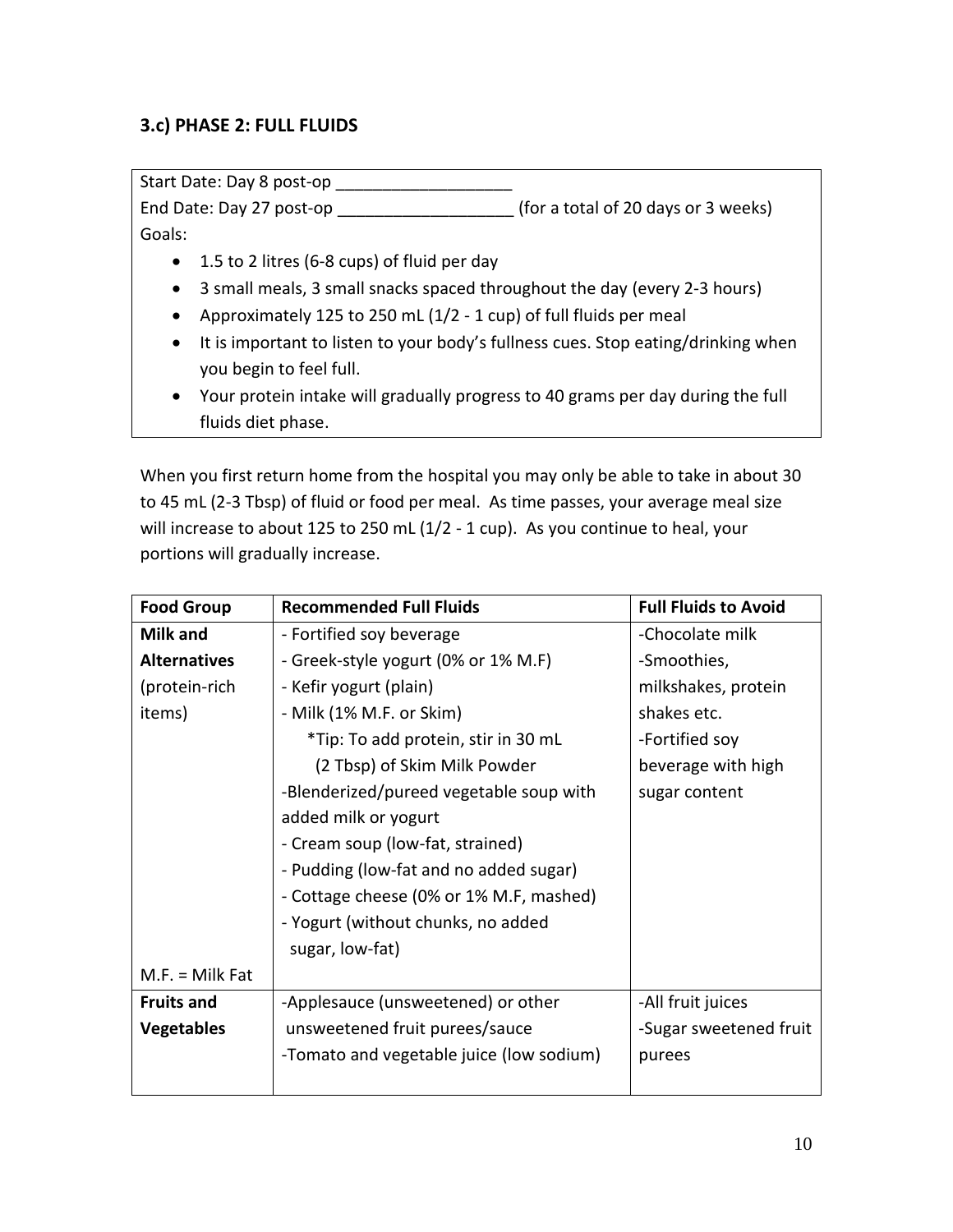| <b>Food Group</b>     | <b>Recommended Full Fluids</b>                           | <b>Full Fluids to Avoid</b> |
|-----------------------|----------------------------------------------------------|-----------------------------|
| <b>Grain Products</b> | -Cream of Rice <sup>®</sup> hot cereal                   | -Hot cereals that are       |
|                       | -Cream of Wheat <sup>®</sup> or Oat Bran <sup>®</sup>    | sweetened                   |
|                       | -Oatmeal - plain or no sugar added                       |                             |
|                       | -Cornmeal                                                |                             |
|                       | * Flavouring ideas: cinnamon, zero-calorie               |                             |
|                       | sweeteners                                               |                             |
| <b>Fluids</b>         | -Water *(Water is best!)                                 | -Carbonated                 |
|                       | -Decaffeinated Tea and Coffee (can add milk              | beverages                   |
|                       | and/or zero-calorie sweeteners), Herbal tea              | -Fruit juices, vitamin      |
|                       | -Water flavoured with lemon or lime slices               | water, lemonade,            |
|                       | or zero-calorie sweeteners (Crystal Light <sup>®</sup> , | sweetened iced tea          |
|                       | $MIO^{\circledR}$ etc.)                                  | etc.                        |

## **Phase 2: Full Fluids Sample Menus**

| Full Fluids Sample Menu - 1 |                                                                                    |  |  |
|-----------------------------|------------------------------------------------------------------------------------|--|--|
| <b>Breakfast</b>            | Oatmeal (cooked) made with milk instead of water.                                  |  |  |
|                             | Total prepared volume = 125 to 250 mL ( $\frac{1}{2}$ to 1 cup). Add extra milk as |  |  |
|                             | needed to thin out the oatmeal.                                                    |  |  |
|                             | *Tip: To boost protein, add 15 mL (1 Tbsp.) of skim milk powder                    |  |  |
| A.M. Snack                  | 125 mL (1/2 cup) yogurt (0% or 1% M.F, no added sugar)                             |  |  |
|                             | *Tip: To boost protein, use Greek-style yogurt                                     |  |  |
| Lunch                       | 125 mL (1/2 cup) strained cream soup made with 125 mL (1/2 cup) milk               |  |  |
| P.M. Snack                  | 125 mL (1/2 cup) milk or smooth/mashed cottage cheese                              |  |  |
| <b>Supper</b>               | 125 mL (1/2 cup) pureed vegetable soup made with milk                              |  |  |
|                             | AND 60 mL (1/4 cup) pudding (low-fat/no added sugar)                               |  |  |
| <b>Evening Snack</b>        | 125 mL (1/2 cup) yogurt (0% or 1% M.F, no added sugar)                             |  |  |
|                             | Examples: Source®, Silhouette®, Astro® Fat Free, or 0% plain Greek-style           |  |  |

Continued on following page.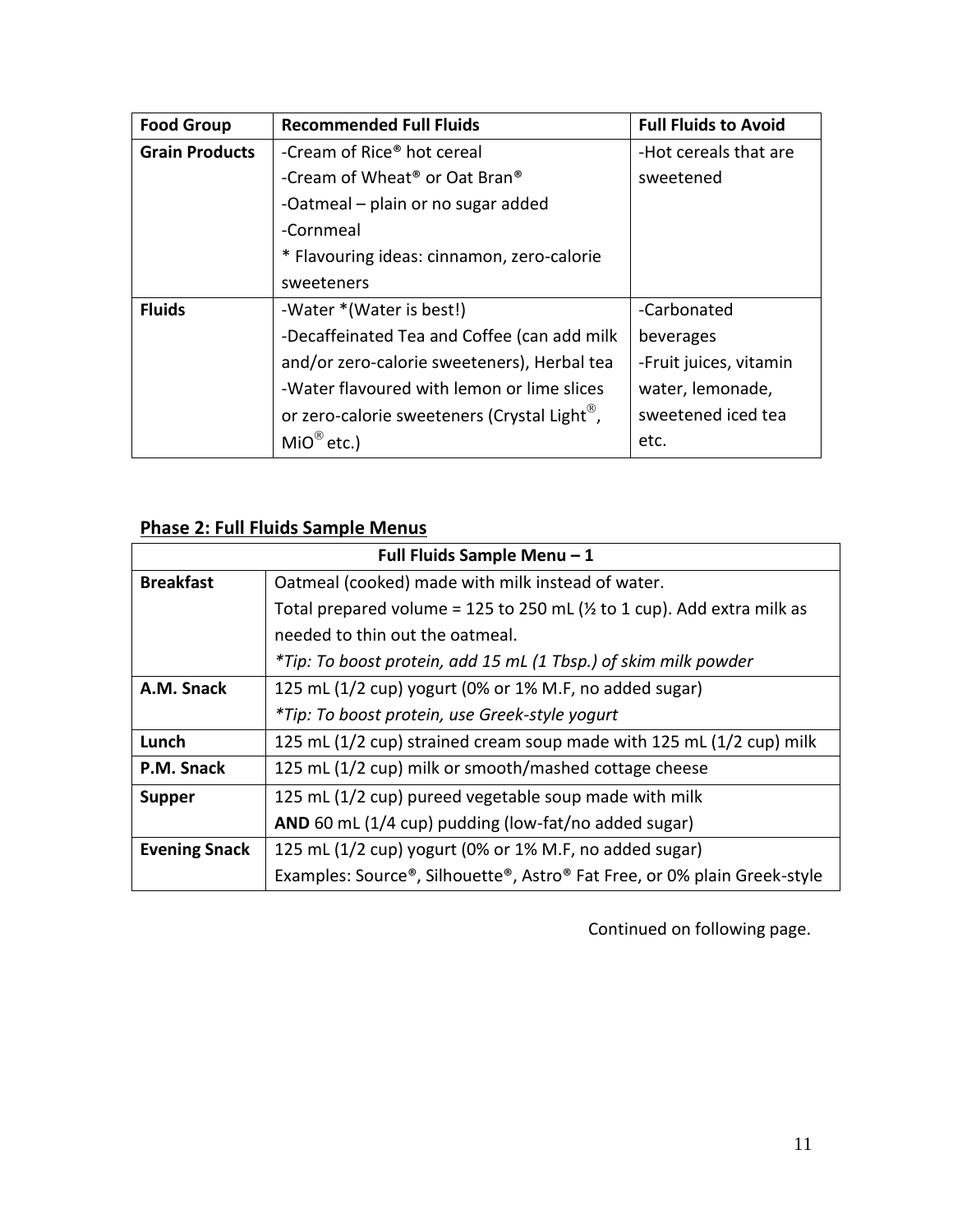| Full Fluids Sample Menu - 2 |                                                                                                |  |  |  |
|-----------------------------|------------------------------------------------------------------------------------------------|--|--|--|
| <b>Breakfast</b>            | Cream of Wheat <sup>®</sup> cereal (cooked) made with milk instead of water.                   |  |  |  |
|                             | Total prepared volume =125 to 250 mL ( $\frac{1}{2}$ to 1 cup). Add extra milk as              |  |  |  |
|                             | needed to thin out cereal.                                                                     |  |  |  |
|                             | *Tip: To boost protein, add 15 mL (1 Tbsp.) of skim milk powder                                |  |  |  |
| A.M. Snack                  | 60 mL ( $\frac{1}{4}$ cup) cottage cheese (mashed) with 60 mL ( $\frac{1}{4}$ cup) unsweetened |  |  |  |
|                             | fruit puree (i.e. unsweetened applesauce)                                                      |  |  |  |
| Lunch                       | 125 mL (1/2 cup) pureed vegetable soup thickened with Greek-style                              |  |  |  |
|                             | yogurt                                                                                         |  |  |  |
| P.M. Snack                  | 125 mL (1/2 cup) milk                                                                          |  |  |  |
| <b>Supper</b>               | 125 mL (1/2 cup) strained cream soup made with 125 mL (1/2 cup) milk                           |  |  |  |
|                             | (1% or skim) AND 60 mL (1/4 cup) applesauce (unsweetened)                                      |  |  |  |
| <b>Evening Snack</b>        | 60 mL (1/4 cup) pudding (low fat/no added sugar)                                               |  |  |  |

| Full Fluids Sample Menu - 3 |                                                                                    |  |  |
|-----------------------------|------------------------------------------------------------------------------------|--|--|
| <b>Breakfast</b>            | Cream of Wheat <sup>®</sup> cereal (cooked) made with milk instead of water.       |  |  |
|                             | Total prepared volume = 125 to 250 mL ( $\frac{1}{2}$ to 1 cup). Add extra milk as |  |  |
|                             | needed to thin out cereal.                                                         |  |  |
|                             | *Tip: To boost protein, add 15 mL (1 Tbsp.) of skim milk powder                    |  |  |
| A.M. Snack                  | 125 mL (1/2 cup) yogurt or Greek-style yogurt                                      |  |  |
| Lunch                       | 125 mL (1/2 cup) pureed vegetable soup thickened with milk (or 125 mL              |  |  |
|                             | $(1/2 \text{ cup})$ yogurt                                                         |  |  |
| P.M. Snack                  | 125 mL $(1/2$ cup) milk                                                            |  |  |
| <b>Supper</b>               | 125 mL (1/2 cup) strained cream soup made with 125 mL (1/2 cup) milk               |  |  |
|                             | AND 60 mL (1/4 cup) applesauce (unsweetened)                                       |  |  |
| <b>Evening Snack</b>        | 60 mL (1/4 cup) pudding (low-fat/no added sugar)                                   |  |  |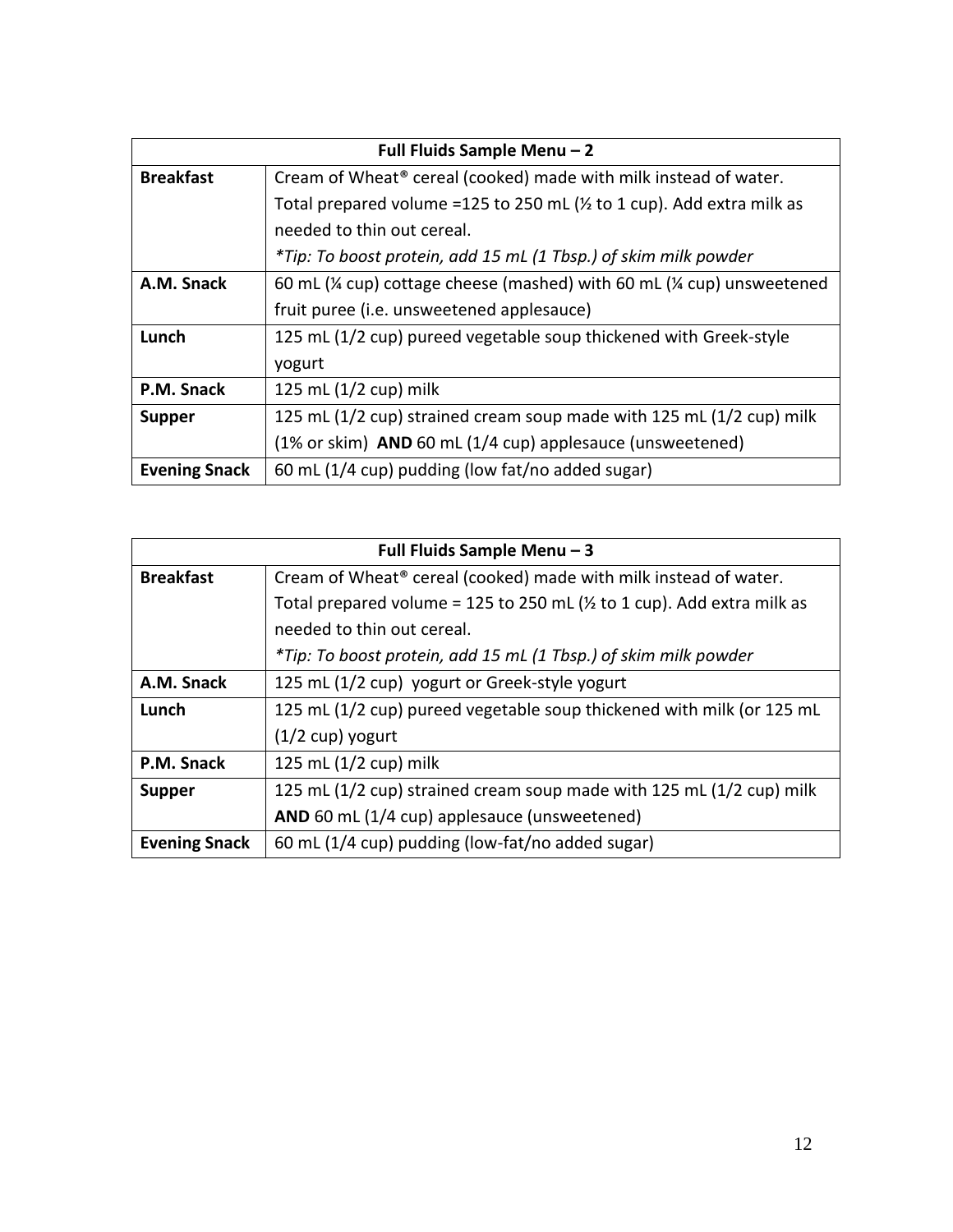## **3. d) PHASE 3: SOFT/REGULAR SOLID DIET**

Start Date: Day 28 post-op

End Date: When shared goals are met. Discuss with your Bariatric Team. Goals:

- $\bullet$  1.5 to 2 L (6–8 cups) total fluid per day
- 3 small meals, 2 to 3 small snacks each day
- Your protein intake will gradually increase to the goal amount of approximately 60 to 80 grams of protein per day during the Soft/Regular Solid Diet phase.

**Note:** It is important to wait until at least 1 month after surgery before introducing solids into your diet. Once you have reached a month after surgery and you are tolerating the full fluids diet well, soft solids can be introduced into your diet. Progress slowly as tolerated for example scrambled eggs, omelets, mashed potatoes and ground forms of white meat. Remember to follow the recommended eating techniques, which can be found on pg. 3.

\*Reminder: Do not drink fluids while eating. Water and fluids should be avoided for 30 minutes after eating your meal or snack.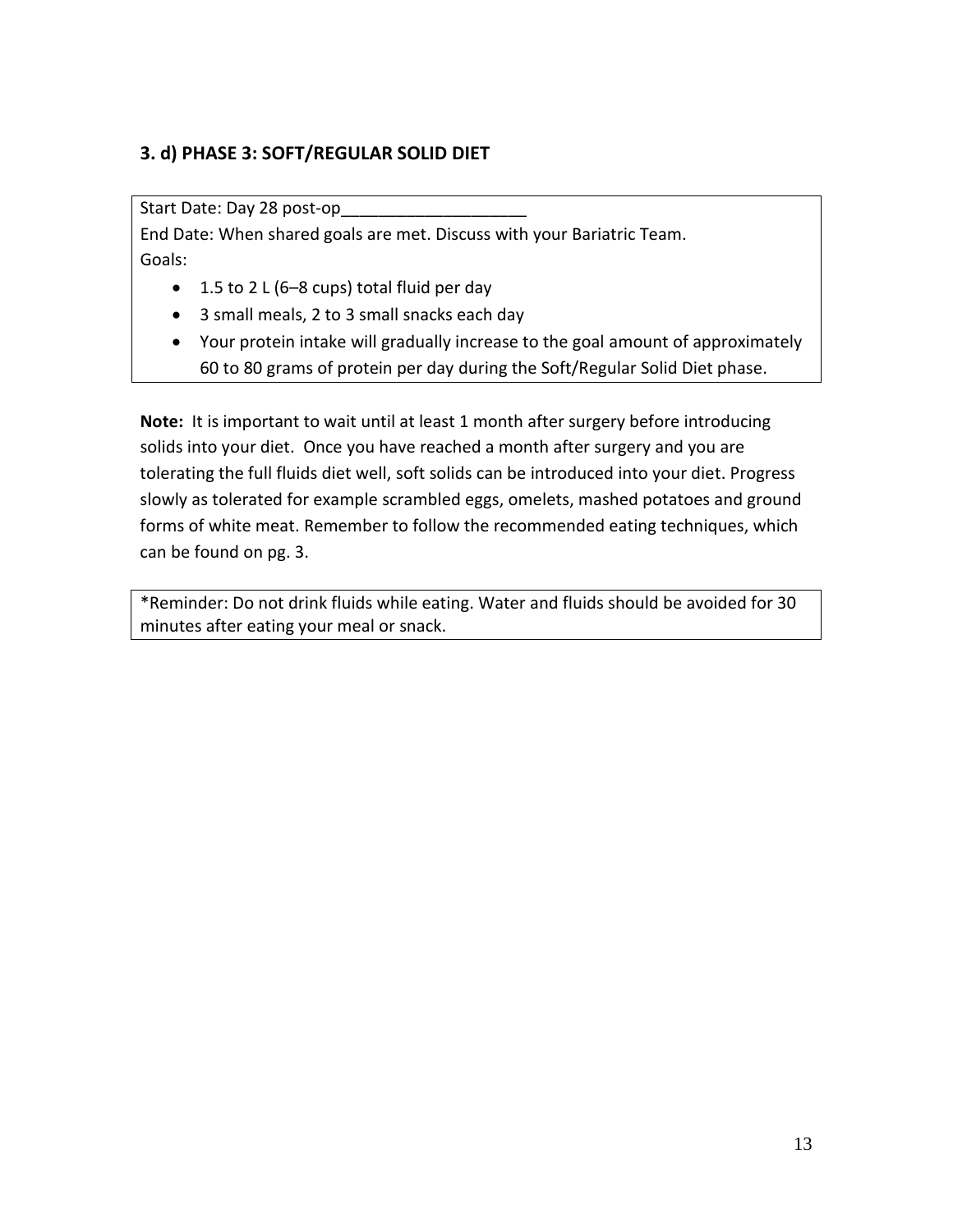#### **Phase 3: Soft/Regular Diet Outline**

This diet outline is based on the Bariatric Food Group Alternatives and Serving Sizes that are outlined on the following 3 pages.

| <b>Breakfast:</b>             | Choose:<br>one protein-rich food serving AND<br>one grain products serving AND/OR<br>one fruit serving  |
|-------------------------------|---------------------------------------------------------------------------------------------------------|
| A.M. Snack:                   | Choose:<br>one protein-rich food serving AND<br>one fruit OR grain products serving                     |
| Lunch:                        | Choose:<br>one protein-rich food serving AND<br>one grain products OR vegetable serving                 |
| P.M. Snack:                   | Choose:<br>one protein-rich food serving AND<br>one fruit OR grain products serving                     |
| Supper:                       | Choose:<br>one protein-rich food serving AND<br>one vegetable serving AND<br>one grain products serving |
| <b>Evening Snack: Choose:</b> | one protein-rich food serving AND<br>one fruit OR grain products serving                                |

**Each day:** It is recommended that you drink 125 mL (1/2 cup) of milk (1% or skim) or fortified soy beverage each day as an alternate for a snack or between eating times.

#### **Please Note:**

The Phase 3: Soft/Regular Diet Outline is a guide that will help you with your meal and snack planning, and with your serving sizes. If you need to change the timing of when you eat specific food items based on your schedule and preferences, please remember the following points:

- To reach your daily protein needs, include one protein-rich food serving at each meal and snack.
- Serving sizes are important. Weigh and measure your foods to make sure that you are on track.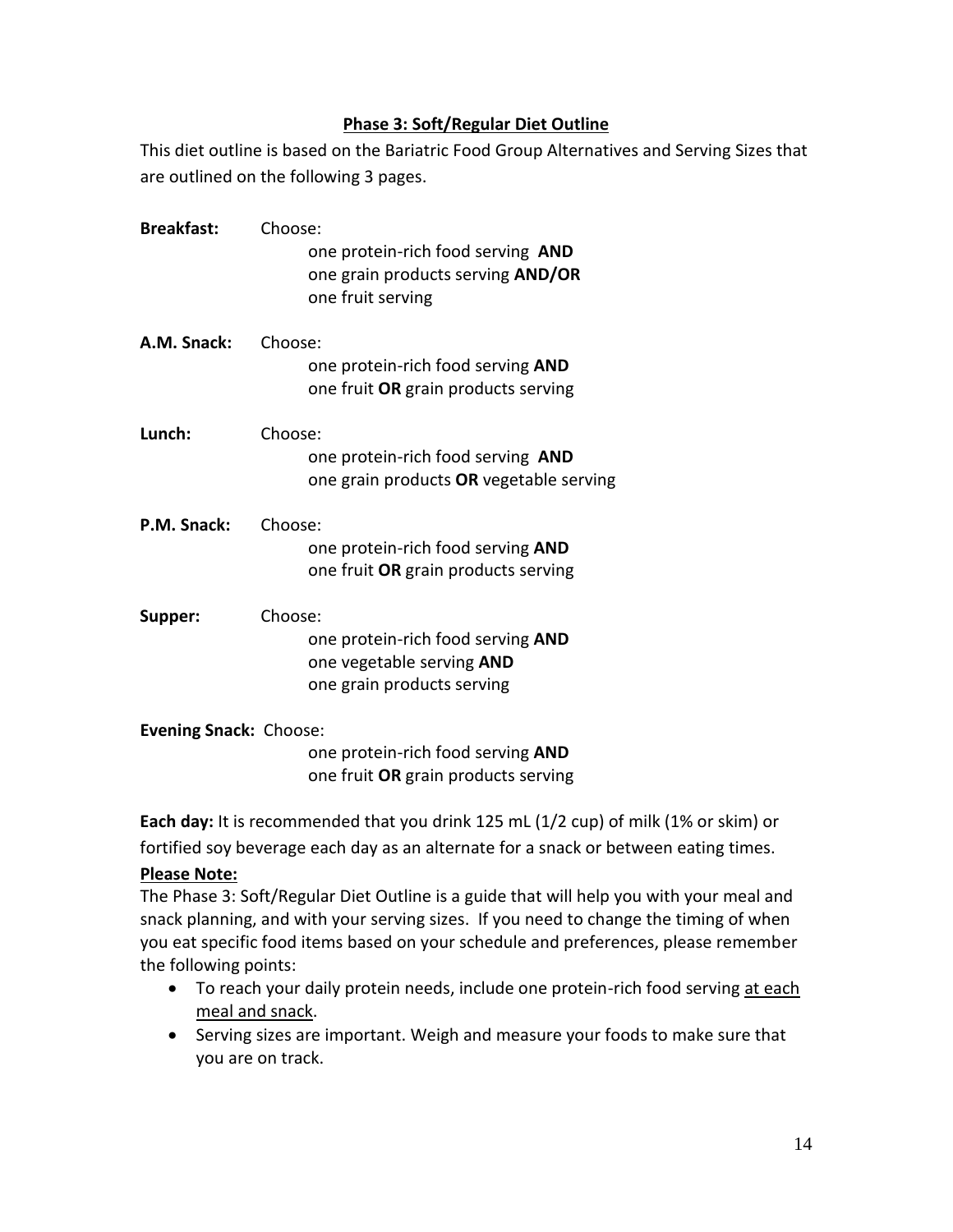## **Bariatric Food Group Alternatives and Serving Sizes**

| <b>PROTEIN-RICH FOODS</b>                                                                    |                     |                                        |  |
|----------------------------------------------------------------------------------------------|---------------------|----------------------------------------|--|
| <b>Milk and Alternatives</b>                                                                 |                     |                                        |  |
|                                                                                              | <b>Serving Size</b> | <b>Details</b>                         |  |
| Cheese, low-fat                                                                              | 30 g (1 oz.)        | Aim for less than 20% milk fat (M.F.)  |  |
| Cottage cheese                                                                               | 125 mL (1/2 cup)    | Plain, 0% or 1% M.F.                   |  |
| <b>Fortified Soy Beverage</b>                                                                | 125 mL (1/2 cup)    | Unsweetened                            |  |
| Greek-style yogurt                                                                           | 125 mL (1/2 cup)    | 0% or 1% M.F., plain or no added sugar |  |
| Kefir Yogurt, low-fat                                                                        | 125 mL (1/2 cup)    |                                        |  |
| Milk                                                                                         | 125 mL (1/2 cup)    | Skim or 1%M.F. Includes 1% buttermilk  |  |
| Ricotta cheese                                                                               | 60 mL (1/4 cup)     | Part-skim or lower fat options         |  |
| Yogurt, low-fat, no added sugar                                                              | 125 mL (1/2 cup)    | 0% or 1% M.F., plain or no added sugar |  |
|                                                                                              |                     |                                        |  |
| <b>Meat and Alternatives</b>                                                                 | <b>Serving Size</b> | <b>Details</b>                         |  |
| Canned fish (tuna, salmon etc.)                                                              | 45 g (1.5 oz.) or   | Canned in water                        |  |
|                                                                                              | 80 mL (1/3 cup)     |                                        |  |
| Chicken or turkey                                                                            | 45 g (1.5 oz.) or   | Measure cooked (skin removed)          |  |
|                                                                                              | 80 mL (1/3 cup)     | Ground chicken/turkey may be better    |  |
|                                                                                              |                     | tolerated.                             |  |
| Edamame (soybeans)                                                                           | 80 mL (1/3 cup)     | Without pod                            |  |
| Egg                                                                                          | 1 egg (large)       | Boiled/poached/scrambled/omelette      |  |
| Fish (salmon, tilapia, sole etc.)                                                            | 45 g (1.5 oz.) or   | Measure cooked, includes from fresh or |  |
| and seafood (shrimp, scallops)                                                               | 80 mL (1/3 cup)     | frozen                                 |  |
| <b>Hummus</b>                                                                                | 80 mL (1/3 cup)     | Low-fat and/or homemade                |  |
| Legumes (chickpeas, kidney                                                                   | 80 mL (1/3 cup)     | Canned, drained                        |  |
| beans, lentils etc.)                                                                         |                     |                                        |  |
| Peanut Butter or nut butter                                                                  | 15 mL (1 Tbsp)      | Smooth                                 |  |
| Tofu (firm or soft)                                                                          | 125 mL (1/2 cup)    |                                        |  |
|                                                                                              |                     |                                        |  |
| ** Avoid red meat for the first 6 months after surgery. This includes beef, pork, ham, lamb, |                     |                                        |  |
| veal and venison. When introducing red meat, progress slowly as tolerated.                   |                     |                                        |  |

| Red meat (beef, pork, veal, ham | 45 g (1.5 oz.) or | Remove any visible fat before cooking. |  |
|---------------------------------|-------------------|----------------------------------------|--|
| etc.) (after 6 months)          | 80 mL (1/3 cup)   | Choose lean or extra lean ground beef. |  |
| Peanuts and all other           | 30 mL (2 Tbsp)    | **Nuts contain protein however they    |  |
| nuts/seeds (after 3 months)     |                   | are also high in calories and fat.     |  |
|                                 |                   | Use sparingly and chew well.           |  |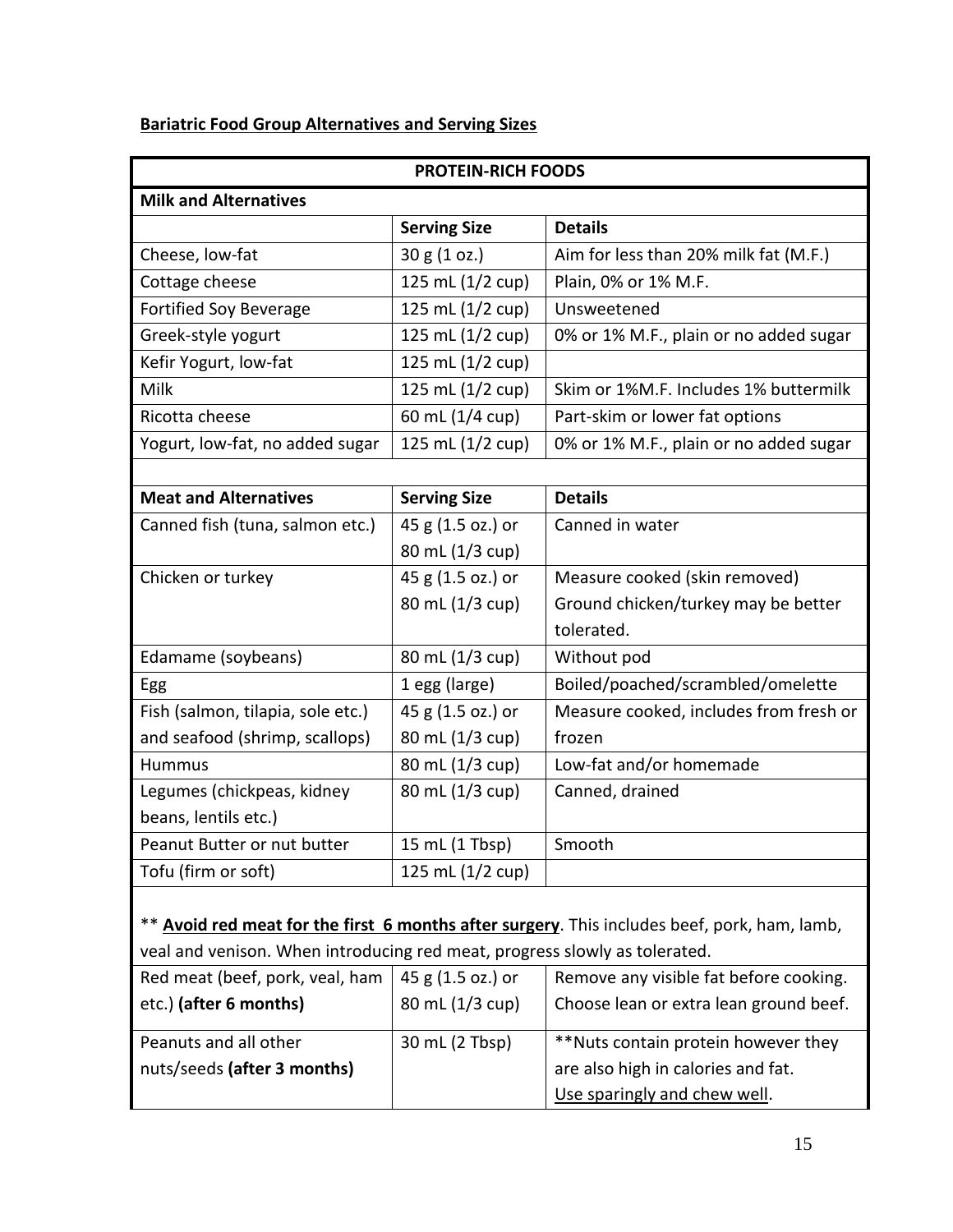## **Bariatric Food Group Alternatives and Serving Sizes(Continued)**

**FRUIT**

**Serving Size:** The recommended serving size for all fruit is 60 mL (1/4 cup). See examples below. **Note:** Choose fruits that are soft and/or ripe in first several months after surgery.

| <b>Fruit</b>    | <b>Serving Size</b>   | <b>Details</b>                          |
|-----------------|-----------------------|-----------------------------------------|
| Apple           | 1/2 of small apple    | Peeled, cored, baked in first 3 months  |
| Applesauce      | $1/4$ cup             | Unsweetened, includes fruit purees      |
| Banana          | 1/4 of small banana   |                                         |
| <b>Berries</b>  | 60 mL (1/4 cup)       | Includes strawberries, blueberries etc. |
| Grapes/cherries | 60 mL (1/4 cup)       | Pits/seeds removed                      |
| Grapefruit      | 1/4 medium grapefruit | Membrane removed                        |
| Kiwi            | $1/2$ kiwi            | Inside only (no skin)                   |
| Orange          | 1/2 medium orange     | Membrane removed                        |
| Mango - ripe    | 60 mL (1/4 cup)       | Peeled                                  |
| Peach - ripe    | 1/2 medium peach      | Peeled if skin is tough                 |
| $Pear - ripe$   | $1/2$ small pear      |                                         |
| Pineapple       | 60 mL (1/4 cup)       | If canned, remove juice                 |
| Plum            | 1 medium plum         | Peeled if skin is tough                 |
| Tangerine       | 1 small tangerine     | Membrane removed if tough               |
| Watermelon      | 60 mL (1/4 cup)       |                                         |
| All other fruit | 60 mL (1/4 cup)       |                                         |
|                 |                       |                                         |

#### **GRAIN PRODUCTS**

**Note:** This can be the most difficult food group to tolerate, especially in the first few months after surgery. **Try the grain products in smaller quantities at first (i.e. 1/4 slice of toast)**

| <b>Grains</b>      | <b>Serving Size</b>            | Details-If tolerated, choose whole    |
|--------------------|--------------------------------|---------------------------------------|
|                    |                                | grains.                               |
| <b>Bread</b>       | 1/2 to 1 slice (17-35g)        | Toasted may be better tolerated       |
| Cereal, high fibre | 60 - 125 mL (1/4-1/2 cup) or   | Includes hot and cold cereals         |
|                    | $17 - 35g$                     |                                       |
| Crackers           | Approx. 3-4 (15-30g)           | Lower-fat (check nutrition facts)     |
| English muffin     | $1/4 - 1/2$ (15-30g)           |                                       |
| Melba toast        | $2 - 4$ pieces (10-20g)        | Or $4 - 7$ mini melba rounds          |
| Pasta (Cooked)     | $60 - 125$ mL (1/4 to 1/2 cup) | Spagettini, rice noodles and egg      |
|                    |                                | noodles may be better tolerated       |
| Potato (Cooked)    | $60 - 125$ mL (1/4 to 1/2 cup) | Mashed, or baked potato without skin  |
|                    | or 1/2 medium                  |                                       |
| Quinoa, Couscous   | $60 - 125$ mL (1/4 to 1/2 cup) | Cooked                                |
| Rice (Cooked)      | $60 - 125$ mL (1/4 to 1/2 cup) | White or brown                        |
| Soup and crackers  | 1/3 cup soup and 3 crackers    |                                       |
| Tortilla or pita   | 1/2 to 1 of a 6-inch (17-35g)  |                                       |
| Corn               | $1/4$ to $1/3$ cup             | Starting 3 months after surgery only. |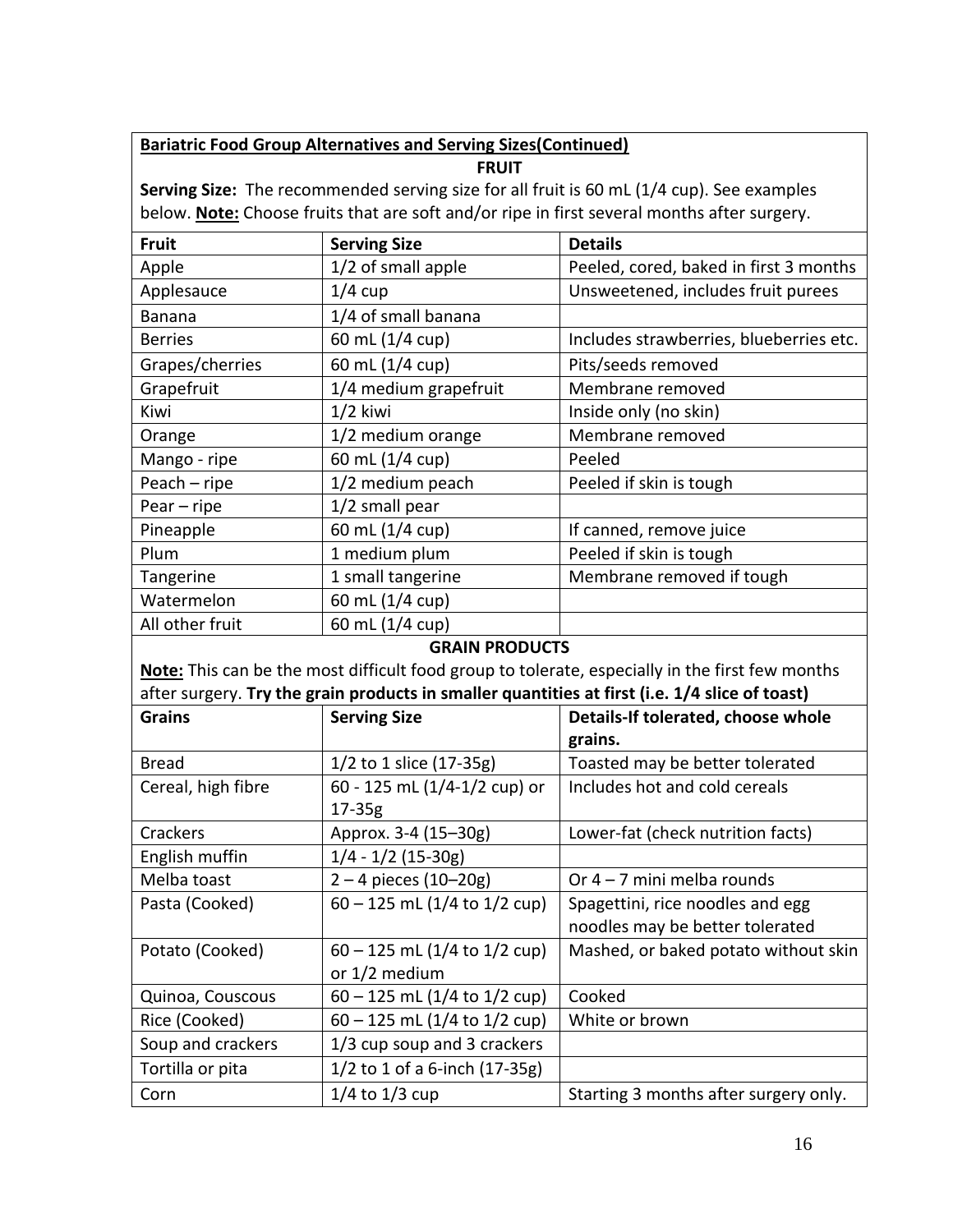| <b>Bariatric Food Group Alternatives and Serving Sizes (Continued)</b>                                                                             |                     |                                                                                                                                                                                                                                               |
|----------------------------------------------------------------------------------------------------------------------------------------------------|---------------------|-----------------------------------------------------------------------------------------------------------------------------------------------------------------------------------------------------------------------------------------------|
|                                                                                                                                                    |                     |                                                                                                                                                                                                                                               |
|                                                                                                                                                    | <b>VEGETABLES</b>   |                                                                                                                                                                                                                                               |
| Serving Size: The recommended serving size of all vegetables is 80 mL (1/3 cup).<br>Avoid all raw vegetables for the first 3 months after surgery. |                     |                                                                                                                                                                                                                                               |
| When introducing raw vegetables go slowly and as tolerated.                                                                                        |                     |                                                                                                                                                                                                                                               |
| <b>Vegetables</b>                                                                                                                                  | <b>Serving Size</b> | <b>Details</b>                                                                                                                                                                                                                                |
| Artichoke                                                                                                                                          |                     | For the $1st$ 3 months after surgery be                                                                                                                                                                                                       |
| Asparagus                                                                                                                                          |                     | sure to:                                                                                                                                                                                                                                      |
| Beans, green/wax                                                                                                                                   |                     | -Cook vegetables so that they are                                                                                                                                                                                                             |
| <b>Beets</b>                                                                                                                                       |                     | soft and easy to chew.                                                                                                                                                                                                                        |
| <b>Broccoli</b>                                                                                                                                    |                     | -Avoid vegetables that are tough                                                                                                                                                                                                              |
| <b>Brussels sprouts</b>                                                                                                                            |                     | and stringy.                                                                                                                                                                                                                                  |
| Cabbage                                                                                                                                            |                     | -Remove any skin that is tough.                                                                                                                                                                                                               |
| Carrots                                                                                                                                            |                     |                                                                                                                                                                                                                                               |
| Cauliflower                                                                                                                                        |                     |                                                                                                                                                                                                                                               |
| Celery                                                                                                                                             |                     |                                                                                                                                                                                                                                               |
| Eggplant                                                                                                                                           | 80 mL (1/3 cup)     |                                                                                                                                                                                                                                               |
| Leeks                                                                                                                                              |                     |                                                                                                                                                                                                                                               |
| Mixed vegetables (fresh or frozen)                                                                                                                 |                     |                                                                                                                                                                                                                                               |
| Mushrooms                                                                                                                                          |                     |                                                                                                                                                                                                                                               |
| Onions                                                                                                                                             |                     |                                                                                                                                                                                                                                               |
| Parsnips                                                                                                                                           |                     |                                                                                                                                                                                                                                               |
| Peas                                                                                                                                               |                     |                                                                                                                                                                                                                                               |
| Peppers (red, yellow, green)                                                                                                                       |                     |                                                                                                                                                                                                                                               |
| Spinach                                                                                                                                            |                     |                                                                                                                                                                                                                                               |
| Squash                                                                                                                                             |                     |                                                                                                                                                                                                                                               |
| Swiss chard                                                                                                                                        |                     |                                                                                                                                                                                                                                               |
| Tomatoes                                                                                                                                           |                     |                                                                                                                                                                                                                                               |
| Turnip                                                                                                                                             |                     |                                                                                                                                                                                                                                               |
| Zucchini                                                                                                                                           |                     |                                                                                                                                                                                                                                               |
| All other vegetables                                                                                                                               |                     |                                                                                                                                                                                                                                               |
| Lettuce (iceberg, romaine, Boston)                                                                                                                 | 125 mL (1/2 cup)    | Lettuce and all other raw vegetables<br>are not recommended until 3 months<br>after surgery. Starting 3 months after<br>surgery, gradually introduce raw<br>vegetables into your diet. Progress as<br>tolerated and remember to chew<br>well. |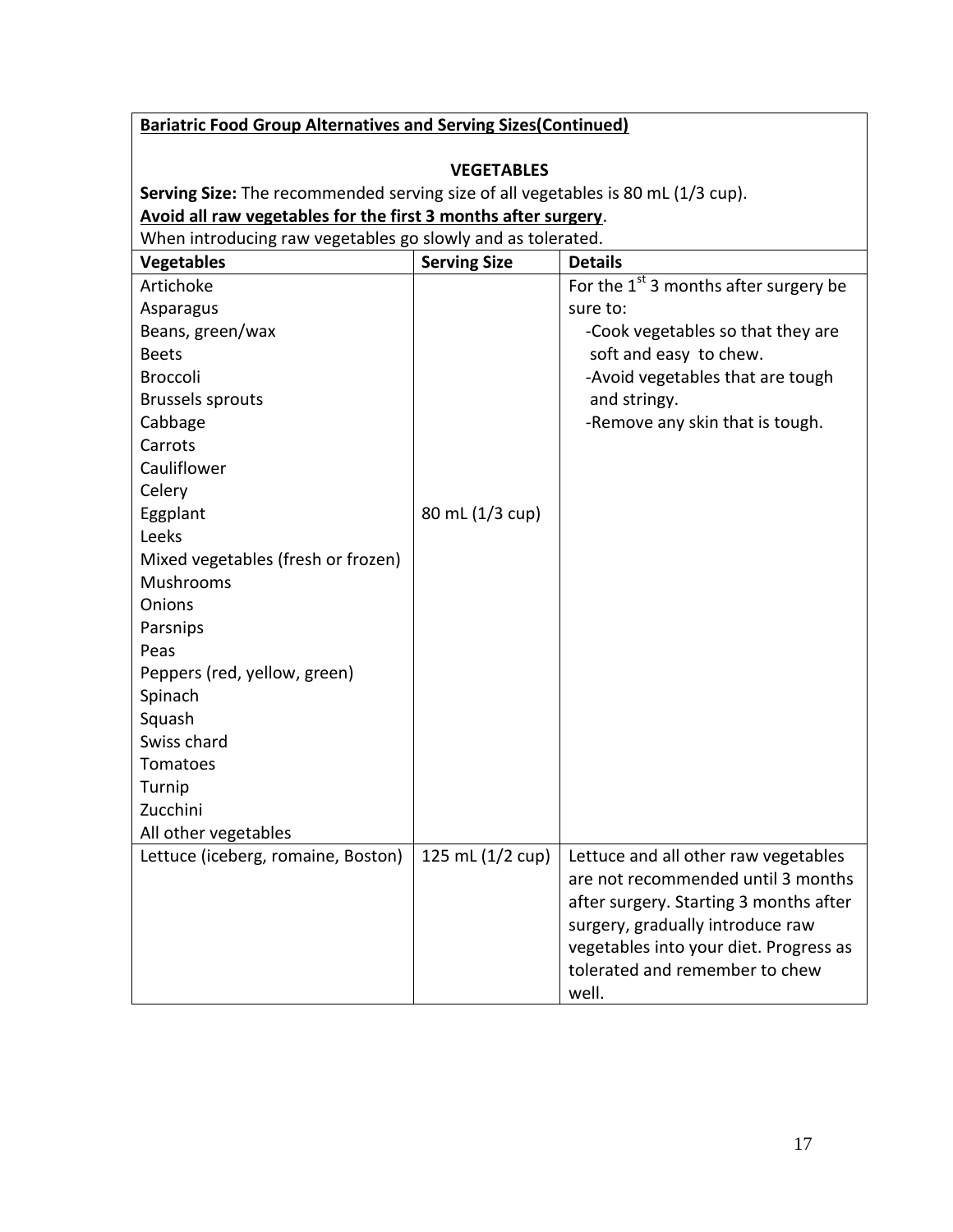## **Phase 3: Soft/Regular Diet Sample Menus**

*Note: These sample menus will provide you with some examples of meals and snacks that were planned using the Phase 3: Soft/Regular Diet Outline.* 

#### **Sample Menu #1:**

| Breakfast:  | 125 mL (1/2 cup) of 1% milk                                                                                         |
|-------------|---------------------------------------------------------------------------------------------------------------------|
|             | 60 to 125 mL $(1/4$ to $1/2$ cup) of high fibre cereal                                                              |
|             | 60 mL (1/4 cup) of strawberries (from fresh or frozen)                                                              |
| A.M. Snack: | 125 mL (1/2 cup) low-fat, no added sugar yogurt (i.e. plain)<br>1/4 cup of blueberries added to yogurt              |
| Lunch:      | 60 mL (1/4 cup) tuna from can, with 5 ml low fat mayonnaise<br>1/2 of a 6 inch diameter tortilla wrap (approx. 17g) |
| P.M. Snack: | 125 mL (1/2 cup) cottage cheese (0% or 1%)                                                                          |
|             | 60 mL (1/4 cup) crushed pineapple (from can, juice removed)                                                         |
| Supper:     | 45 g (1.5 oz.) of baked chicken                                                                                     |
|             | 80 mL (1/3 cup) of cooked carrots                                                                                   |
|             | 60 mL (1/4 cup) mashed potato (prepared using 1% or skim milk)                                                      |

Evening Snack: 30 g (1 oz.) low-fat cheese (20% M.F. or less)

#### **Sample Menu #2:**

| Breakfast:  | 15 mL (1 Tbsp) peanut butter or nut butter<br>1/2 slice of whole wheat toast (approx. 17g)<br>1/4 of a small banana |
|-------------|---------------------------------------------------------------------------------------------------------------------|
| A.M. Snack: | 125 mL (1/2 cup) of plain Greek-style yogurt mixed with<br>60 mL (1/4 cup) of unsweetened applesauce                |
| Lunch:      | 30 g (1 oz.) low-fat cheese<br>4 Melba toast or similar whole wheat type cracker (approx. 20g)                      |
| P.M. Snack: | 80 mL (1/3 cup) of hummus (homemade with lemon juice, 0% M.F. Greek<br>yogurt) with 2 mini pita rounds              |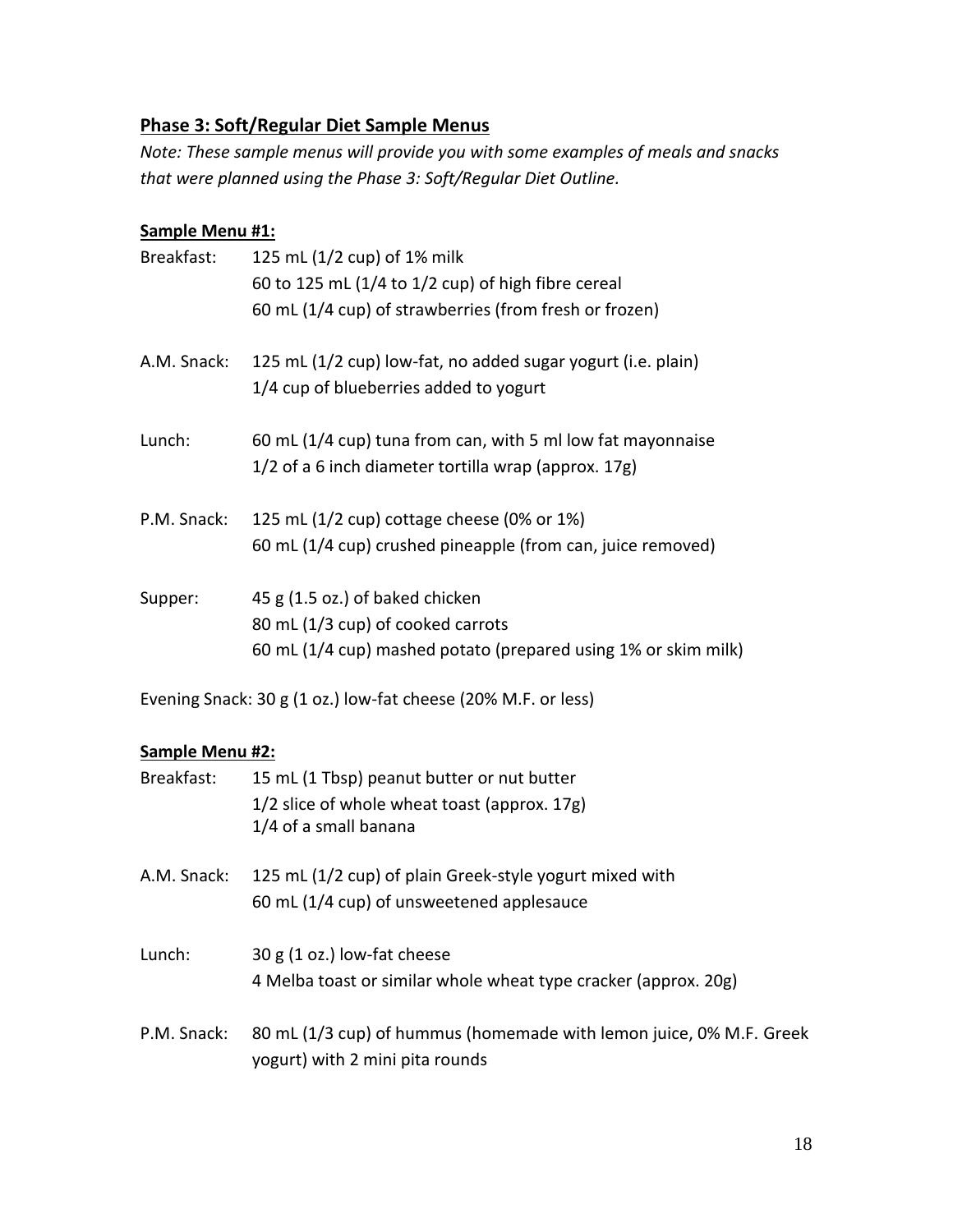Supper: 45 g (1.5 oz.) of fish baked from frozen 80 mL (1/3 cup) of cooked vegetables 60 mL (1/4 cup) of cooked brown rice

Evening Snack: 1 Mini Light Babybel<sup>®</sup> cheese 1 Ryvita® cracker (10g)

#### **Sample Menu #3:**

| Breakfast:  | 1 poached or boiled egg<br>1/2 slice of whole wheat toast (approx. 17g)<br>60 mL $(1/4 \text{ cup})$ of fruit |
|-------------|---------------------------------------------------------------------------------------------------------------|
| A.M. Snack: | 125 mL $(1/2$ cup) of cottage cheese $(1\%$ or 0%)<br>60 mL (1/4 cup) mixed berries (from frozen)             |
| Lunch:      | 45 g (1.5 oz.) lean chicken added to<br>80 mL (1/3 cup) soup with 3 soda crackers                             |
| P.M. Snack: | 15 mL (1 Tbsp) peanut butter or nut butter<br>2-3 whole wheat crackers (approx. 15g)                          |
| Supper:     | 80 mL $(1/3$ cup) lentils<br>80 mL (1/3 cup) of stewed tomatoes<br>60 mL (1/4 cup) of cooked rice             |

Evening Snack: 125 mL (1/2 cup) of Greek-style yogurt

#### **Sample Menu #4:**

- Breakfast: 15 mL (1 Tbsp) peanut butter or nut butter 1/2 toasted English muffin (approx. 15g) 1/4 of small banana
- A.M. Snack: 30 g (1 oz.) low-fat cheese (20% M.F. or less)
- Lunch: 125 mL (1/2 cup) cottage cheese (1% or 0%) 125 mL (1/2 cup) salad (starting 3 months after surgery) with 5 mL (1 tsp) low calorie salad dressing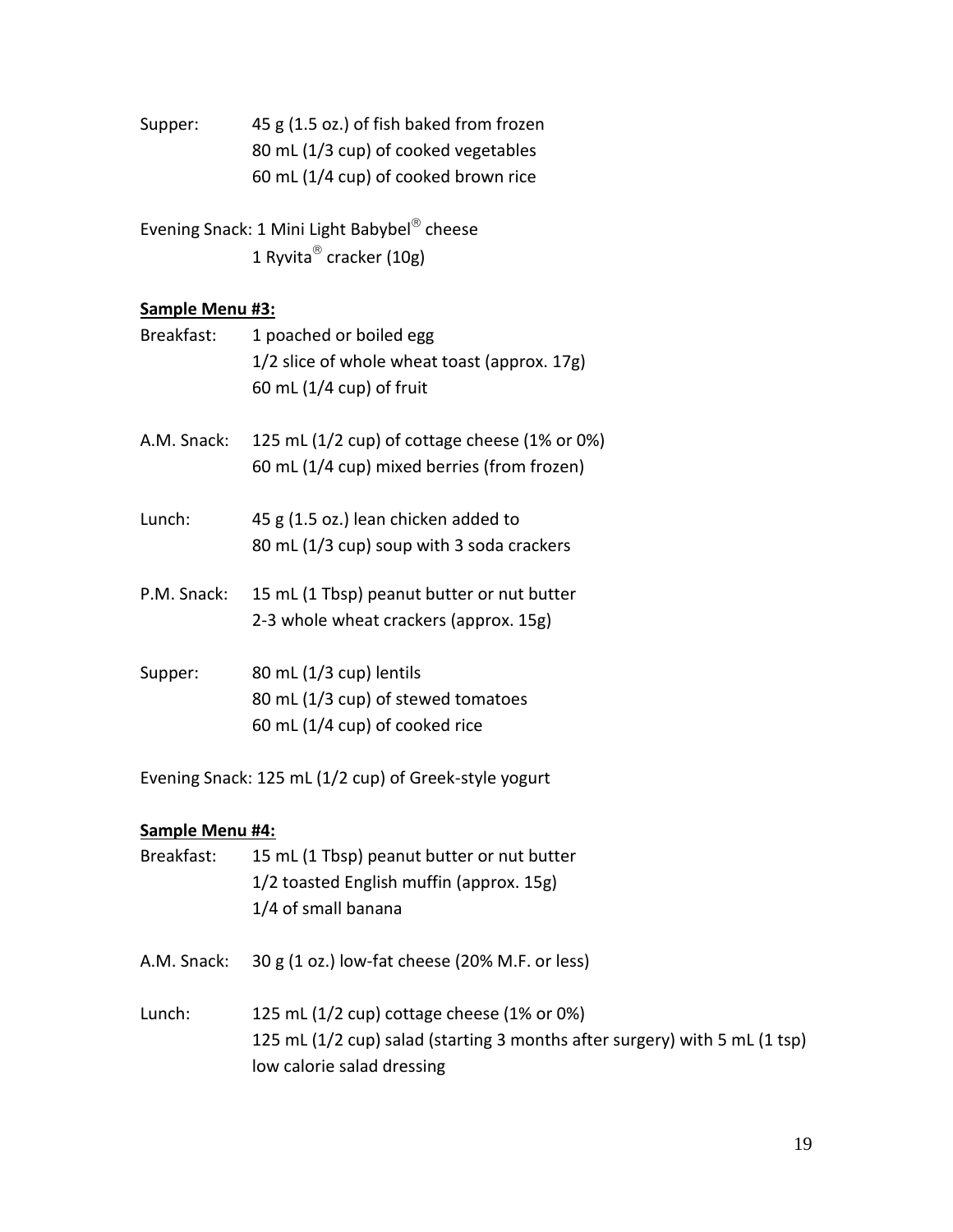- P.M. Snack: 80 mL (1/3 cup) tuna (from can) with 1 tsp low fat mayonnaise 2 Melba toast crackers or other whole wheat crackers (approx. 10g) Supper: 125 mL (1/2 cup) tofu 80 mL (1/3 cup) cooked mixed vegetables 60 mL (1/4 cup) cooked pasta or rice noodles
- Evening Snack 80 mL (1/3 cup) of low-fat and no added sugar pudding (prepared using 1% or skim milk)

#### **Sample Menu #5:**

| Breakfast:             | 1 scrambled egg (prepared using 1% or skim milk)<br>1/2 to 1 slice of toasted whole wheat bread<br>60 mL (1/4 cup) strawberries |
|------------------------|---------------------------------------------------------------------------------------------------------------------------------|
| AM Snack:              | 125 mL (1/2 cup) cottage cheese (0% or 1%)<br>60 mL (1/4 cup) fruit cocktail (in water)                                         |
| Lunch:                 | 80 mL (1/3 cup) tuna with chopped onion<br>1/2 of a 6 inch whole wheat wrap (approx. 17g)                                       |
| <b>PM Snack:</b>       | 1/2 of a baked apple<br>125 mL (1/2 cup) Greek-style yogurt                                                                     |
| Supper:                | 45 g (1.5 oz.) baked salmon<br>80 mL (1/3 cup) cooked broccoli<br>60 mL $(1/4$ cup) brown rice                                  |
|                        | Evening Snack: 30 g (1 oz.) low fat cheese (20% M.F. or less)<br>1/2 small pear                                                 |
| <b>Sample Menu #6:</b> |                                                                                                                                 |
|                        | Breakfast: 1 Weetabix <sup>®</sup> biscuit (17g)                                                                                |

- 125 mL (1/2 cup) milk (1% or skim) 60 mL (1/4 cup) raspberries
- AM Snack: 125 mL (1/2 cup) of plain Greek-style yogurt 1/4 small banana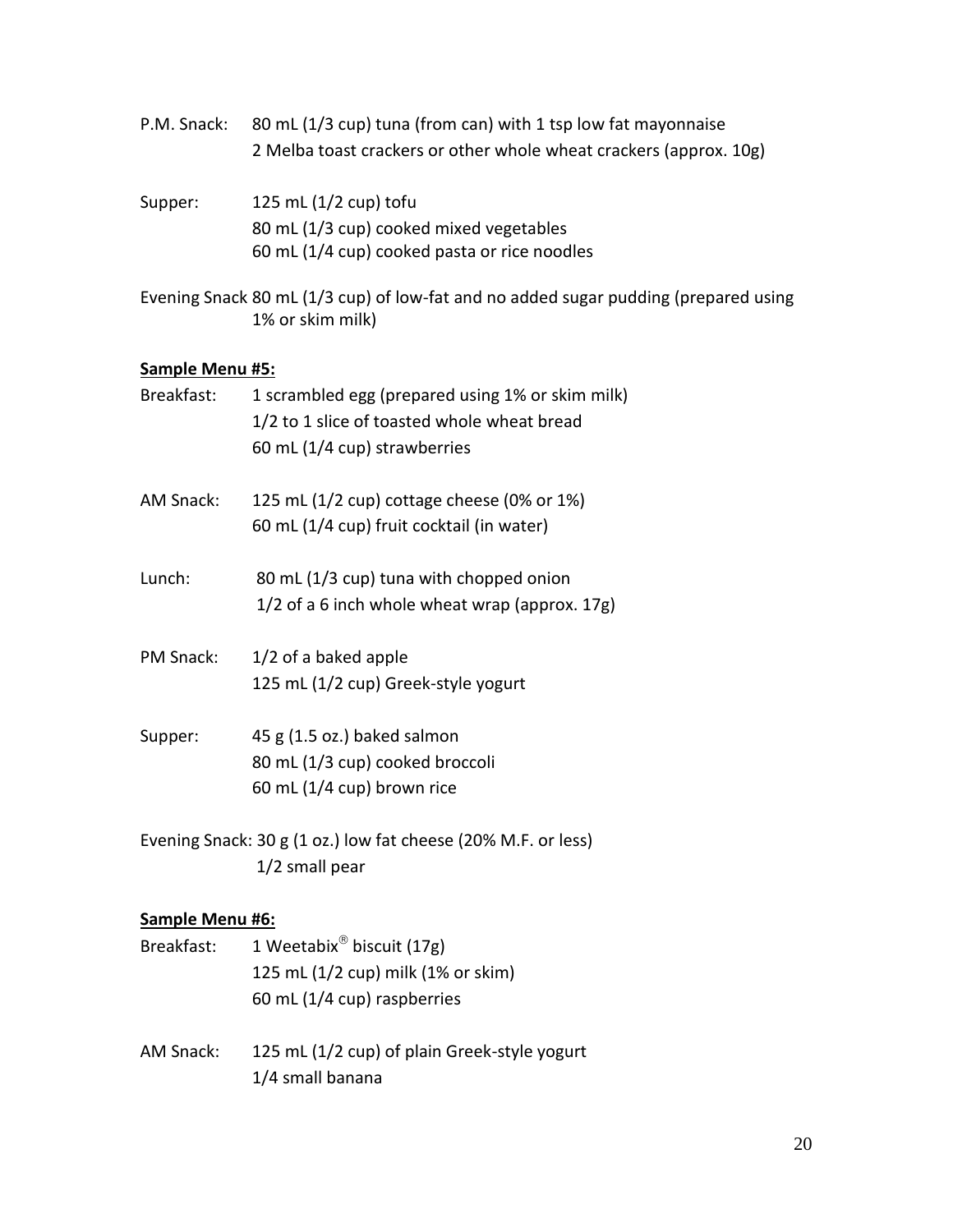| Lunch:    | 30 g (1 oz.) low-fat cheese<br>80 mL (1/3 cup) chicken-vegetable soup<br>3 whole grain crackers (approx. 15g)                                                                              |
|-----------|--------------------------------------------------------------------------------------------------------------------------------------------------------------------------------------------|
| PM Snack: | 125 mL $(1/2$ cup) cottage cheese $(1%$ or 0%)<br>60 mL (1/4 cup) peaches from can (canned in water)                                                                                       |
| Supper:   | 80 mL (1/3 cup) chick peas with 15 mL (1 tsp) low calorie dressing<br>80 mL (1/3 cup) cut up cucumber, red pepper and green onions (3<br>months after surgery)<br>60 mL $(1/4$ cup) quinoa |

Evening Snack: 125 mL (1/2 cup) savoury yogurt (1% plain yogurt mixed with herbs and spices) used as a dip with 80 mL (1/3 cup) assorted raw vegetables (Raw vegetables not to be consumed until 3 months post-op)

## **Sample Menu #7:**

| Breakfast: | 30 g (1 oz.) low-fat cheese<br>1/2 slice of whole wheat toast (approx. 17g)<br>1/4 small banana                                                                                                                         |
|------------|-------------------------------------------------------------------------------------------------------------------------------------------------------------------------------------------------------------------------|
| AM Snack:  | 125 mL (1/2 cup) cottage cheese<br>60 mL (1/4 cup) mixed berries from frozen                                                                                                                                            |
| Lunch:     | 45 g (1.5 oz.) of turkey slices (approx. $1 - 2$ slices)<br>6 inch diameter tortilla wrap (approx. 35g)<br>80 mL (1/3 cup) of raw vegetables (3 months after surgery)<br>5 mL (1 tsp) low calorie mayonnaise or mustard |
| PM Snack:  | 125 mL (1/2 cup) of yogurt (low-fat, no added sugar) or Greek-style<br>yogurt mixed with 60 mL (1/4 cup) of unsweetened applesauce                                                                                      |
| Supper:    | 30 g (1 oz.) low-fat cheese (20% M.F. or less)<br>80 mL (1/3 cup) chicken-vegetable soup<br>3 whole wheat soda crackers (approx. 10g)                                                                                   |
|            | Evening Snack: 15 mL (1 Tbsp) peanut butter                                                                                                                                                                             |

2 Melba toast crackers (approx. 10g)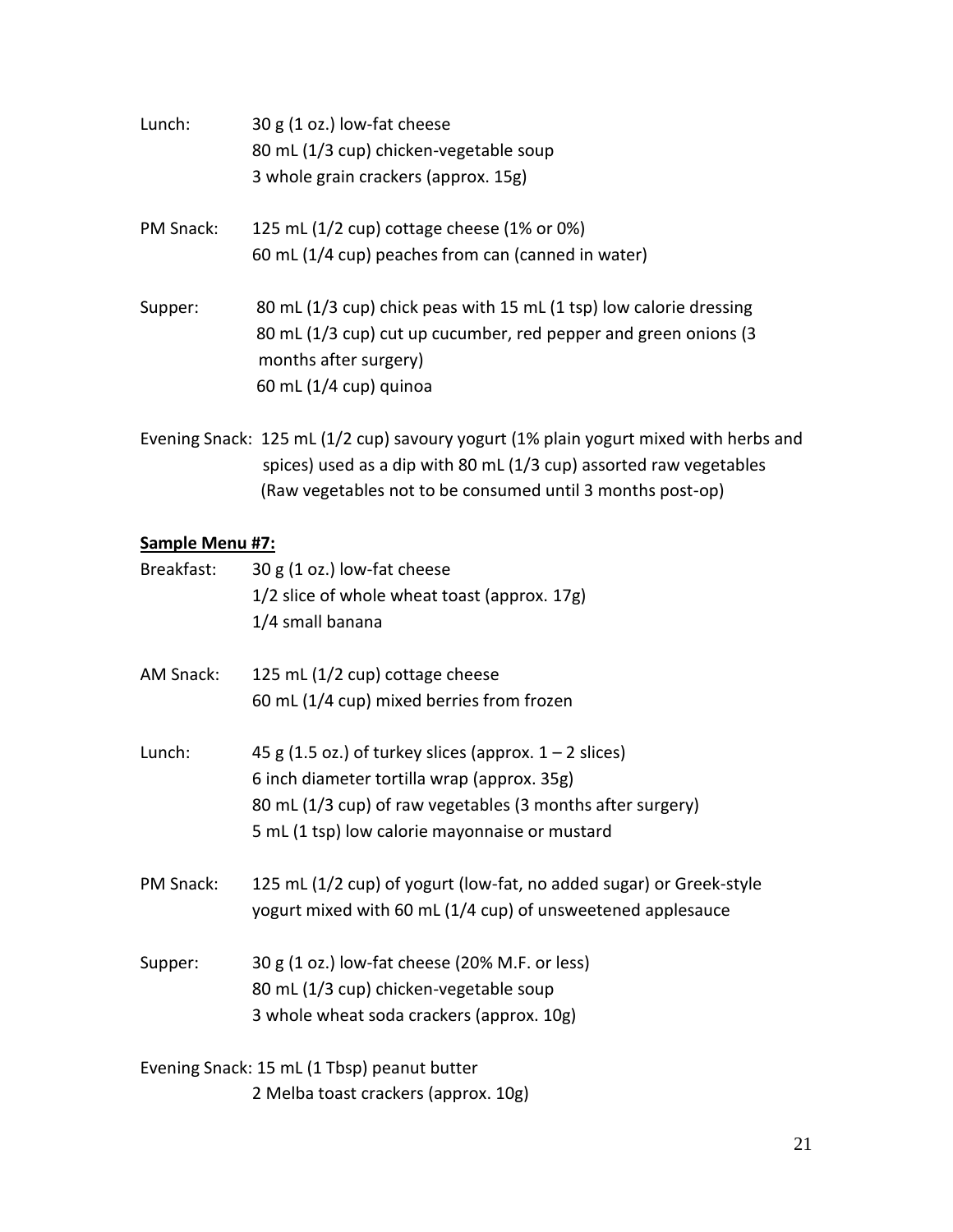## **3. e) PHASE 4: MAINTENANCE DIET**

The Maintenance Diet is designed to help you maintain your weight once your goals for surgery have been met. It is based on the Phase 3: Soft/Regular Diet, however some of the recommended serving sizes are different and are closer to the serving sizes found in *Canada's Food Guide for Healthy Eating*.

Individual recommendations about the foods and portions to include during the Maintenance Diet Phase may vary, and it is important to work with your Dietitian at the Bariatric Clinic and/or community Registered Dietitian. Continue to focus on the Soft/Regular Diet guidelines as you begin to experiment with new and different foods. Your tolerance level of certain food items may change with time.

#### Goals:

- $\bullet$  1.5 to 2 L (6–8 cups) total fluid
- 3 small meals, 2-3 small snacks each day
- Approximately 60 to 80 grams of protein per day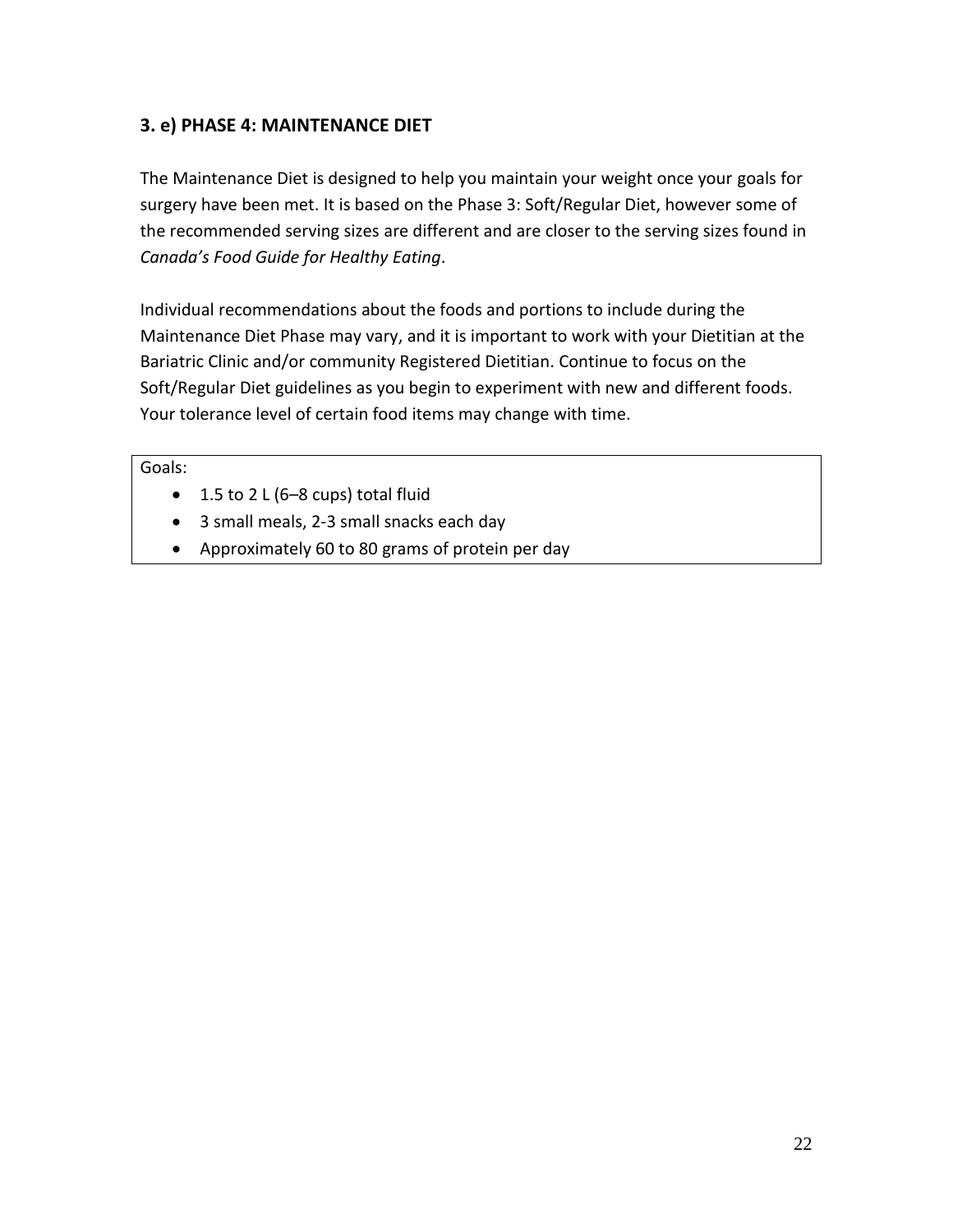## **Phase 4: Maintenance Diet - Outline**

| <b>Breakfast:</b> | Choose one protein-rich food serving:<br>15 mL (1 Tbsp) peanut butter/ nut butter or 1-2 eggs or 45 g (1.5<br>oz.) low-fat cheese or 125 mL (1/2 cup) of milk (1%) AND<br>Choose one grain product serving:<br>125 mL (1/2 cup) of cereal (cooked oatmeal or cold cereal) or 1<br>slice of whole wheat toast or 1/2 English muffin AND<br>Choose one fruit serving:<br>60 mL (1/4 cup) of fruit (fresh, frozen or canned) or 1/2 small fruit                                           |
|-------------------|----------------------------------------------------------------------------------------------------------------------------------------------------------------------------------------------------------------------------------------------------------------------------------------------------------------------------------------------------------------------------------------------------------------------------------------------------------------------------------------|
| A.M. Snack:       | 60 mL (1/4 cup) unsweetened canned fruit or 1/2 small fruit AND<br>125 mL (1/2 cup) low-fat, no added sugar yogurt or 1-2 eggs                                                                                                                                                                                                                                                                                                                                                         |
| Lunch:            | Choose one of these protein-rich food choices:<br>60 grams (2 oz.) lean chicken/turkey/fish or 125 mL (1/2 cup)<br>tuna/salmon/cottage cheese (1%) or 1-2 eggs or 45 g (1.5 oz.)<br>low-fat cheese (< 20% milk fat or M.F.) AND<br>Choose one grain OR vegetable serving:<br>1 slice whole wheat bread or 125 mL (1/2 cup) rice/pasta or 4<br>۰<br>Melba toast or 125 mL (1/2 cup) soup with 3 crackers or 80 mL<br>(1/3 cup) of vegetables                                            |
| P.M. Snack:       | 45 g (1.5 oz.) low-fat cheese (e.g. string cheese) or 1-2 eggs AND<br>1/2 soft fruit or 125 mL (1/2 cup) V-8/tomato juice                                                                                                                                                                                                                                                                                                                                                              |
| Supper:           | Choose one of these protein-rich food choices:<br>60 g (2 oz.) lean fish/chicken/turkey/tofu or 1-2 eggs or 125 mL<br>(1/2 cup) beans/legumes/lentils or 125 mL (1/2 cup) cottage<br>cheese (1%) or 125 mL (1/2 cup) tofu AND<br>Choose one vegetable serving:<br>125 mL (1/2 cup) cooked vegetables or 250 mL (1 cup) salad plus<br>15 mL (1 Tbsp) low-calorie dressing AND<br>Choose one grain food serving:<br>1/2 baked potato or 125 mL (1/2 cup) mashed potato, rice or<br>pasta |

**Evening Snack:** Choose one protein-rich food serving:

 125 mL (1/2 cup) of low-fat, plain or no added sugar yogurt **or** 45 g (1.5 oz.) low-fat cheese **or** 125 mL (1/2 cup) of milk (1%) **or** 1-2 eggs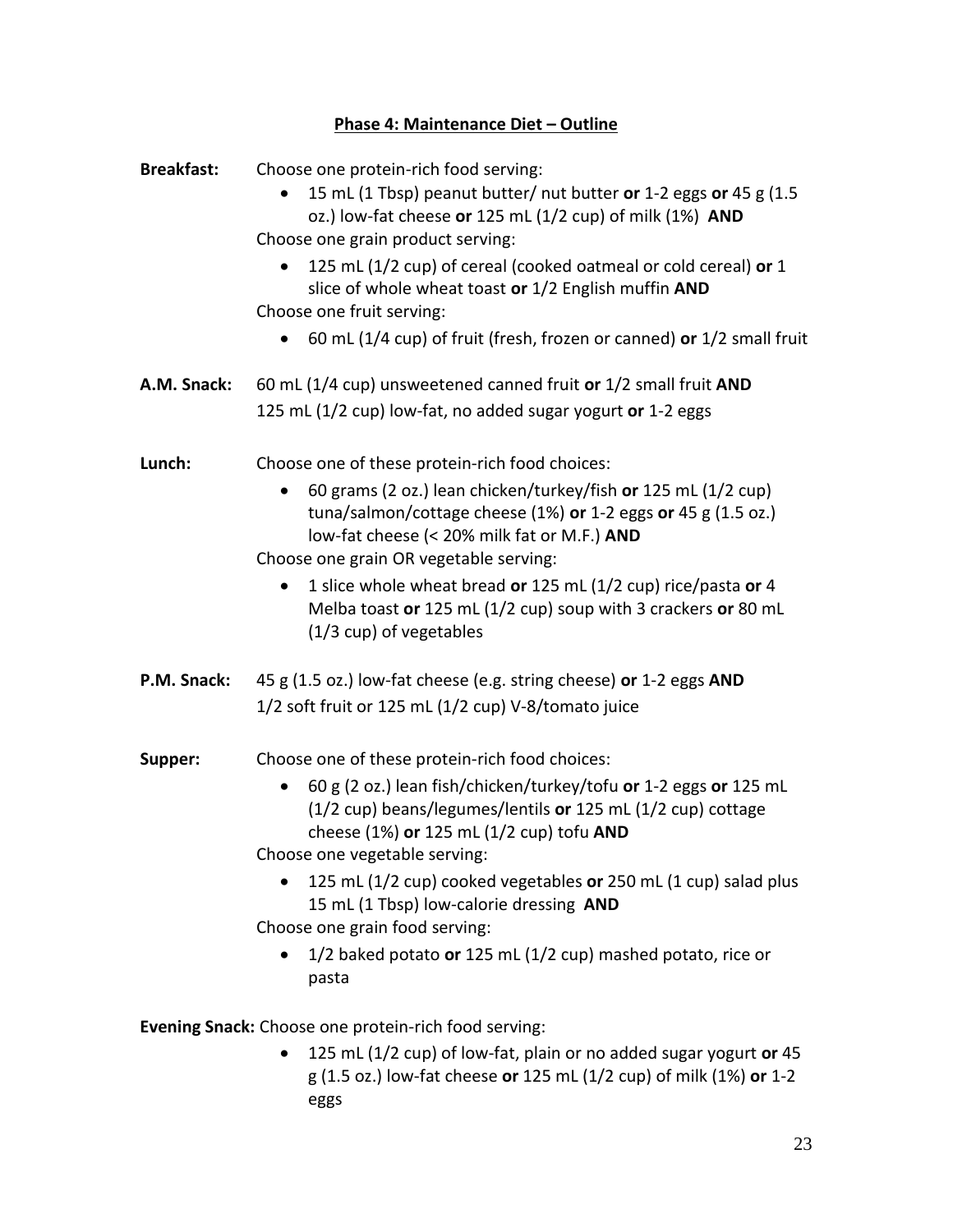## **Phase 4: Maintenance Diet Sample Menus**

*Note: These sample menus will provide you with some examples of meals and snacks that were planned using the Phase 4 Maintenance Diet Outline (Approximately 60 to 80 grams of protein/day.* 

## **Sample Menu #1**:

| Breakfast:  | 125 mL (1/2 cup) of skim or 1% milk                             |
|-------------|-----------------------------------------------------------------|
|             | 125 mL (1/2 cup) of high fibre cereal                           |
|             | 60 mL (1/4 cup) of strawberries (from fresh or frozen)          |
| A.M. Snack: | 125 mL (1/2 cup) low-fat, no added sugar yogurt (i.e. plain)    |
|             | 1/4 cup of blueberries added to yogurt                          |
| Lunch:      | 125 mL (1/2 cup) tuna from can, with 5 ml low fat mayonnaise    |
|             | 1 of a 6 inch diameter tortilla wrap (approx. 35g)              |
| P.M. Snack: | 125 mL (1/2 cup) cottage cheese (0% or 1%)                      |
|             | 60 mL (1/4 cup) crushed pineapple (from can, juice removed)     |
| Supper:     | 60 g (2 oz.) of baked chicken                                   |
|             | 125 mL (1/2 cup) of cooked carrots                              |
|             | 125 mL (1/2 cup) mashed potato (prepared using 1% or skim milk) |

Evening Snack: 45 g (1.5 oz.) low-fat cheese and whole grain Soda crackers (approx. 20g)

#### **Sample Menu #2**:

| Breakfast:  | 15 mL (1 Tbsp) peanut butter or nut butter<br>1 slice of whole wheat toast (approx. 35g)<br>1/4 of a small banana |
|-------------|-------------------------------------------------------------------------------------------------------------------|
| A.M. Snack: | 125 mL (1/2 cup) of plain Greek-style yogurt mixed with<br>60 mL (1/4 cup) of unsweetened applesauce              |
| Lunch:      | 45 g (1.5 oz.) low-fat cheese<br>4 Melba toast or similar whole wheat type cracker (approx. 20g)                  |
| P.M. Snack: | 80 mL (1/3 cup) of hummus (homemade with lemon juice and 0% M.F.<br>Greek yogurt) with 2 mini pita rounds         |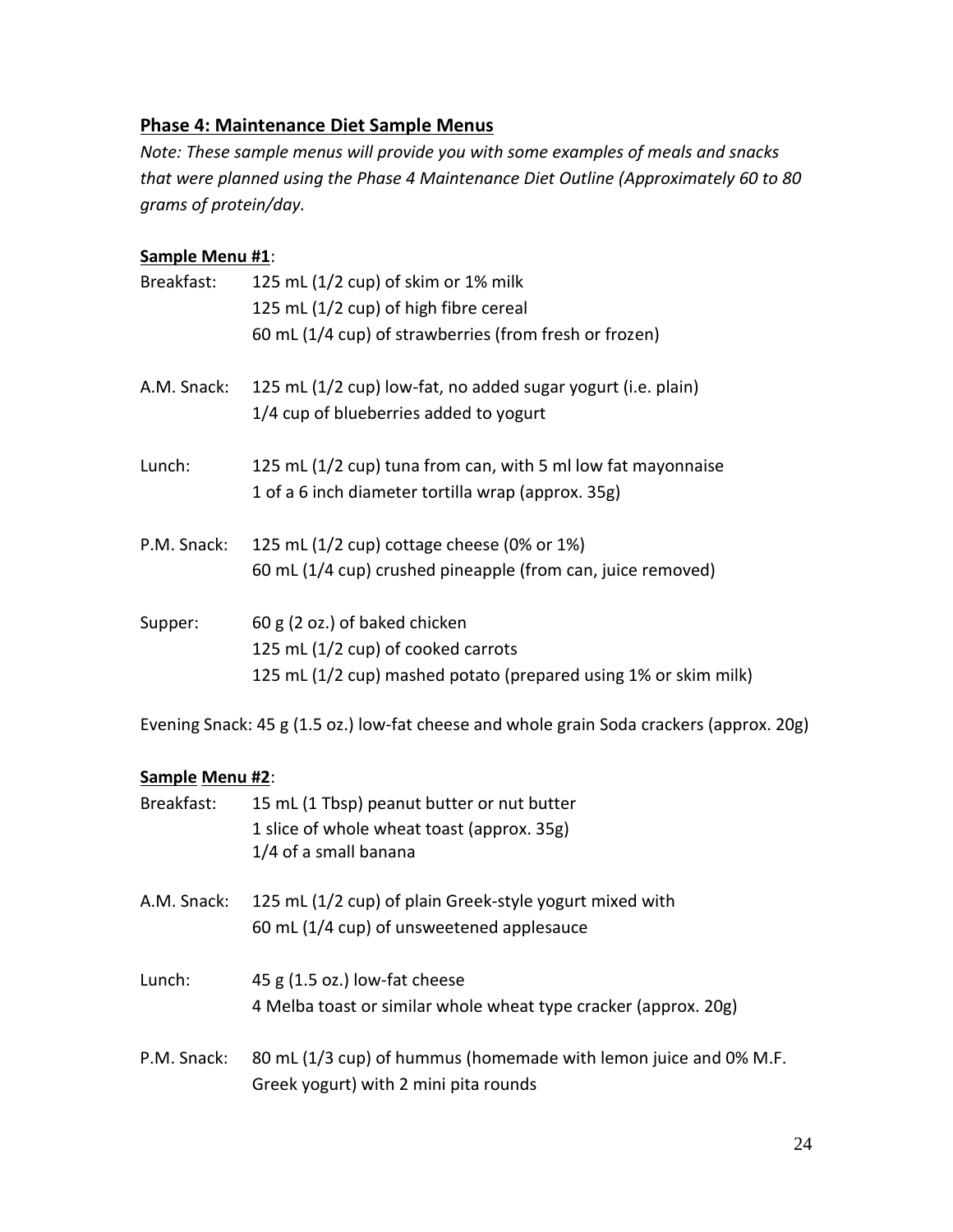Supper: 60 g (2 oz.) of fish baked from frozen 125 mL (1/2 cup) of cooked vegetables 125 mL (1/2 cup) of cooked brown rice

Evening Snack: 1 Mini Light Babybel® cheese with 2 Ryvita® cracker (20g)

## **Sample Menu #3**:

| Breakfast:  | 2 poached or boiled egg<br>1 slice of whole grain toast (approx. 17-35g)<br>60 mL $(1/4 \text{ cup})$ of fruit |
|-------------|----------------------------------------------------------------------------------------------------------------|
| A.M. Snack: | 125 mL $(1/2$ cup) of cottage cheese $(1\%$ or 0%)<br>60 mL (1/4 cup) mixed berries (from frozen)              |
| Lunch:      | 60 g (2 oz.) chicken fillet added to<br>125 mL (1/2 cup) soup with 3 soda crackers                             |
| P.M. Snack: | 15 mL (1 Tbsp) peanut butter or nut butter<br>4 whole wheat crackers (approx. 20g)                             |
| Supper:     | 125 mL $(1/2$ cup) lentils<br>125 mL (1/2 cup) of stewed tomatoes<br>125 mL (1/2 cup) of cooked rice           |

Evening Snack: 125 mL (1/2 cup) of Greek-style yogurt and ¼ cup fruit

#### **Sample Menu #4**:

| Breakfast:  | 15 mL (1 Tbsp) peanut butter or nut butter<br>1 toasted English muffin<br>1/4 of small banana                                            |
|-------------|------------------------------------------------------------------------------------------------------------------------------------------|
| A.M. Snack: | 1 hard boiled egg with 1 can (156 ml) low sodium V8 juice                                                                                |
| Lunch:      | 125 mL (1/2 cup) cottage cheese (1% or 0%)<br>250 mL (1 cup) salad with 5 mL (1 tsp) low calorie salad dressing<br>% cup fresh pineapple |

P.M. Snack: 125 mL (1/2 cup) tuna (from can) with 1 tsp low fat mayonnaise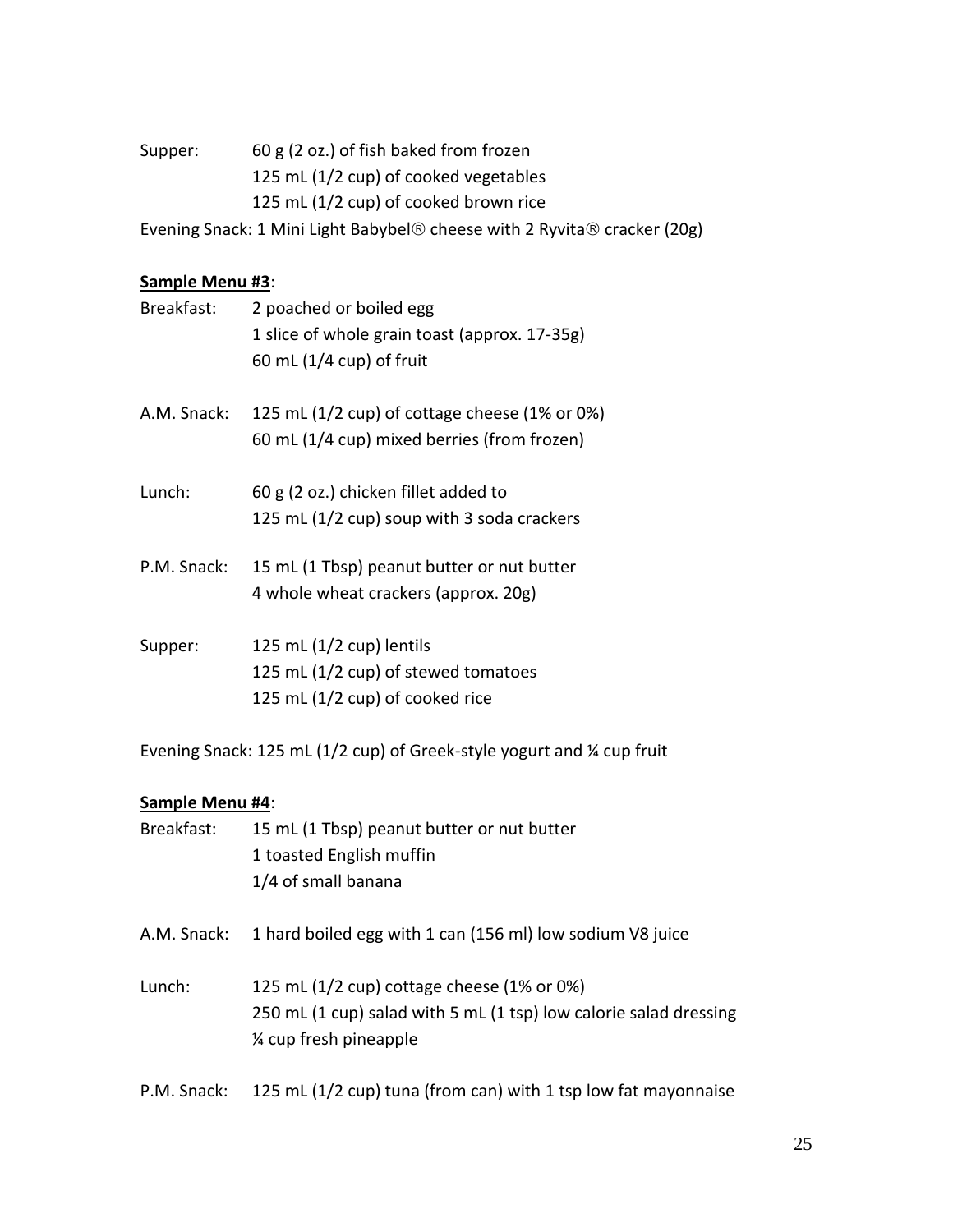4 Melba toast crackers or other whole wheat crackers (approx. 20g)

Supper: 125 mL (1/2 cup) tofu 125 mL (1/2 cup) cooked mixed vegetables 125 mL (1/2 cup) cooked pasta or rice noodles

Evening Snack: 125 mL (1/2 cup) of low-fat and no added sugar pudding (prepared using 1% or skim milk)

#### **Sample Menu #5**:

| Breakfast:      | 2 scrambled eggs (prepared using 1% or skim milk)<br>1 slice of toasted whole wheat bread (approx. 35g)<br>60 mL (1/4 cup) strawberries                         |
|-----------------|-----------------------------------------------------------------------------------------------------------------------------------------------------------------|
| AM Snack:       | 125 mL (1/2 cup) cottage cheese (0% or 1%)<br>60 mL (1/4 cup) fruit cocktail (in water)                                                                         |
| Lunch:          | 125 mL (1/2 cup) tuna with chopped onion<br>1 of a 6 inch whole wheat wrap (approx. 35g)                                                                        |
| PM Snack:       | 1/2 of a baked apple<br>125 mL (1/2 cup) Greek-style yogurt                                                                                                     |
| Supper:         | 125 mL (1/2 cup) chick peas with 15 mL (1 tsp) low calorie dressing<br>125 mL (1/2 cup) cut up cucumber, red pepper and green onions<br>125 mL (1/2 cup) quinoa |
|                 | Evening Snack: 45 g (1.5 oz.) low fat cheese (20% M.F. or less)<br>1/2 small pear                                                                               |
| Sample Menu #6: |                                                                                                                                                                 |

## Breakfast: 2 Weetabix<sup>®</sup> biscuit (35g) 125 mL (1/2 cup) milk (1% or skim) 60 mL (1/4 cup) raspberries AM Snack: 125 mL (1/2 cup) of plain Greek-style yogurt 1/4 small banana Lunch: 45 g (1.5 oz.) low-fat cheese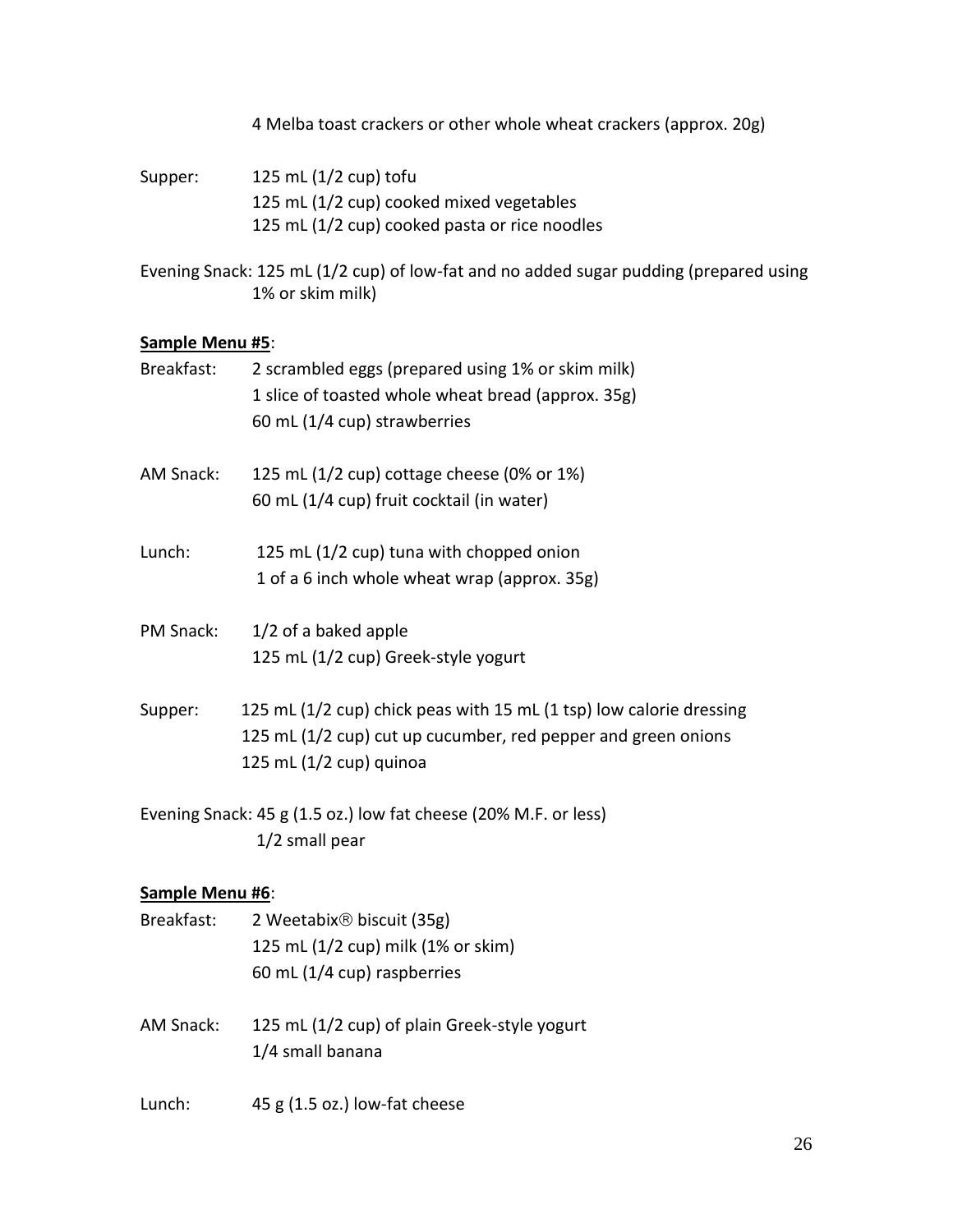|                 | 125 mL (1/2 cup) chicken-vegetable soup                                                                                                                     |
|-----------------|-------------------------------------------------------------------------------------------------------------------------------------------------------------|
|                 | 4 whole grain crackers (approx. 30g)                                                                                                                        |
| PM Snack:       | 125 mL (1/2 cup) cottage cheese (1% or 0%)                                                                                                                  |
|                 | 60 mL (1/4 cup) peaches from can (canned in water)                                                                                                          |
| Supper:         | 60 g (2 oz.) baked salmon                                                                                                                                   |
|                 | 125 mL (1/2 cup) cooked broccoli                                                                                                                            |
|                 | 125 mL (1/2 cup) brown rice                                                                                                                                 |
|                 | Evening Snack: 125 mL (1/2 cup) savoury yogurt (1% plain yogurt mixed with herbs and<br>spices) used as a dip with 125 mL (1/2 cup) assorted raw vegetables |
| Sample Menu #7: |                                                                                                                                                             |
| Breakfast:      | 45 g (1.5 oz.) low-fat cheese                                                                                                                               |
|                 | 1 slice of whole wheat toast (approx. 17-35g)                                                                                                               |
|                 | 1/4 small banana                                                                                                                                            |
| AM Snack:       | 125 mL (1/2 cup) of yogurt (low-fat, no added sugar) or Greek-style                                                                                         |
|                 | yogurt mixed with 60 mL (1/4 cup) of unsweetened applesauce                                                                                                 |
| Lunch:          | 60 g (2 oz.) of turkey slices                                                                                                                               |
|                 | 1 of a 6 inch diameter tortilla wrap (approx. 35g)                                                                                                          |
|                 | 125 mL (1/2 cup) of raw vegetables                                                                                                                          |
|                 | 5 mL (1 tsp) low calorie mayonnaise or mustard                                                                                                              |
| PM Snack:       | 80 mL (1/3 cup) black bean dip                                                                                                                              |
|                 | 2 mini Pita rounds                                                                                                                                          |
| Supper:         | 60 g (2 oz.) cooked extra lean ground beef                                                                                                                  |
|                 | 125 mL (1/2 cup) cooked vegetables                                                                                                                          |
|                 | 125 mL (1/2 cup) mashed potato (prepared using 1% or skim milk)                                                                                             |
|                 | Evening Snack: 125 mL (1/2 cup) 1% milk                                                                                                                     |
|                 | 1/4 small banana                                                                                                                                            |

**Each day:** It is recommended that you drink 125 mL (1/2 cup) of milk (1% or skim) or unsweetened fortified soy beverage as an alternative for a snack or between eating times.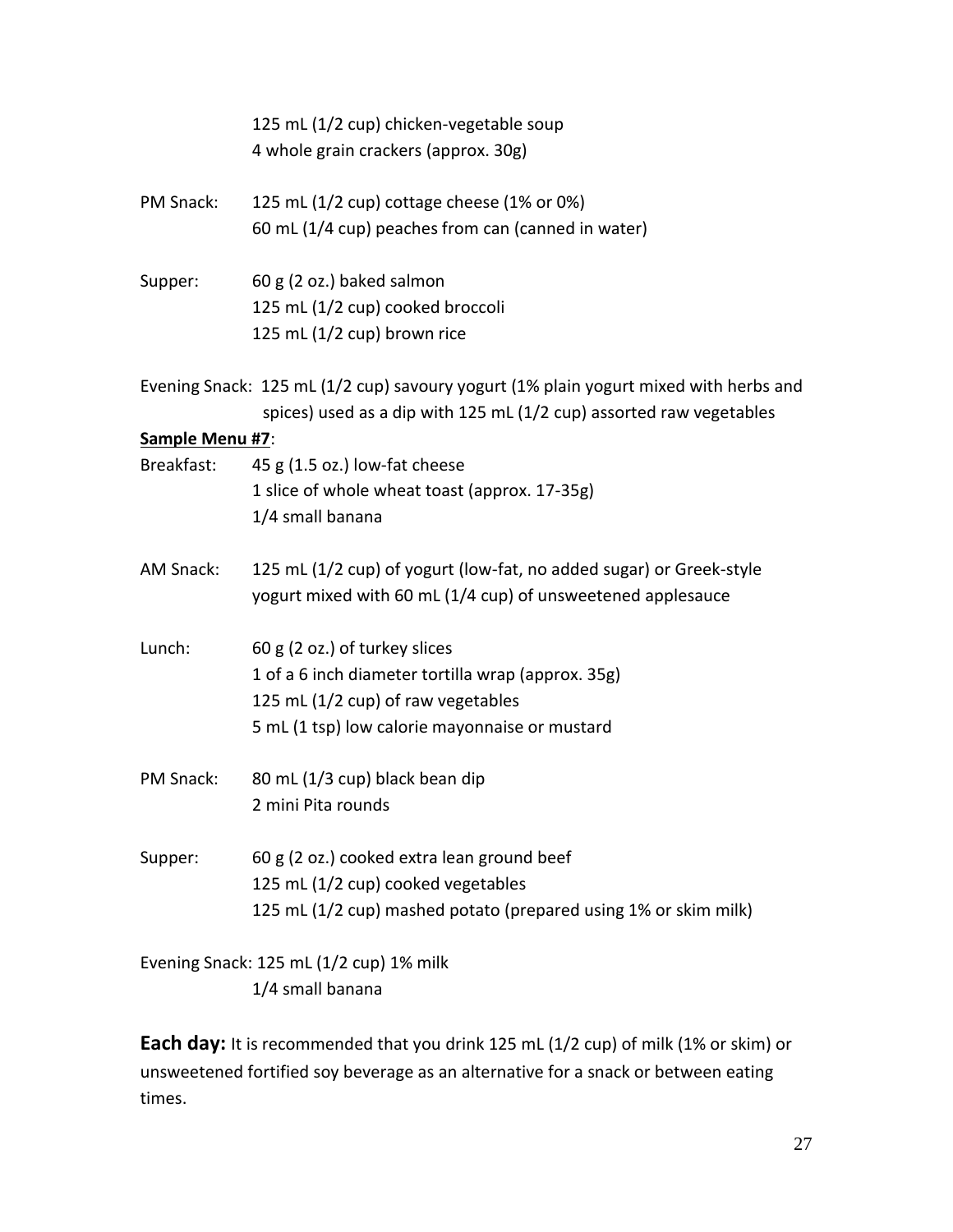#### **4. WATER AND FLUIDS**

#### **Goal: 1.5 to 2 L (6-8 cups) of fluids per day.**

(This amount includes water, broth and decaffeinated herbal tea)

#### **Why are fluids so important?**

Drinking enough fluids throughout the day helps you stay well hydrated. Water plays an important role in many of our body's functions.

Water and fluids help to:

- move nutrients and waste through your body
- protect and cushion your joints and organs
- control your body temperature
- lower your risk of dehydration and heat stroke
- keep your bowels regular

Getting enough fluids is challenging after surgery and requires more planning than it did before surgery. In order to reach your fluid goals, remember to:

-Sip on fluids continuously in between meals and snacks

-Avoid drinking fluids while eating

-Wait 30 minutes after eating to start sipping your water and fluids again

-Drink even more fluids when you are active and during hot weather.

#### **Guidelines for water and fluids**

- 1. Avoid all carbonated beverages (these include pop, sparkling water, sodas and beer). They will fill you up with gas and can cause you to feel bloated and even cause you to feel pain.
- 2. Decaffeinated coffee and tea options are preferable. However, once you are confidently drinking 1.5 to 2 litres of water per day you may include up to 1-2 cups (250 – 500 mL) of caffeinated beverages per day. \*Please note: Caffeine can impair the body's ability to absorb iron and calcium. Caffeine can also irritate the lining of the stomach. Caffeine is a stimulant that

can increase blood pressure, heart rate, and can lead to dizziness and trouble sleeping.

- 3. Avoid juice or any other sugar or calorie containing fluids. Low-fat milk is an exception to this as it is a good source of protein and nutrition.
- 4. Avoid alcohol beverages. (See pg. 36 for more information about alcohol)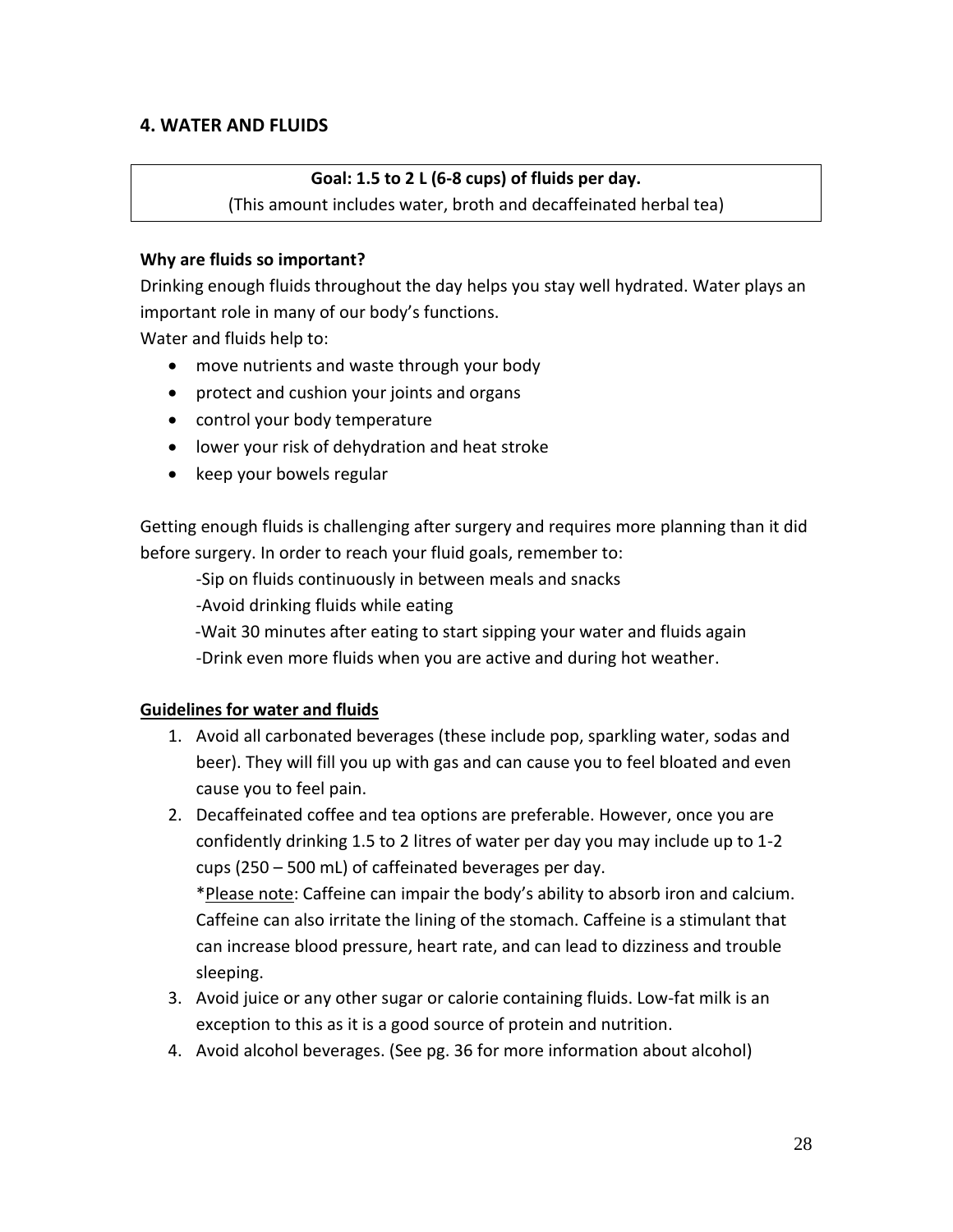#### **Ideas for Flavouring Water**

#### **"Refreshing Water" Recipe:**

2 litres of water 5 mL (1 tsp.) of freshly grated ginger 1 medium cucumber, peeled and thinly sliced 1 medium lemon thinly sliced 12 small spearmint leaves Combine ingredients and let stand in fridge overnight. Add ice cubes and enjoy.

## **Alternative sweeteners and flavouring for water:**

Water on its own is best, but adding zero calorie flavouring to your water can help to add some variety. Examples would be Crystal Light®, Mio® or other similar flavouring. With flavouring and alternative sweeteners, remember that a small amount goes a long way. (Example: Add 1/3 packet of Crystal Light® Singles to 2 cups of water)

#### **Herbal Teas and decaffeinated tea and coffee:**

There are many different types and flavours to choose from. You can enjoy these either hot or cold.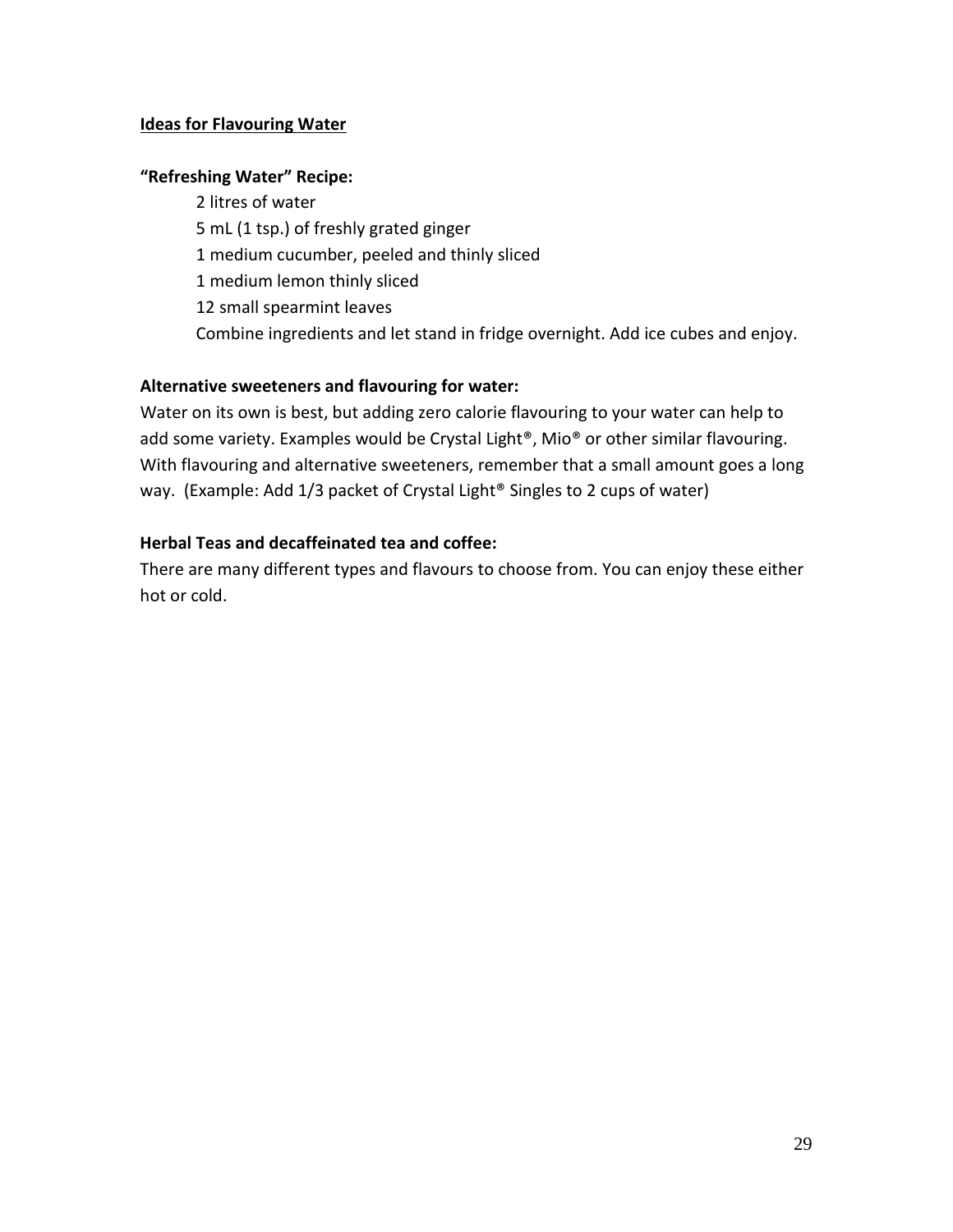## **5. VITAMINS AND MINERALS**

After surgery your pouch size doesn't allow you to eat enough to get all of the vitamins and minerals that you need through diet alone. In addition to this, the malabsorption effect of the surgery decreases the body's ability to process vitamins and minerals. This is why it is so important to take vitamin and mineral supplements every day for the rest of your life.

You will need to have your blood work monitored regularly by your Family Physician. Remember that weight loss surgery is a tool. It is important to use this tool safely by following the diet guidelines closely and by taking your vitamins and mineral supplements regularly as recommended.

#### **When to start:**

It is recommended to start taking these supplements once you are tolerating the Full Fluids diet (usually around 2-3 weeks after surgery). To start, you may prefer to cut the prenatal multi-vitamin in half or crush it however this is not always necessary.

#### **Blood work Reminder:**

- In order to avoid any serious nutritional deficiencies it is important to have your blood work monitored regularly. This means having your blood work done at 5 months and 11 months after surgery and then yearly for the rest of your life.
- Please remember to have your blood work done at least 4 weeks before your 6 month post- surgery appointment and yearly appointments so that there is enough time for the results to be sent to the Bariatric Clinic. This way your results can be reviewed with you during your appointment at the clinic.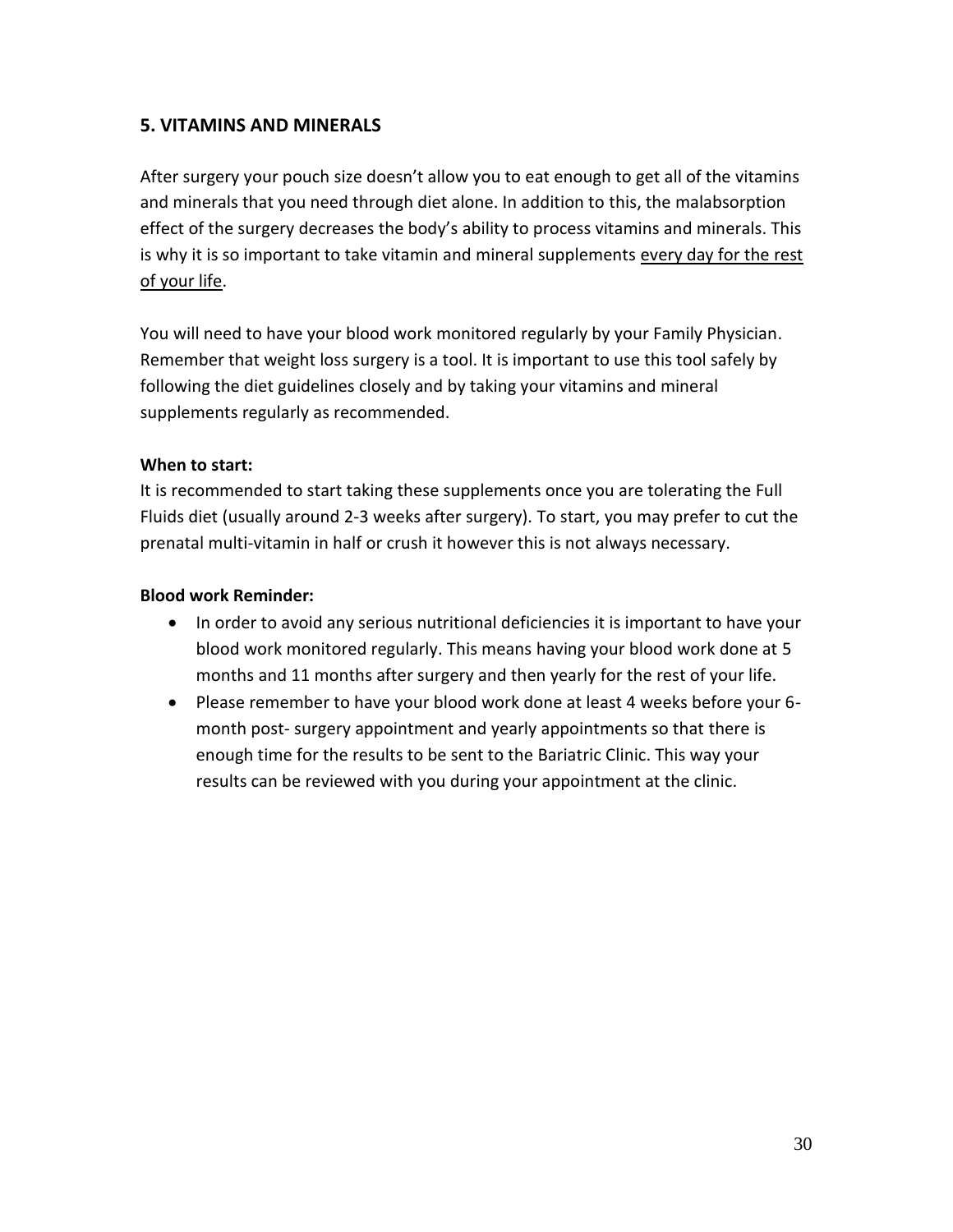## **Vitamin and Mineral Recommendations after Bariatric Surgery**

| Vitamin/Mineral                   | Recommended Amount                                                  |  |
|-----------------------------------|---------------------------------------------------------------------|--|
| <b>Prenatal multi-vitamin and</b> | 1 capsule per day for the rest of your life<br>$\bullet$            |  |
| mineral supplement                |                                                                     |  |
| Form: Pill Form                   |                                                                     |  |
| Vitamin B12                       | 500 mcg every day or 1,000 mcg every other day<br>$\bullet$         |  |
| Form: Sublingual                  | Note: If you currently receive Vitamin B12 injections through your  |  |
| (under the tongue)                | Family Doctor, you do not need to take additional Vitamin B12       |  |
|                                   | supplements.                                                        |  |
| Vitamin $D_3$                     | 2,000 IU per day (generally recommended amount)                     |  |
|                                   | Food Sources of vitamin D include: Fortified low fat milk products, |  |
|                                   | eggs, liver and fish liver oils.                                    |  |
|                                   |                                                                     |  |

\*Any specific questions about vitamin and mineral supplementation should be discussed with your Dietitian at the Bariatric Clinic and/or your Family Physician.

## **Other Vitamins and Minerals to Consider:**

You may also need to take additional vitamin or mineral supplements after surgery. These will be discussed and reviewed with you at your follow-up appointments with your Bariatric Team and/or Family Physician.

| Calcium                        | <b>Generally Recommend Amount:</b>                                     |
|--------------------------------|------------------------------------------------------------------------|
| Form: Calcium Citrate          | 500 mg capsule taken 2-3 times per day                                 |
| <b>BMD scan: speak to your</b> | Food Sources of calcium include:                                       |
| doctor                         | All milk and dairy products, oysters, scallops, salmon and sardines    |
|                                | with bones, tofu, green leafy vegetables and broccoli.                 |
| <b>Iron</b>                    | The Prenatal multi-vitamin approximately 27 mg per capsule. If it      |
| (if lab work shows low levels) | is determined that your blood levels of iron are low, an additional    |
|                                | iron supplement may be recommended by your Family Physician            |
|                                | and/or Bariatric team.                                                 |
|                                | Food sources of iron include:                                          |
|                                | Meat, liver, eggs, shellfish, nuts, sardines, legumes, broccoli, peas, |
|                                | spinach, prunes, raisins, bran and iron enriched cereals.              |
| <b>Vitamin A</b>               | Food sources of Vitamin A include:                                     |
| (if lab work shows low levels) | Sweet potato, carrots, squash, vegetable juice, kale and spinach,      |
|                                | tuna, liver, cod liver oil. Additional Vitamin A rich foods can be     |
|                                | reviewed with the Dietitian.                                           |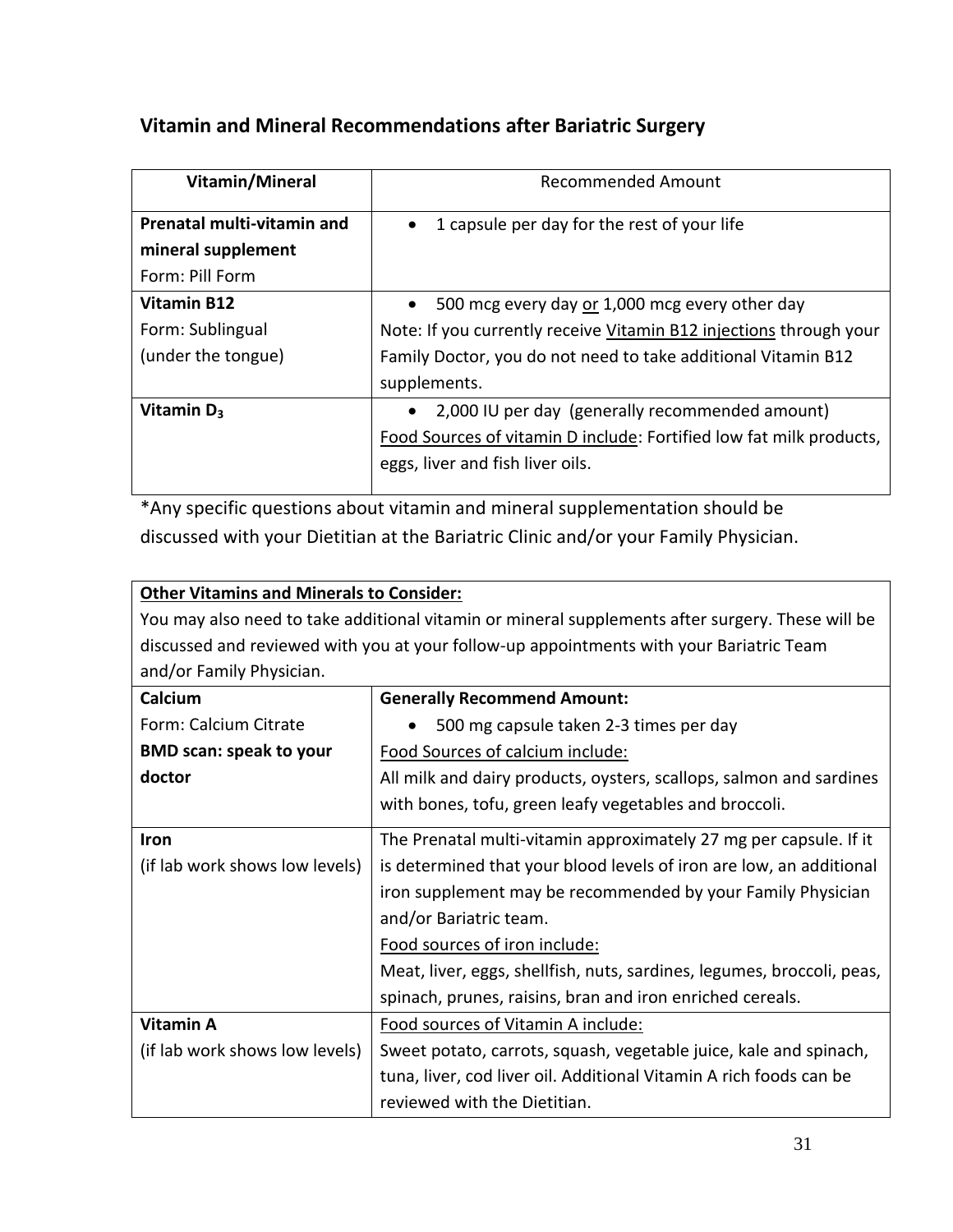#### **6. WHY IS PROTEIN IMPORTANT?**

#### **Goal: Approximately 60 to 80\* grams of protein per day**

*\*Note: Individual protein needs may vary. Your Dietitian will help you determine how much protein you may need if it is different than this amount.* 

As you lose weight, protein will help you to preserve your lean muscle mass and this will help you to continue to lose weight. You also need to consume enough protein so that your body will heal properly. Once you start the Full Fluids Diet phase, your protein intake will gradually increase. At a month after surgery you will start the Soft/Regular Diet phase, which is designed to provide you with 60 to 80 grams of protein each day from food sources.

Eat protein-rich foods at the **beginning of each meal and snack** to ensure that you meet your protein goal for the day. If the focus of each meal is protein-rich foods, deficiency is very less likely to occur. However, if you are having trouble tolerating food sources of protein you may need to speak with the Dietitian about a protein supplement.

The Protein Content of Foods and Fluids table on the following page lists protein-rich foods and fluids and how many grams of protein are found in each. Although the majority of protein in our diet comes from the protein-rich foods listed in the table below, protein is also found in grain products and some vegetables. Protein from all of these sources counts towards your daily goal.

#### **Tips for adding more protein into your diet:**

-Add 1 to 2 Tbsp of Skim Milk Powder to your milk, to your yogurt or other foods. -Instead of regular yogurt, try Greek-style yogurt. It has more than twice as many grams of protein per serving. Cottage cheese is also high in protein.

-Add 1-2 Tbsp of powdered peanut butter, to your yogurt, oatmeal or other foods.

-Look through the protein list, and try something new! Tofu is a great source of protein.

-Always remember to include a protein-rich food with each meal and snack.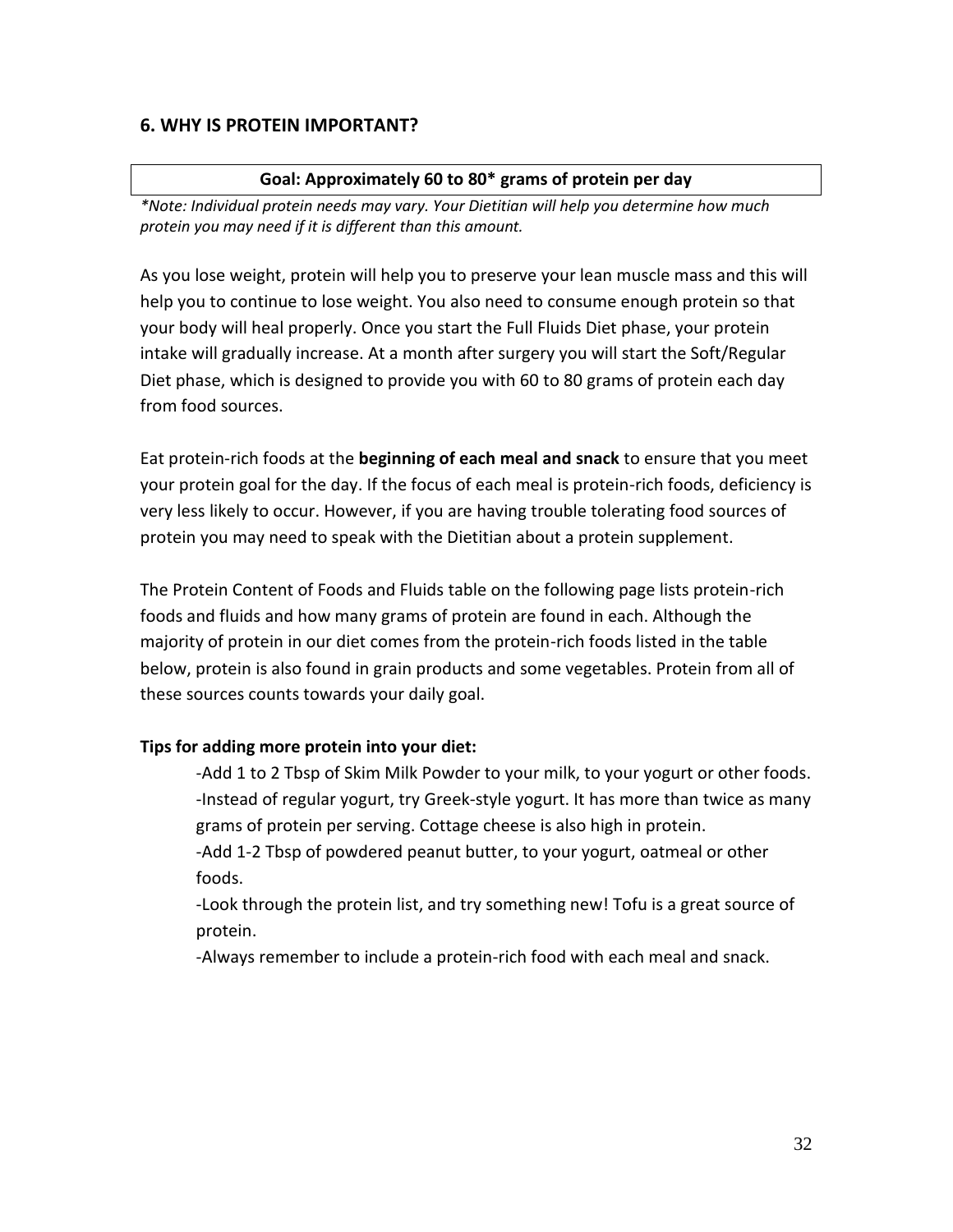## **Protein Content of Foods and Fluids**

| <b>Food Items</b>                            | Recommended          | <b>Grams of</b> | <b>Calories</b> |
|----------------------------------------------|----------------------|-----------------|-----------------|
|                                              | <b>Portion Size</b>  | Protein         |                 |
| <b>Milk and Alternatives</b>                 |                      |                 |                 |
| Cheese (low-fat, less than 20% M.F.)         | 30 g (1 oz.)         | 8               | 85              |
| Cottage Cheese (0% or 1% M.F.)               | 125 mL (1/2 cup)     | 14              | 80              |
| Fortified Soy Beverage (unsweetened)         | 125 mL (1/2 cup)     | 3               | 35              |
| Greek-style yogurt (fat-free, plain flavour) | 125 mL (1/2 cup)     | 15              | 80              |
| Kefir Yogurt (low-fat)                       | 125 mL (1/2 cup)     | $7 - 8$         | 90              |
| Milk (1% or skim), includes buttermilk       | 125 mL (1/2 cup)     | 4               | 50              |
| Ricotta cheese (part-skim)                   | 60 mL (1/4 cup)      | $\overline{7}$  | 85              |
| Yogurt (1% or less, plain or no added        | 125 mL (1/2 cup)     | $6 - 7$         | 75              |
| sugar)                                       |                      |                 |                 |
| <b>Meat and Alternatives</b>                 |                      |                 |                 |
| Canned fish (tuna, salmon etc.) in water     | 80 mL (1/3 Cup)      | 13              | 60              |
| Chicken or turkey (cooked, without skin,     | 45 g (1.5 oz.) or 80 | $13 - 14$       | 70              |
| includes ground)                             | mL $(1/3$ cup)       |                 |                 |
| Edamame (soybeans) without pod               | 80 mL (1/3 cup)      | 6               | 65              |
| Egg (boiled/poached/scrambled)               | 1 egg (large)        | 6               | 70              |
| Legumes (chickpeas, kidney beans, lentils    | 80 mL (1/3 Cup)      | 6               | 65              |
| etc.)                                        |                      |                 |                 |
| <b>Peanut Butter</b>                         | 15 mL (1 Tbsp)       | 4               | 90              |
| Peanuts or almonds (after 3 months)          | 30 mL (2 Tbsp)       | $4 - 5$         | 100             |
| Salmon (cooked)                              | 45g (1.5 oz.)        | 9               | 90              |
| Tofu (firm or soft)                          | 125 mL (1/2 cup)     | 10              | 50              |
| White Fish (includes haddock, perch, sole    | 45 g (1.5 oz.) or 80 | 10              | 45              |
| $etc.$ )                                     | mL $(1/3$ cup)       |                 |                 |
|                                              |                      |                 |                 |
| <b>Grain Products</b>                        |                      |                 |                 |
| All bran <sup>®</sup> cereal                 | 125 mL (1/2 cup)     | 5               | 90              |
| Bread (whole wheat)                          | 1 slice (35 g)       | 4               | 95              |
| Hot Oatmeal plain (cooked with milk)         | 125 mL (1/2 cup)     | $4 - 5$         | 100             |
|                                              |                      |                 |                 |
| <b>Vegetables</b>                            | 80 mL (1/3 Cup)      | $\overline{2}$  | 20              |

**\*Note**: These are just a few examples of the approximate protein content of foods. To find out the protein content of the foods you are consuming, check the Nutrition Facts table.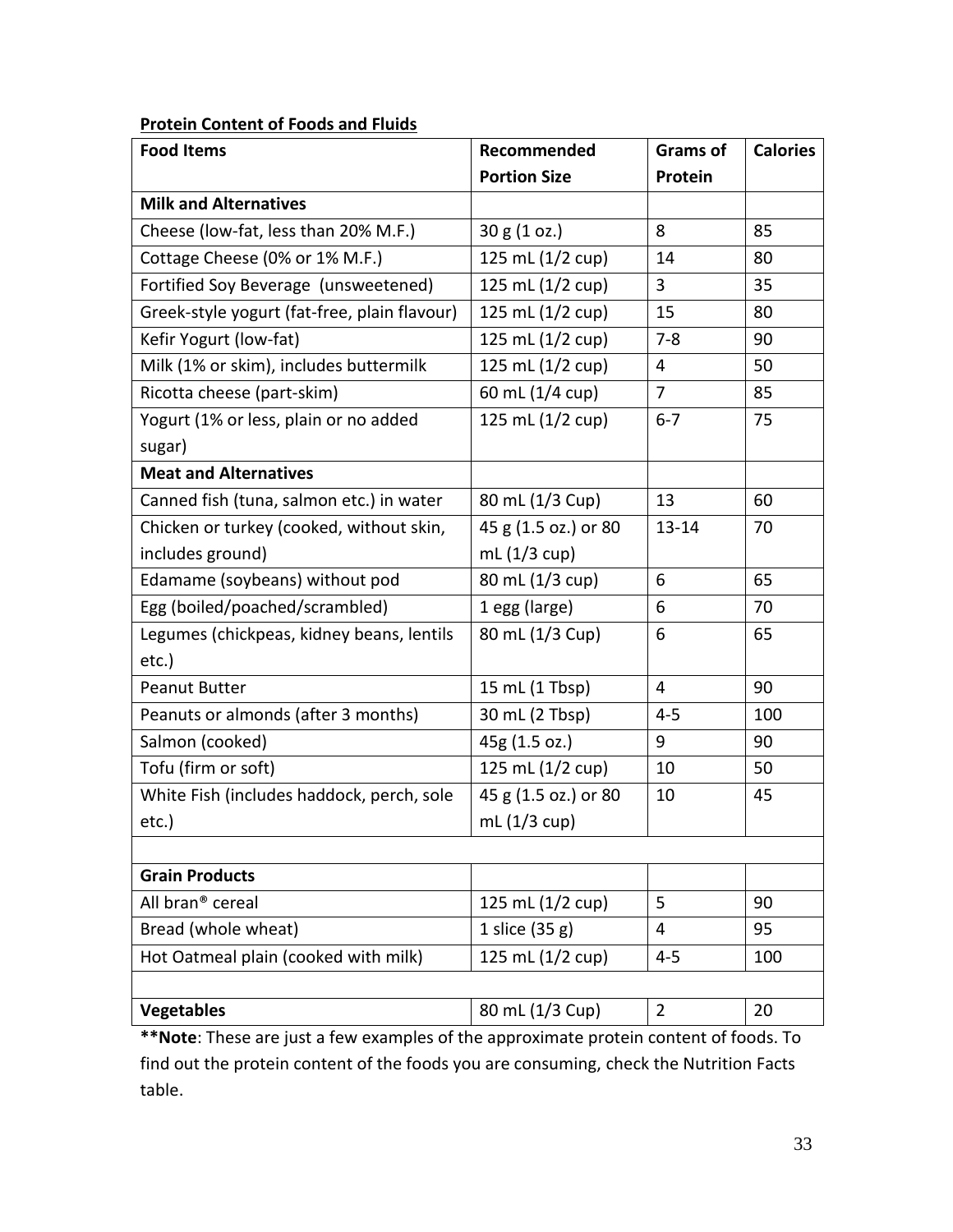## **7. REVIEW OF KEY DIET GUIDELINES – STEPS FOR SUCCESS!**

We wanted to give you a brief overview of the information covered up until this point. We like to think of this list as our steps to success!

- 1. Eat small amounts of food often with 3 small meals and 3 small snacks each day. As needed, weigh and measure your portions to make sure that they are appropriate and based on the diet guidelines.
- 2. Drink enough fluids. Plain water is always best. A minimum of  $1.5 2$  L (6-8 cups) of fluids each day is recommended. Sip on fluids throughout the day, and keep your water with you at all times. Avoid drinking and eating at the same time. On very hot days, or when exercising and sweating, you will need to drink more water to prevent dehydration.
- 3. Focus on protein. Include at least one protein-rich food choice at each meal and snack. Always eat your protein first, followed by the fruit or vegetable and then the grain product. If you are worried about your protein intake, keep a food journal and review it with your Dietitian at the Bariatric Clinic.
- 4. Avoid foods and fluids that are high in sugar or fat. These items can slow down your weight loss, but they can also cause you to feel very unwell due to the dumping syndrome.
- 5. Listen to your body's signals. Stop eating and/or drinking when you begin to feel full. Overfilling your pouch can cause your pouch to stretch and may prevent you from achieving your weight loss goals. Overfilling can also lead to complications.
- 6. A daily form of exercise is essential in order for you to achieve and maintain your goal weight. Find something that you enjoy! Every little bit counts. See pg. 43 for the Physical Activity and Exercise Strategies handout.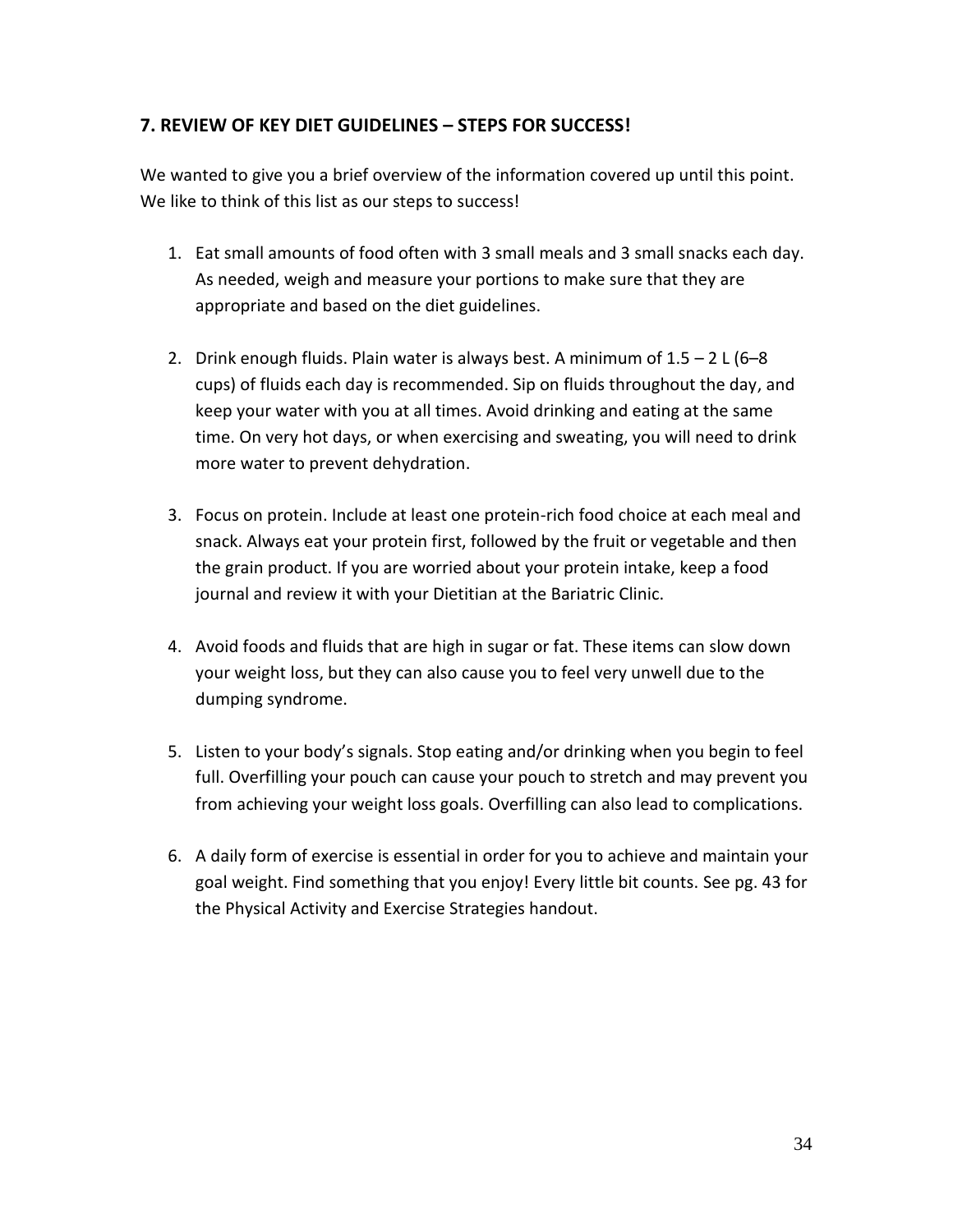## **8. APPENDICES**

## **8.1 Ideas for Cooking and Flavouring Foods after Surgery**

The following cooking methods can help to make foods moist and easy to chew.

- Cook foods in the slow cooker or crock pot
- Boil, steam, poach or simmer your food
- Moisten your foods while cooking by adding sodium reduced tomato juice, broth or stock
- Avoid overcooking on the grill or barbeque, as food can dry out and be difficult to tolerate
- Use sauces such as mild salsa or low fat gravy to moisten foods

## **Ideas for Enhancing Flavour:**

- Basil, dried
- Broth/consommé
- Cocoa
- Cinnamon, ground
- Cumin, ground
- Garlic, powder or pressed
- Ginger, ground or finely grated
- Herbs, fresh or dried
- Italian herb seasoning
- Lemon/lime juice
- Mustard
- Nutmeg
- Parsley, dried
- Pepper
- Rosemary, dried
- Soy sauce, sodium reduced
- Tomato juice, sodium reduced
- Vanilla extract
- Vinegar (balsamic, rice, etc.)
- Alternative sweeteners (use sparingly

## **Other Condiments and Flavouring to Use Sparingly:**

The following items are higher in simple sugars and/or higher in fats. When using these products it is recommended to use only a small amount to add flavour.

Limit to 5 mL (1 tsp.) or less of:

- BBQ sauce
- Ketchup
- Margarine or butter
- Mayonnaise, low-fat
- No added sugar jam
- Olive oil or other vegetable oils
- Relish
- Avocado (1/8 of medium)

For salad dressing (calorie reduced), limit to 15 mL (1 Tbsp.) or less.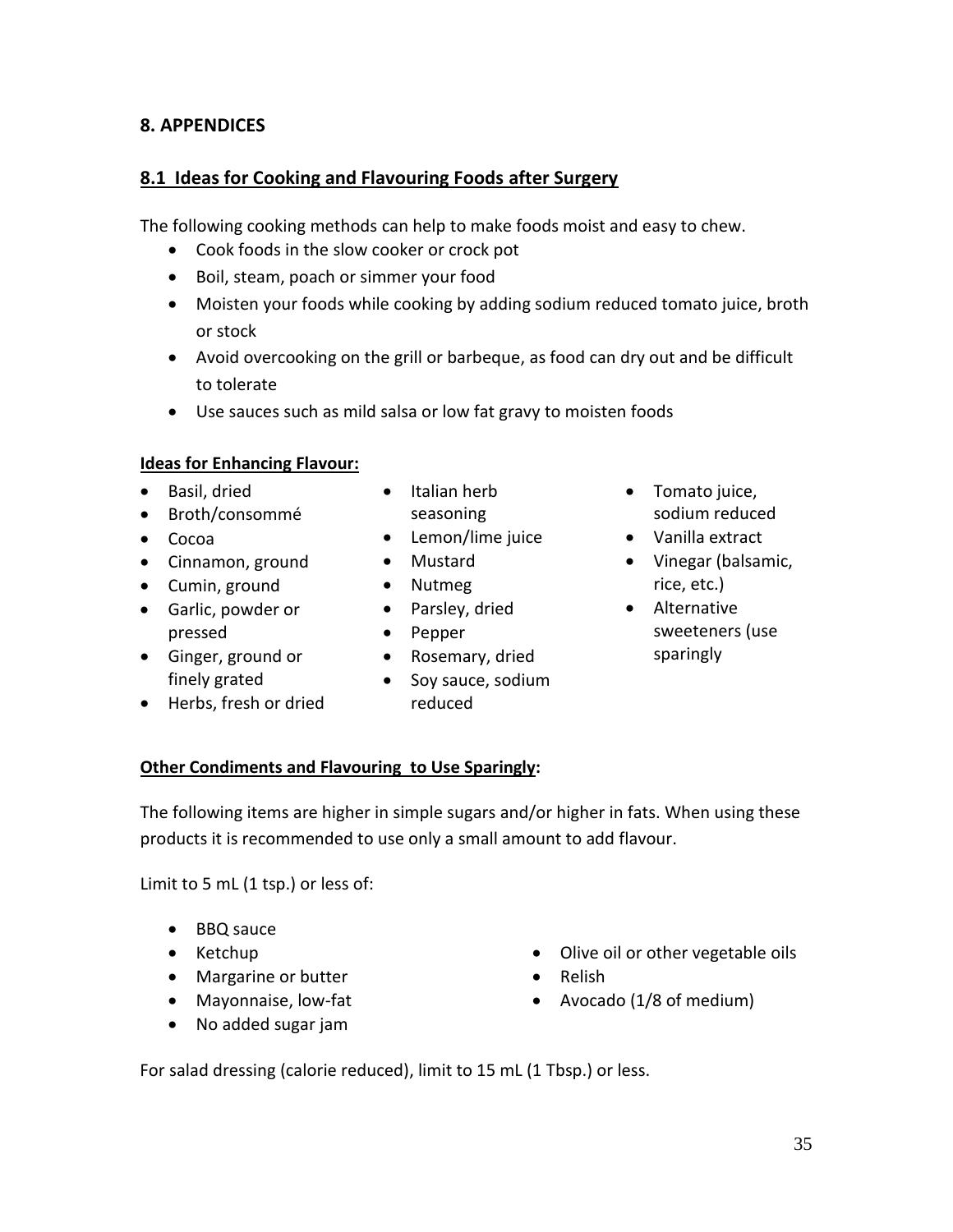## **8.2 Foods and Fluids to Avoid after Surgery**

Below is a list of foods and fluids that tend to contain large amounts of sugar and/or fat. Filling up on items that are high in sugar and fat can prevent weight loss and good nutrition, and can also cause dumping syndrome. Remember to read the Nutrition Facts table on packaged foods to identify the sugar and fat content of foods and fluids. If in doubt, then avoid.

- Alcohol (see below)
- All desserts (cake, Danish, donut, pie)
- All fried foods (battered mushrooms, deep fried chicken, deep fried fish, French fries, mozzarella sticks)
- Candy
- Carbonated beverages (diet pop, regular pop, beer, club soda, Perrier, sparkling water, tonic water)
- Chocolate
- Cookies
- Croissants
- Fruit canned in heavy or light syrup
- Fruit juice (unless during Phase 1: Clear Fluids when diluted with water)
- Full-fat condiments (regular salad dressing, regular mayonnaise, regular sour cream)
- Granola bars
- High-fat milk (2%, whole, coffee cream)
- High-fat processed meats (bacon, bologna, hot dogs, kielbasa)
- Honey, Maple syrup
- Ice cream and frozen yogurt
- Regular Jam
- Juices with added sugar (fruit beverage, fruit drink, fruit cocktail, fruit punch)
- Milkshakes and chocolate milk
- Commercially prepared muffins
- Ribs and other fatty meats
- Skin and fat on chicken or turkey or red meat
- Snack foods (chips, cheesies, corn chips, tortilla chips)
- Sugar, brown, white
- Tuna canned in oil (canned in water is okay)

#### **Caution:**

- Popcorn is also to be avoided until 3 months after surgery (air-popped and not more than 1 cup)
- Dried fruit (1 tbsp) not until 3 months after surgery

#### **Alcohol is to be avoided after surgery**

The Ontario Bariatric Network recommends that individuals do not consume any alcohol after bariatric surgery. After bariatric surgery, alcohol is absorbed quickly into the bloodstream and individuals can become intoxicated after just a few sips. If you do have even a sip of alcohol, do not operate a motorized vehicle. Alcohol and the risks associated with alcohol consumption will be discussed with you at your follow-up visits at the Bariatric Clinic.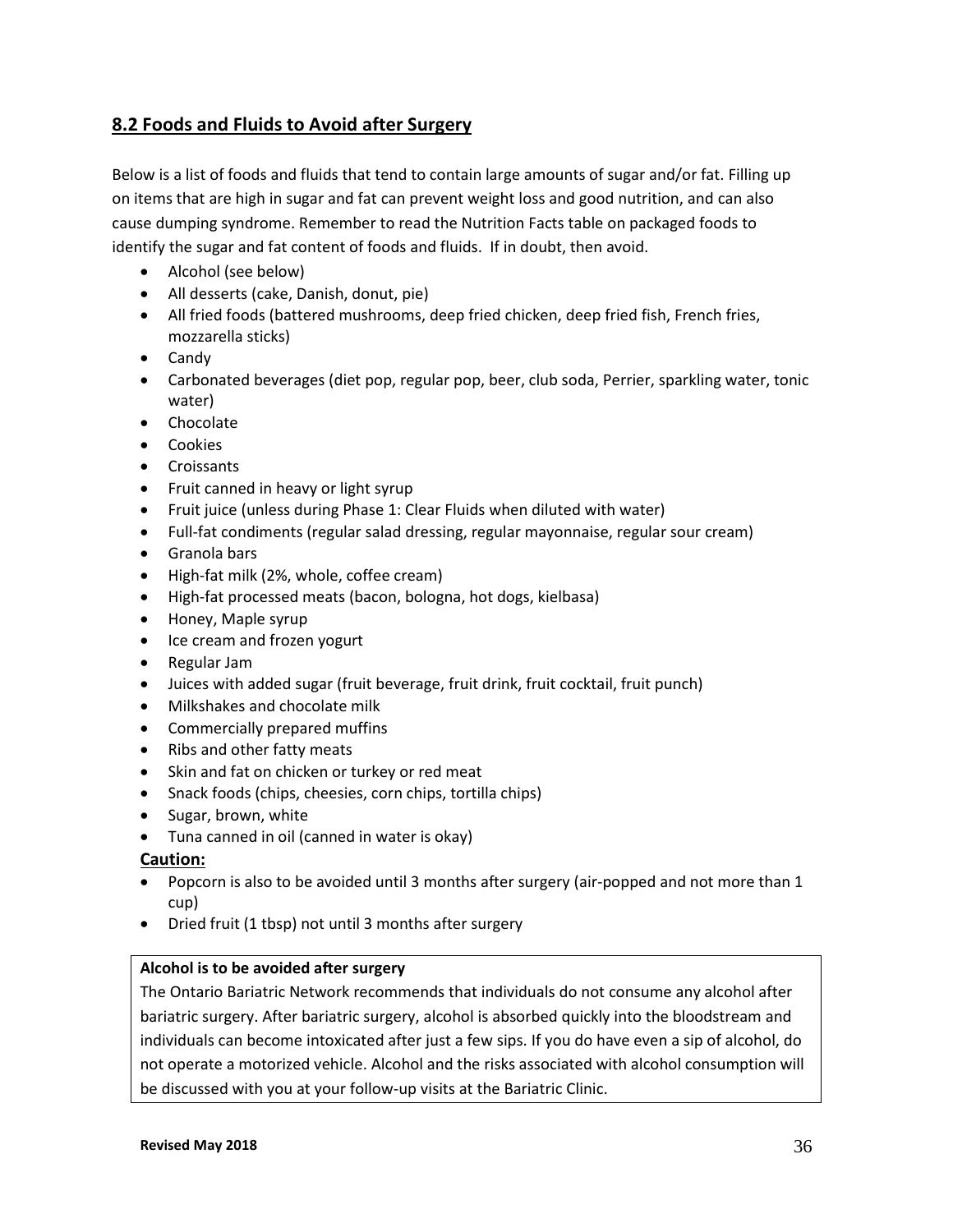## **8.3 Tips for Preventing and Managing Common Problems after Surgery**

#### **Constipation:**

It is common to experience constipation after surgery. Constipation can become worse if you:

> -Do not consume enough fluid -Do not consume enough fibre -Are not physically active on a regular basis -Take medications for pain -Take iron supplements

To improve your bowel regularity, you can:

 -Increase your water intake -Include fibre rich foods in your diet (example: Bran Buds®, Fibre 1® cereal) -Increase your level of physical activity -Discuss with your Family Physician, Pharmacist or Bariatric Team. A laxative (e.g. Restorolax® or Senekot®) or stool softener (e.g. Colace®) may be recommended

#### **Gas and Bloating:**

Gas and bloating are common after surgery, especially during the first few weeks after surgery. Gas and bloating can also be a sign of lactose intolerance (see below). To prevent gas and bloating, be sure that you:

-Limit liquids to no more than 60 mL (1/4 cup) at one time

-Sip slowly

-Avoid using a straw

-Avoid chewing gum (can cause you to swallow air)

 -Avoid sweeteners made from sugar alcohols : sorbitol, mannitol and xylitol -Avoid carbonated beverages

#### **Nausea and Vomiting**

It is common to experience nausea and vomiting early post-op. However, if it persists it may be due to:

-Food not chewed enough -Some medications -Eating too much/too fast -Lactose intolerance and -Dehydration -Stricture -Food intolerances -Eating solids too soon after surgery -Drinking and eating at the same time -Lying down right after eating The Dumping syndrome -Carbonated beverages -Mechanical obstruction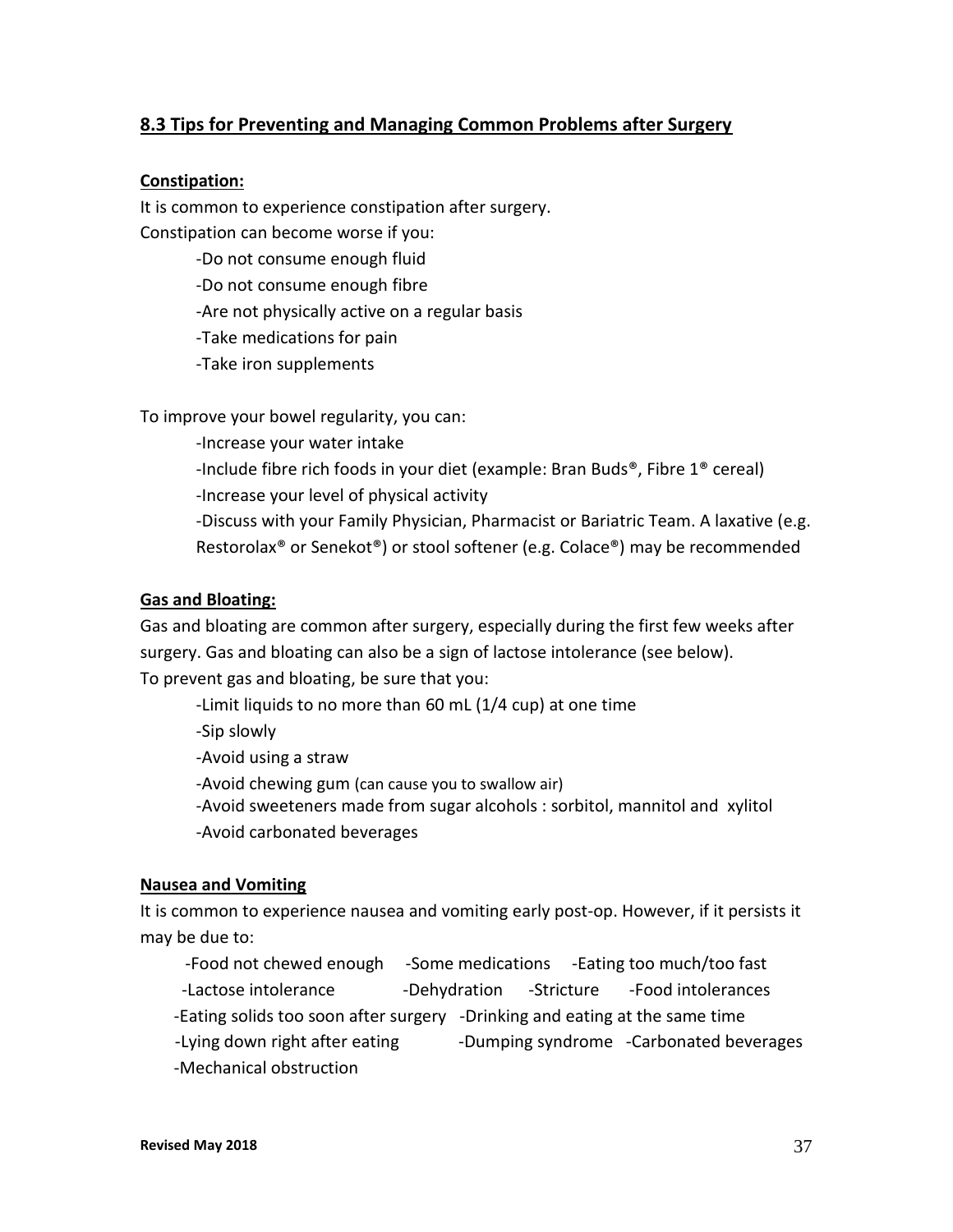To manage nausea and vomiting, you could:

- -Take small bites -Avoid overeating -Sip slowly -Chew foods thoroughly
- -Eat slowly, 30-45 minutes -Avoid drinking with solids -Avoid cold beverages
- -Avoid caffeine and carbonation -Avoid high sugar/high fat foods
- -Try the water recipe on page 29 -Try ginger/peppermint/chamomile tea
- -Try Gravol Ginger ™/ Ginger capsules

- Nausea/vomiting with abdominal pain requires urgent medical attention

#### **Lactose Intolerance:**

After surgery, you may find that milk or dairy products cause you bloating, gas, cramping or diarrhea.

To improve lactose intolerance you can:

-Limit lactose-containing foods or drinks – choose substitutes instead

-Try lactose reduced milk or natural unsweetened soymilk

-Heat milk to reduce the lactose content

-Take Lactaid pills or drops before having milk and dairy products

-Yogurt and low-fat cheese are relatively low in lactose. You may find that you can eat these foods in small amounts without any problems

#### **No Appetite:**

Even though you may not have an appetite, it is important to continue to have nutritious foods at each meal and snack.

Set a clock or timer to remind you to eat every 2 to 3 hours (during waking hours)

#### **Dumping Syndrome:**

You may experience dumping syndrome after consuming foods or drinks that are high in fat or sugar. Symptoms of dumping syndrome can include:

-Sweating -Dizziness -Weakness -Nausea -Cramping -Vomiting -Diarrhea -Loose stools -Heart palpitations To prevent dumping syndrome you can:

-Avoid consuming anything that is high in fat and/or sugar

- Read the Nutrition Facts table and look for the sugar and fat content. Aim for 8-10 grams of sugar or less per serving. Aim for less than 5% Daily Value of fat or less than 2-3 grams of fat per serving. (See pg. 41 for more information about reading Nutrition Facts tables)

- Read the ingredients list on food and drink labels. If sugar (in the form of glucose, fructose, sucrose, cane sugar and syrups) is in the first three ingredients, then avoid this product.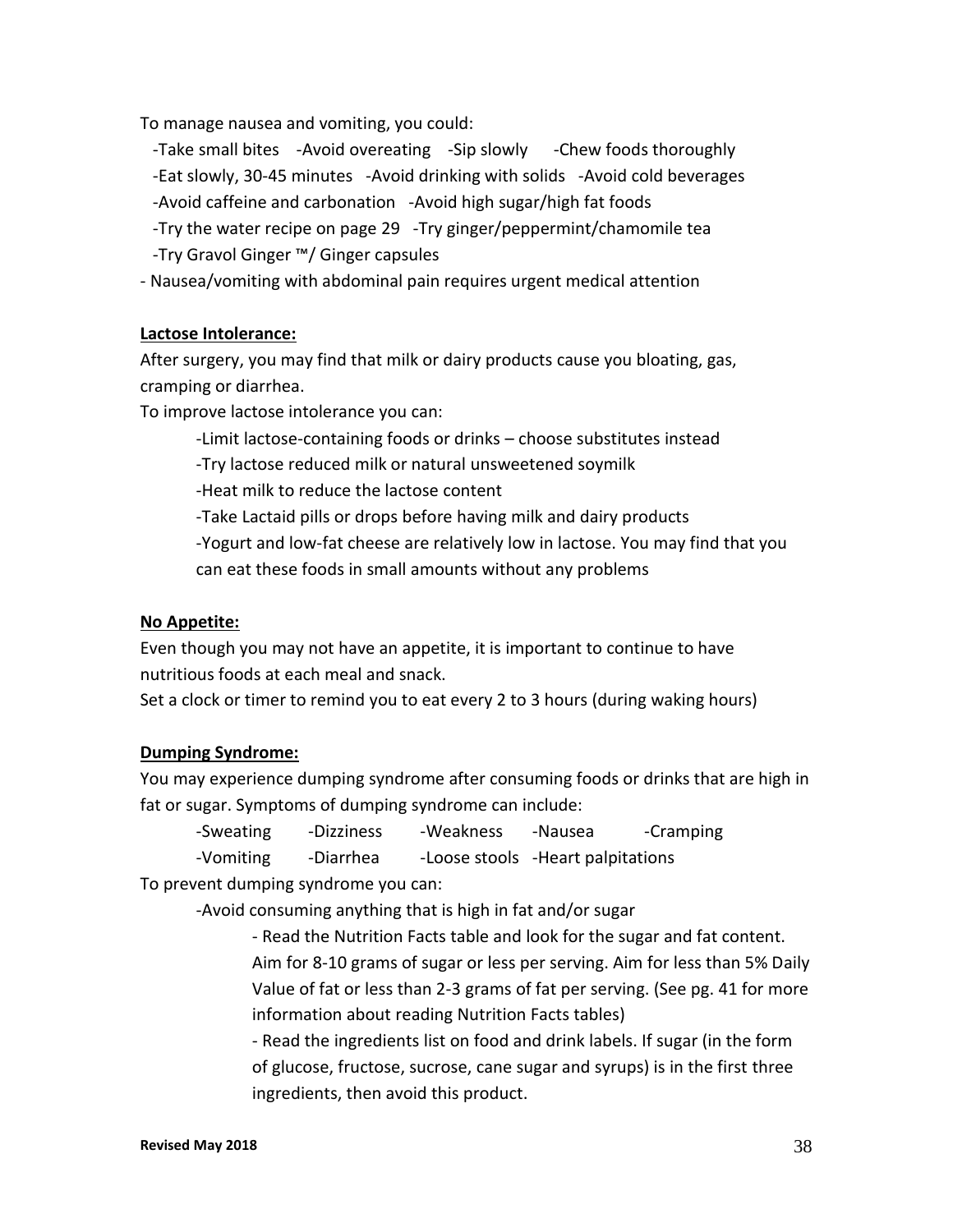- Refer to list of Foods and Fluids to Avoid after Surgery on pg. 36. -Avoid drinking fluids while eating, and for 30 minutes after eating -Eat slowly and chew thoroughly

#### **Hair Loss:**

Hair loss is common after gastric bypass surgery and is caused by many factors including diet and stress. The rapid weight loss after surgery is why patients experience hair loss. Hair loss can occur between  $3 - 8$  months. Hair may not start to regrow until about 8 months after surgery. If your rate of hair loss is concerning you and/or continues for more than one year after surgery be sure to speak with your Bariatric Team and/or Family Physician to make sure that your nutritional intake is adequate. To promote hair regrowth, you can:

-Eat nutritious meals and snacks

 -Be sure that your diet includes enough protein (goal 60 – 80 grams/day) -Take the recommended vitamin/mineral supplements, including a prenatal multivitamin and mineral supplement that contains iron

#### **Hypoglycemia (Low Blood Sugar) or Late Onset Dumping:**

Hypoglycemia is a serious condition that can occur after gastric bypass surgery. Hypoglycemia is defined as a blood sugar level below 4 mmol/L. It can happen quickly and if not treated right away, can lead to a medical emergency. Symptoms of low blood sugar include:

| -Shaky or dizzy feelings | -Sweating | -Weakness or tiredness             |
|--------------------------|-----------|------------------------------------|
| -Hunger                  | -Headache | -Feeling anxious, upset or nervous |

If you have symptoms of low blood sugar, you should:

- 1. Check your blood sugar right away. If it is below 4 mmol/L, treat for low blood sugar. If you cannot check, treat anyway to be safe**.**
- 2. To treat low blood sugar, eat or drink a fast-acting, high-sugar food with 15 grams of carbohydrate such as:
	- a. 15 grams of glucose in the form of glucose tablets
	- b. 3 packets or 1 Tbsp. of table sugar dissolved in water
	- c. ¾ cup of orange juice
- 3. Wait for 15 minutes, and then check your blood sugar again. If it is still low, treat again. If your next meal is more than one hour away, or you are going to be active, eat a balanced snack such as cheese and crackers.
- 4. Contact your Family Doctor or Endocrinologist if you continue to have blood sugars less than 4 mmol/L.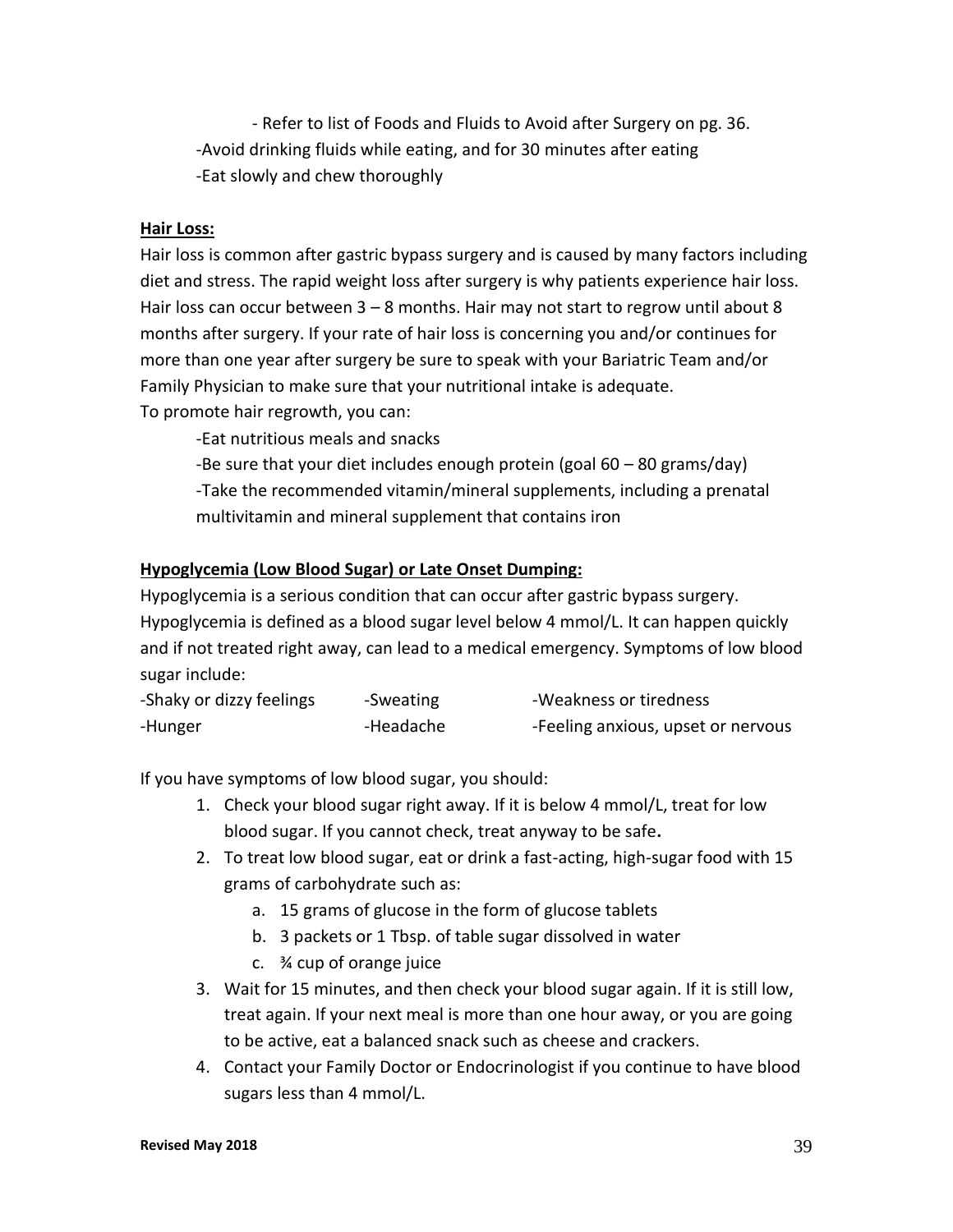**\*\*Note:** It is also recommended that you contact the Bariatric Clinic to set up an appointment with the **Dietitian** for additional information about hypoglycemia and to review your dietary intake.

To help prevent hypoglycemia:

-Eat 3 small meals and 3 small snacks each day. Make sure that each contains proteinrich food.

-Eat the protein-rich food first, then the complex carbohydrates (e.g. whole grains etc.) -Avoid foods or fluids that are high in added sugars and avoid 'sweets'. -Avoid alcohol

#### **Strictures:**

A stricture occurs when the small opening between your pouch and small intestine is too tight. If you are following the proper eating techniques, but continue to vomit, you may have a stricture.

Contact your Surgeon or Bariatric Team if you think you may have a stricture. Your saliva may be white, sticky and foam-like. You may need to go to the hospital emergency department.

#### **Dehydration:**

Dehydration can happen when you do not drink enough fluids. It can also occur if you are losing excess fluids through vomiting or diarrhea.

To prevent dehydration you can:

-Limit or avoid caffeinated beverages such as coffee or tea

 -Sip on fluids regularly, 2 Tbsp (30 mL) every 15 minutes in between meals and snacks -Aim to drink at least  $6 - 8$  cups  $(1.5 - 2 1)$  of fluid per day

 -Drink more fluid if you are active, sweat excessively or are experiencing vomiting or diarrhea

#### **Kidney stones:**

Speak to a health care professional such as your Primary Care Provider, Dietitian or other health care professional at the Bariatric Clinic if you have a history of kidney stones before the surgery and/or if you have any questions about the risk of developing kidney stones after the surgery.

**\*\*\*PLEASE NOTE:** THE ABOVE SYMPTOMS AND THEIR MANAGEMENT ARE ONLY A GUIDE TO HELP YOU BECOME MORE INFORMED. PLEASE CONSULT YOUR FAMILY PHYSICAN AND/OR BARIATRIC TEAM IF YOU DEVELOP ANY OF THESE SYMPTOMS AND REQUIRE SPECIFIC RECOMMENDATIONS OR INFORMATION. **\*\*\***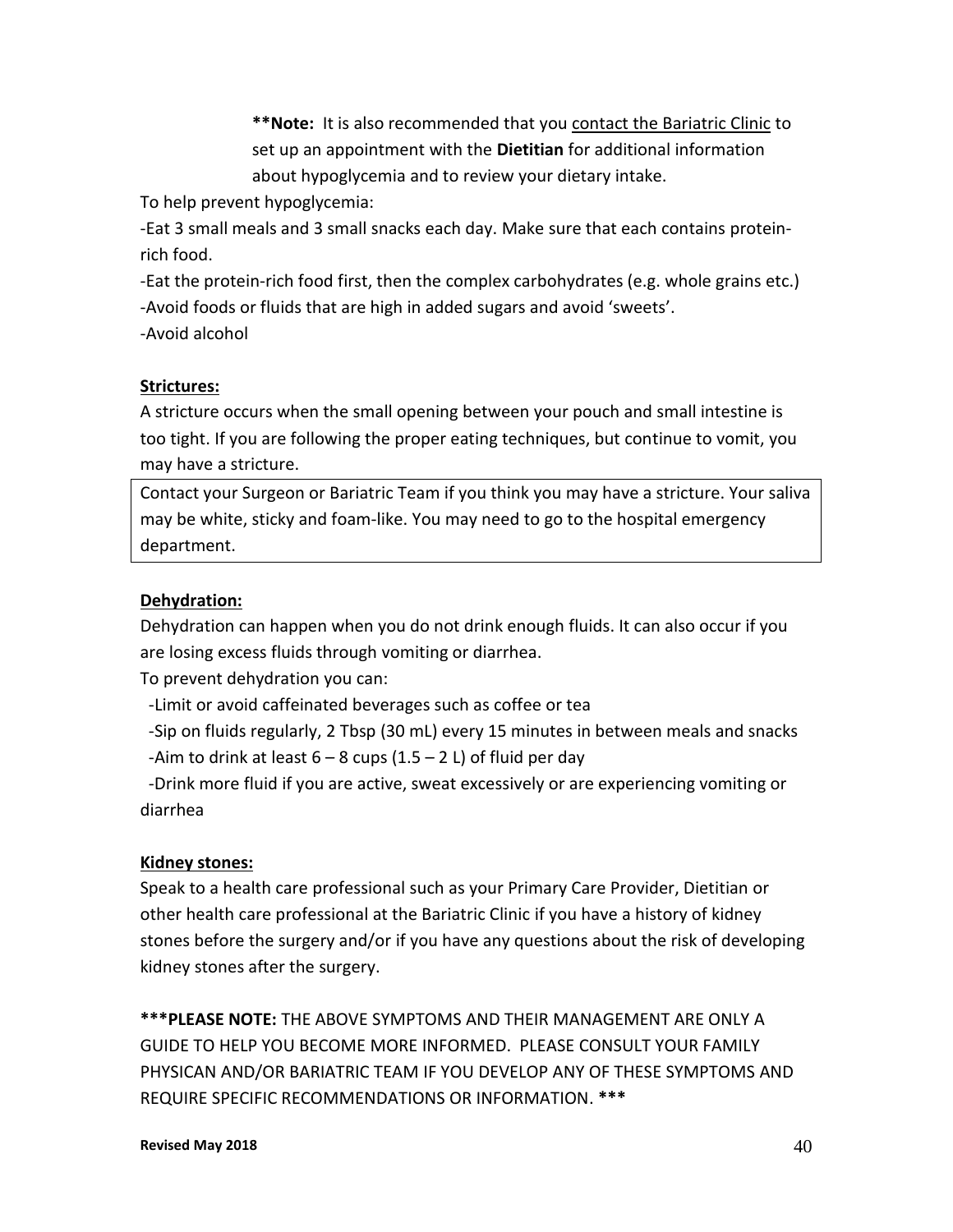## **8.4 Using the Nutrition Facts Table**

The Nutrition Facts table is found on most packaged foods in Canada. It is a tool that can help you to make healthier food choices.

The Nutrition Facts table can be used to:

-Compare two products to make the healthier choice

-Learn about the nutrition information of the foods you eat

-Choose foods that are lower in fat, sugar and sodium

-Choose foods that are higher in fibre, protein, vitamins and minerals

#### **Using the Nutrition Facts Table – Step by Step**

#### **1. Look at the amount of food (serving size):**

Nutrition Facts are based on a specific amount of food. Compare this to the amount you actually eat. In the example on the following page, the Nutrition Facts are based on a serving size of 125 mL (87g).

**2. Read the % Daily Value (DV):** The %DV tells you if a specific serving of food has a little or a lot of a nutrient.

5% DV or less is considered "A Little" 15% DV or more is considered "A Lot"

#### **3. Choose:**

Nutrients that you may want less of: Fat, Sugars, Sodium Nutrients that you may want more of: Protein, Fibre, Calcium, Iron

#### **Choosing products that are lower in sugar and fat:**

A general guideline that can be helpful is to look for products that have:

- 5% Daily Value (DV) or less of Fat per serving
- 8-10 g or less of Sugars per serving
	- **\*\****See the example on the following page*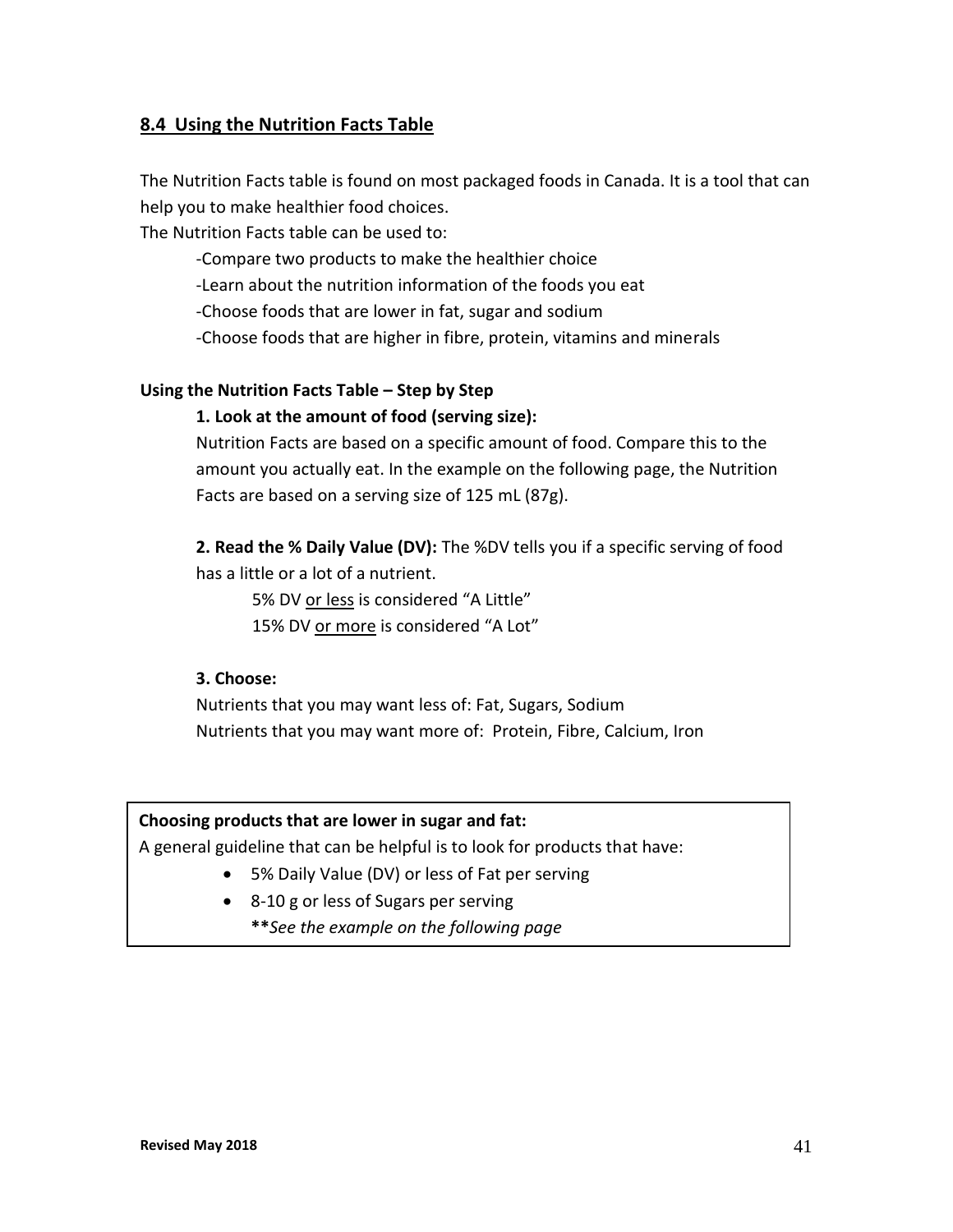## **Example: Nutrition Facts Table**

| Category            | What does it mean?                                                            |
|---------------------|-------------------------------------------------------------------------------|
|                     |                                                                               |
| <b>Serving Size</b> | The serving size that the nutrition information is based on is 125 mL $(87g)$ |
| Fat                 | This product is considered low fat because the %DV for Fat is 1%              |
|                     | Remember that 5% DV of Fat or less per serving is considered low              |
|                     | fat                                                                           |
| <b>Sugars</b>       | This product is considered low in sugars, because there are 2g of Sugars      |
|                     | per serving                                                                   |
|                     | Remember that 10g of Sugars or less per serving is considered low             |
|                     | in sugars                                                                     |
| Sodium              | This product is low in sodium                                                 |
|                     | Remember that 5% DV or less per serving is considered "a little"              |
| Protein             | This product has 3g of protein per serving. This amount contributes to        |
|                     | your overall daily protein intake.                                            |
| Fibre               | This product contains 2g of fibre per serving. Including fibre foods is       |
|                     | important for proper digestion.                                               |

Based on the Nutrition Facts table below, the following information can be found.

| <b>Nutrition Facts</b><br>Per 125 mL (87 g)* |               |
|----------------------------------------------|---------------|
| Amount                                       | % Daily Value |
| Calories 80                                  |               |
| Fat $0.5g$                                   | 1%            |
| Saturated 0 g<br>+ Trans 0 g                 | 0 %           |
| Cholesterol 0 mg                             |               |
| Sodium 0 mg                                  | 0 %           |
| Carbohydrate 18 g                            | 6 %           |
| Fibre 2 g                                    | 8 %           |
| Sugars 2 g                                   |               |
| Protein 3 g                                  |               |
| Vitamin A 2 % Vitamin C                      | 10%           |
| Calcium<br>0 %<br>Iron                       | 2 %           |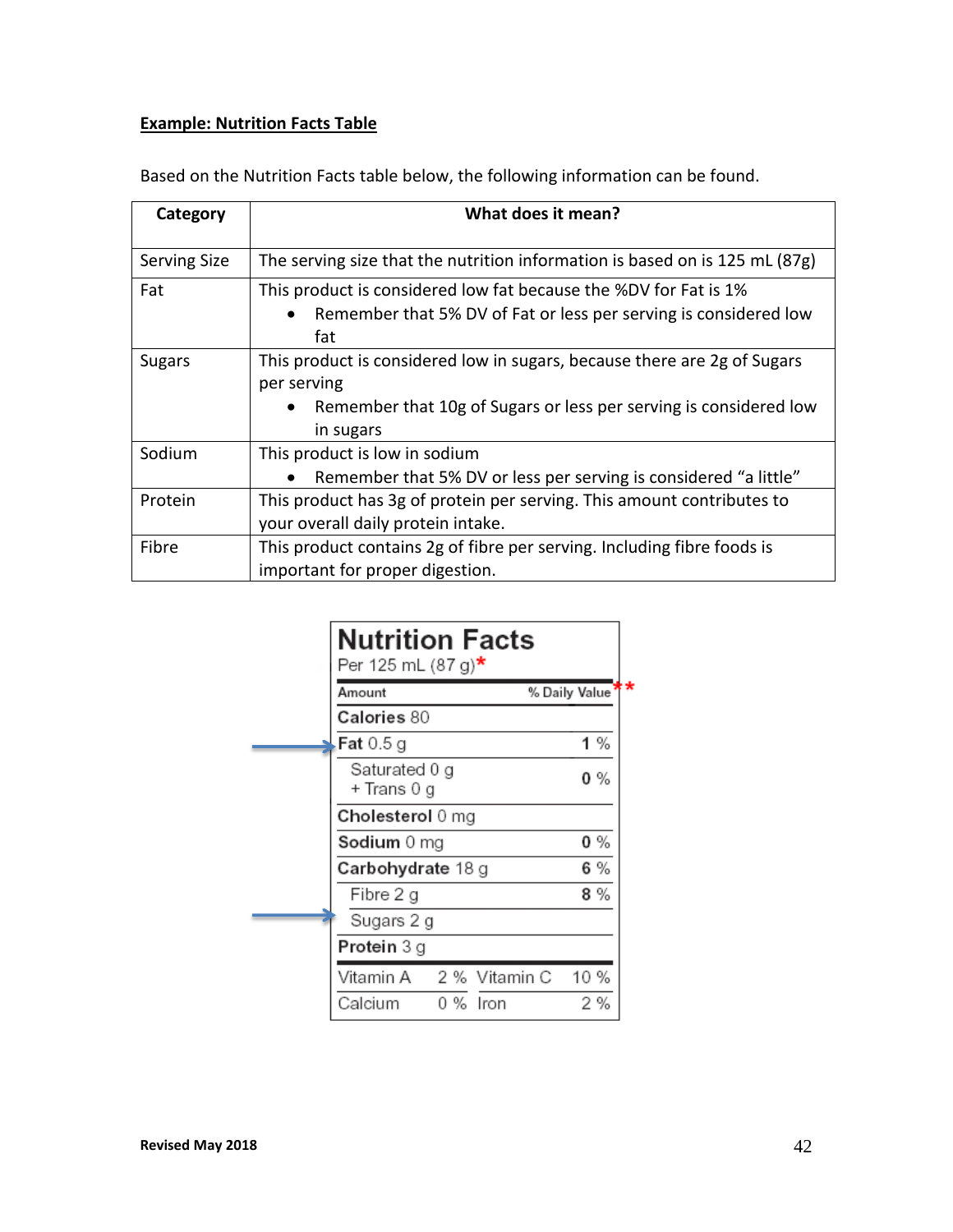## **8.5 Physical Activity and Exercise Strategies**

#### **ENGAGE IN DAILY PHYSICAL ACTIVITY**

Everyone's body benefits from regular physical activity. Research has consistently shown that **fitness** rather than body size is an important factor of health.

**PHYSICAL ACTIVITY** is any body movement that works your muscles and uses more energy than resting.

Bariatric surgery is only a tool to weight loss. To get full benefits from bariatric surgery, you must incorporate physical activity into your daily routine. Not only does activity improve your physical health, it also improves your mental health, emotional health and helps you maintain weight. It stimulates "the good feeling" hormones called endorphins.

Remember that you should not start any **strenuous** activity until you meet with your surgeon 4 to 5 weeks after surgery. Your surgeon will let you know when strenuous activity is appropriate. \*Please note that you should also meet water guidelines before beginning moderate to strenuous physical activity.

#### **BENEFITS OF ACTIVITY**

- Helps with weight loss and maintenance
- Builds muscle
- Gives you more energy and helps you sleep better
- Helps lower blood pressure and blood sugar
- Helps balance and posture
- Prevents blood clots in lungs and legs
- Improves overall circulation and helps lungs and heart work better
- Boosts the immune system
- Relieves stress and anxiety
- Improves mood, self-esteem and quality of life
- Keeps bones strong

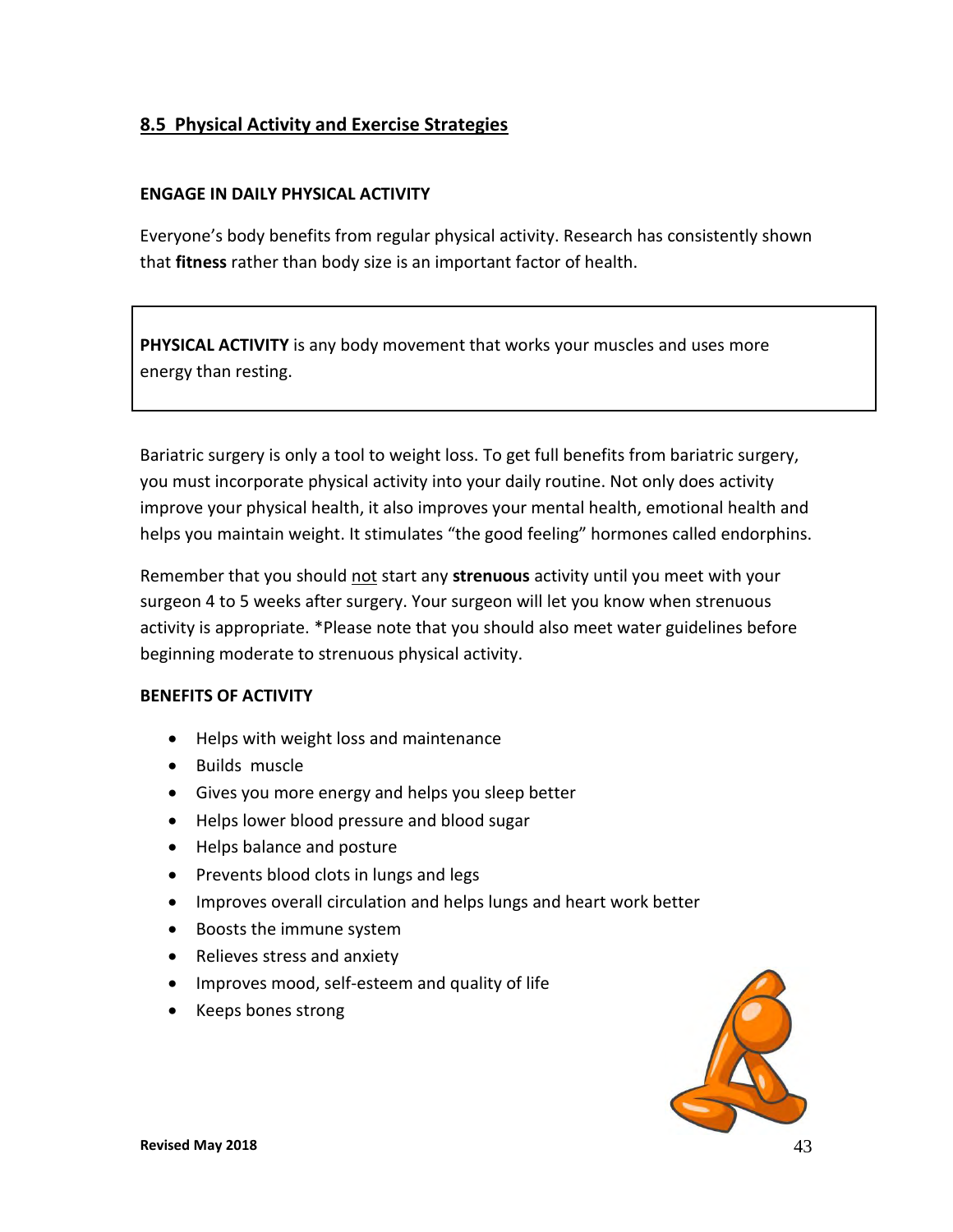#### **ACTIVITY FOLLOWING SURGERY**

**HOSPITAL STAY:** Usually on the first day after surgery, either a nurse or physiotherapist will instruct you to breathe deeply and cough to help clear airways and keep lungs healthy. As soon as you are alert, not dizzy, your blood pressure is stable and pain is under control, you can get up and walk very slowly. This will help you feel better and get you on the right track for going home.

**AT HOME (week 1 to 5 after surgery):** Start slowly. You may feel tired or have low energy. It is still important to get up and move around. Walk around the house or try using the stairs. You are just starting to heal, so go slow. Walk the block or the mall with a friend.

| 1 <sup>st</sup> week home | Aim for 5 minutes of leisurely walking daily.             |
|---------------------------|-----------------------------------------------------------|
| 2 <sup>nd</sup> week home | Increase to 6 to 8 minutes total walking daily.           |
| 3 <sup>rd</sup> week home | Increase to 10 minutes total walking daily.               |
| 4 <sup>th</sup> week home | You will now be able to increase the speed of your walks. |
| week                      | Aim for 12 to 15 minutes walking daily.                   |

#### **After surgery plan:**

**TIP:** Gradually increase your walks to 30 minutes per day. Be sure to wear comfortable clothing and shoes. Always have water with you.

**MAINTENANCE/LIFESTYLE MODIFICATION STAGE:** Again, always check with your surgeon before starting strenuous activity. A recommended goal is to include 30 minutes or more of moderate activity 5 to 7 times per week. This can be broken into two or more 15 minute sessions.

**TIP:** Moderate means you should be able to talk while doing the activity but your heart beats a bit faster and you may start to sweat. If you can sing, you can try working a bit harder.

#### **ACTIVITIES TO STAY FIT**

 Find opportunities to walk daily. Walking is the most popular physical activity. It is low cost, convenient and generally does not require any special clothes or equipment. Start with a warm up such as shrugging your shoulders, swinging your arms and marching in place.